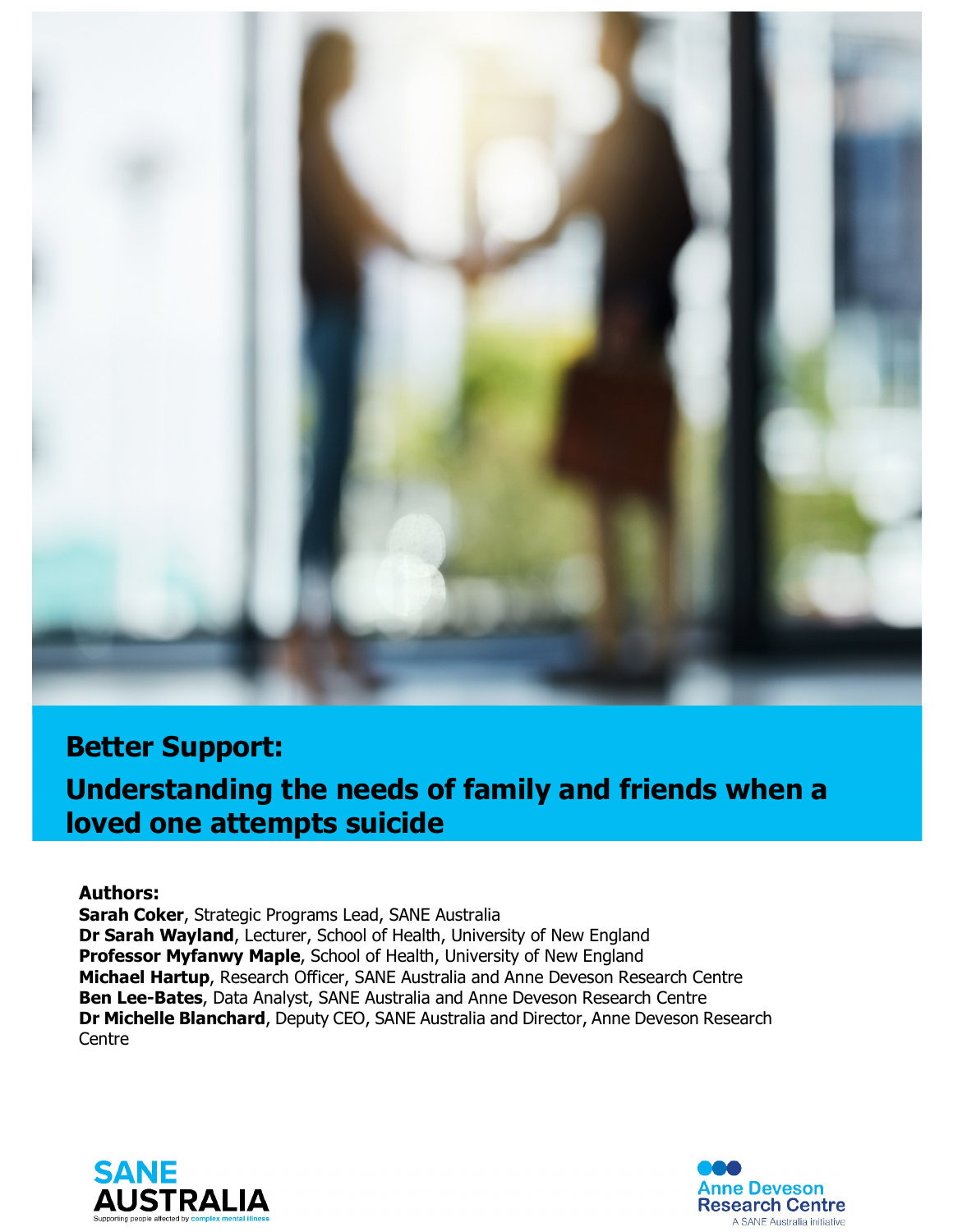# **Table of Contents**

| <b>Table of contents</b><br><u> 1989 - John Stone, amerikansk politiker (* 1989)</u>                                                                                                                                           | $\overline{2}$ |
|--------------------------------------------------------------------------------------------------------------------------------------------------------------------------------------------------------------------------------|----------------|
|                                                                                                                                                                                                                                | 3              |
| A note of terminology experience and a matter of terminology and a matter of terminology and a matter of the s                                                                                                                 | 3              |
| <b>Executive summary Executive Summary</b>                                                                                                                                                                                     | 4              |
| <b>Introduction</b><br><u> 1989 - Johann Stein, mars an deus Amerikaansk kommunister (</u>                                                                                                                                     | 12             |
| <b>Literature review</b>                                                                                                                                                                                                       | <u>14</u>      |
| Research methodology Manual Communication of the control of the control of the control of the control of the control of the control of the control of the control of the control of the control of the control of the control  | <u>18</u>      |
| <b>Quantitative results</b>                                                                                                                                                                                                    | 21             |
| Qualitative results experience and the contract of the contract of the contract of the contract of the contract of the contract of the contract of the contract of the contract of the contract of the contract of the contrac | 30             |
| <b>Limitations</b>                                                                                                                                                                                                             | 50             |
|                                                                                                                                                                                                                                | 51             |
|                                                                                                                                                                                                                                | 54             |
|                                                                                                                                                                                                                                | 56             |
| <b>References</b><br><u> 1989 - Johann John Stone, Amerikaansk politiker († 1908)</u>                                                                                                                                          | 57             |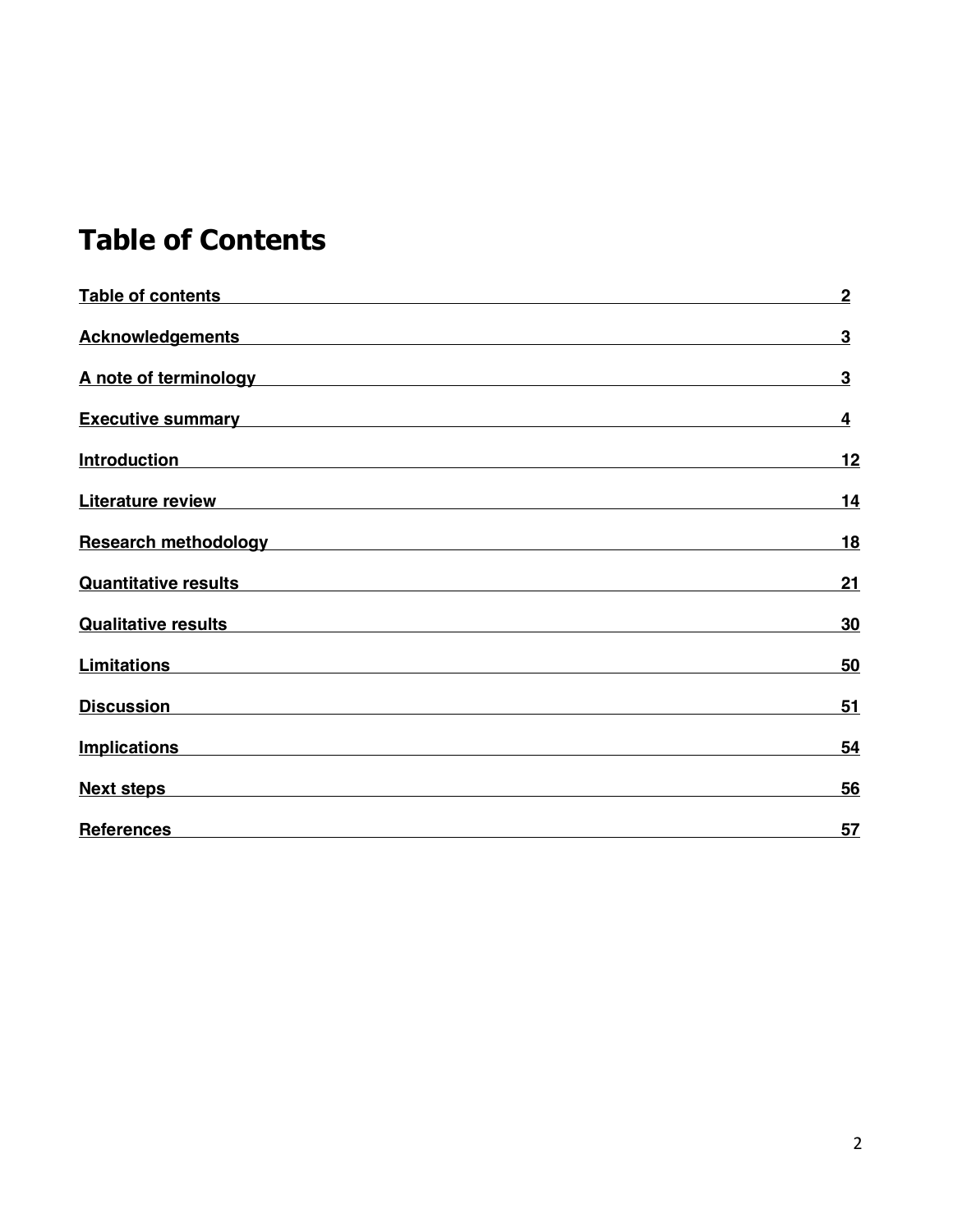# **Acknowledgements**

This report forms part of the Better Support Project. This project aims to investigate the experiences of family, friends and significant others who have supported someone who has attempted suicide, and to develop useful co- designed resources to support those care-givers.

The Better Support project is generously supported by the Ian Potter Foundation and the Grenet Merrin Foundation.

SANE Australia would also like to express thanks to those individuals with lived experience of attempted suicide and their families, friends and significant others who participated in this research.

# **A note on terminology**

The academic literature typically uses the word 'carer' to describe those who support a person who has attempted suicide. However, not all friends, family, and significant others or care-givers identify with the term carer.

This report uses the terms 'care-givers', 'family, friends and significant others' and 'carers' interchangeably to represent those who are supporting a person who has attempted suicide. We acknowledge some individuals will identify more strongly with one term over another.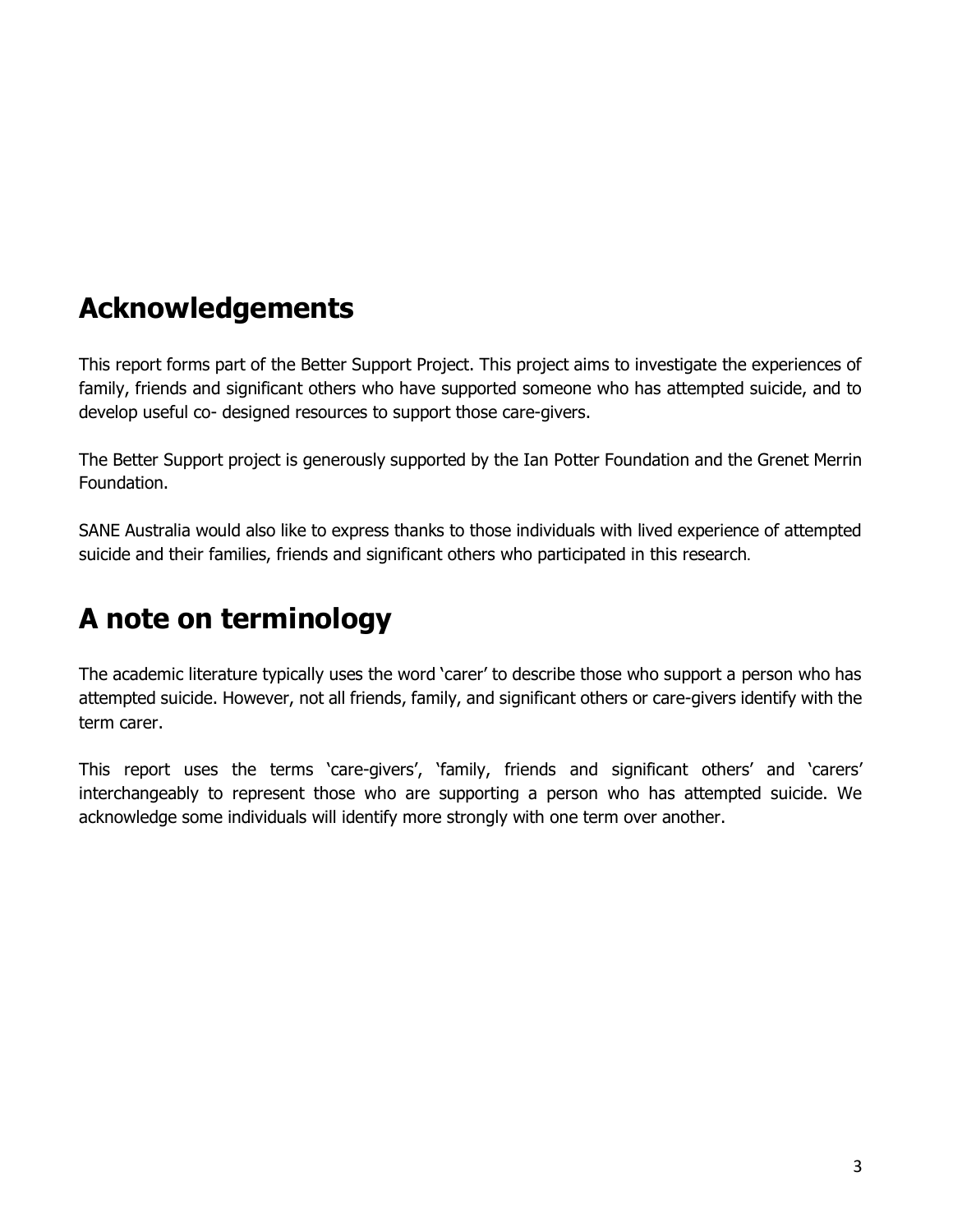# **Executive summary**

With funding from both the Grenet Merrin and Ian Potter Foundations, and support from academics based at the University of New England, SANE Australia has undertaken Better Support, a two phased project to explore the needs of families and friends supporting those who have attempted suicide. The project explored the impact of the experience on the person providing care, as well as their perception of the support they received, and the types of support they would have found helpful at the time. **Project Overview**

> Support after a suicide attempt is typically provided by both health professionals and families, friends and significant others. However, little is known about the impact of providing this support on a nonprofessional care-giver (Ghio et al, 2011).

> In the **first phase** of the project (August 2017 to December 2018), a mixed method study was undertaken, aimed at answering the following questions:

- 1. What are the experiences of family, friends and significant others who support a loved one after a suicide attempt?
- 2. What resources, interventions or improvements would family, friends and significant others like to see in order to provide better support to someone who has attempted suicide?

An online survey exploring care-giving after a suicide attempt was conducted between 27 November 2017 and 5 February 2018.

Thirty-two semi-structured telephone interviews were also carried out and sought to understand:

- the care-giver role
- the impact of mental illness
- interactions with health services
- the support needs of care-givers and what may help others in a similar situation.

The **second phase** of the project involves the development and trial of resources to help provide **"Better Support"** to the families and friends of people who attempt suicide, and will be completed by June 2020.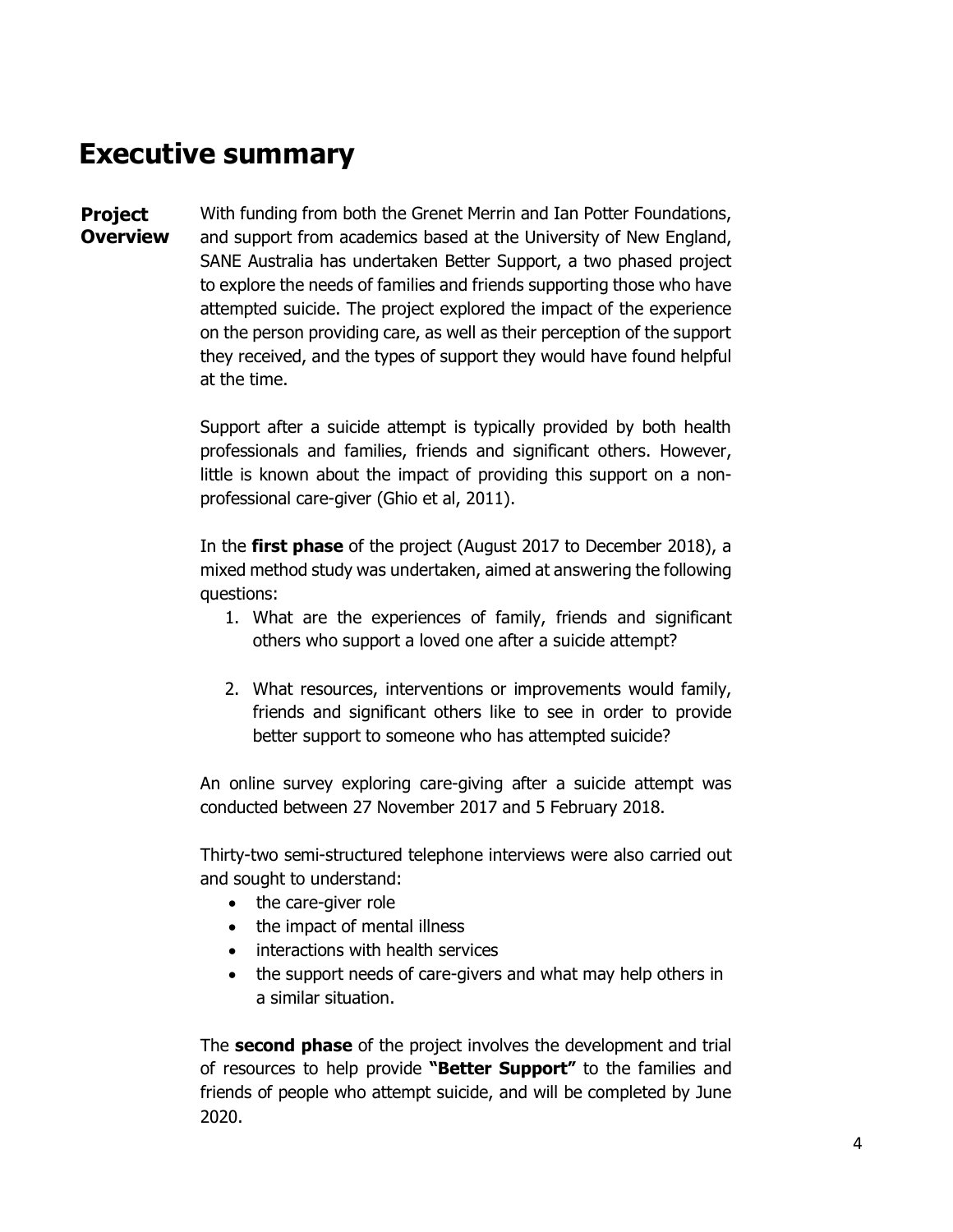#### **Caring for someone after a suicide attempt has a profound impact on the care-giver: Key findings**

Impacts on the lives of care-givers can be emotional, financial and social. Many reported the need to fill the gap of professional care when the person returned home, and to maintain a high sense of vigilance, impacted upon their own wellbeing and their ability to fill their other roles and responsibilities.

╻┢

66

*That was the worst thing, is we couldn't make it better and we didn't know how to and we were just floundering around and trying to cope with everything and just … we had no idea what we were doing…* 

**Ava, metropolitan Tasmania, caring for a child**

*Our whole life has changed since October [when attempt occurred] and people have just assumed that I've gotten on with it. I've moved on. I'm okay but no, I'm actually quite traumatised by it.* 

**Shae, regional New South Wales, caring for a child**

## **High number of survey respondents indicates care-givers want to be heard:**

Over a two-month period, 834 people responded to the online survey, with a final sample of 758 who fulfilled eligibility requirements. Given the lack of research into the experience of care-givers of those at risk of suicide, this research provides important insights.

74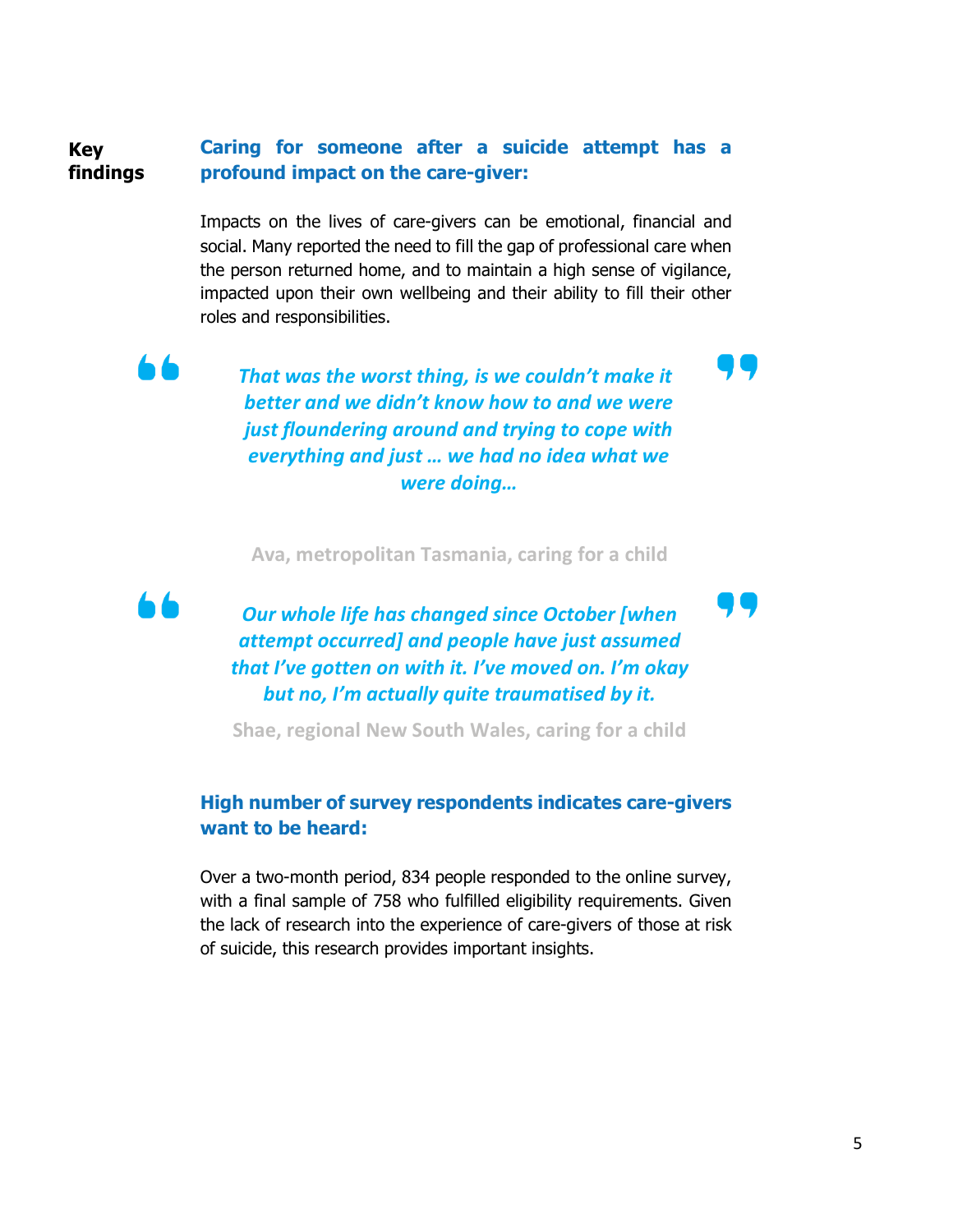**Many care-givers have experienced ongoing, crisisdriven responses, with multiple attempts at accessing professional help for the individual:**

Approximately 9 in 10 participants indicated that the person who attempted suicide had a diagnosis of mental illness, with more than half indicating they believed the person had multiple diagnoses. More than two thirds of those who attempted suicide had done so more than once (Figure 1).



**Figure 1: The number of times the person had attempted suicide (n = 695)**

#### **Care-givers are significantly more distressed than the general population, as measured on the K10 distress scale.**

Forty-four percent of those who participated agreed that the suicide attempt of their loved one had 'a significant and devastating effect on my life that I still feel'.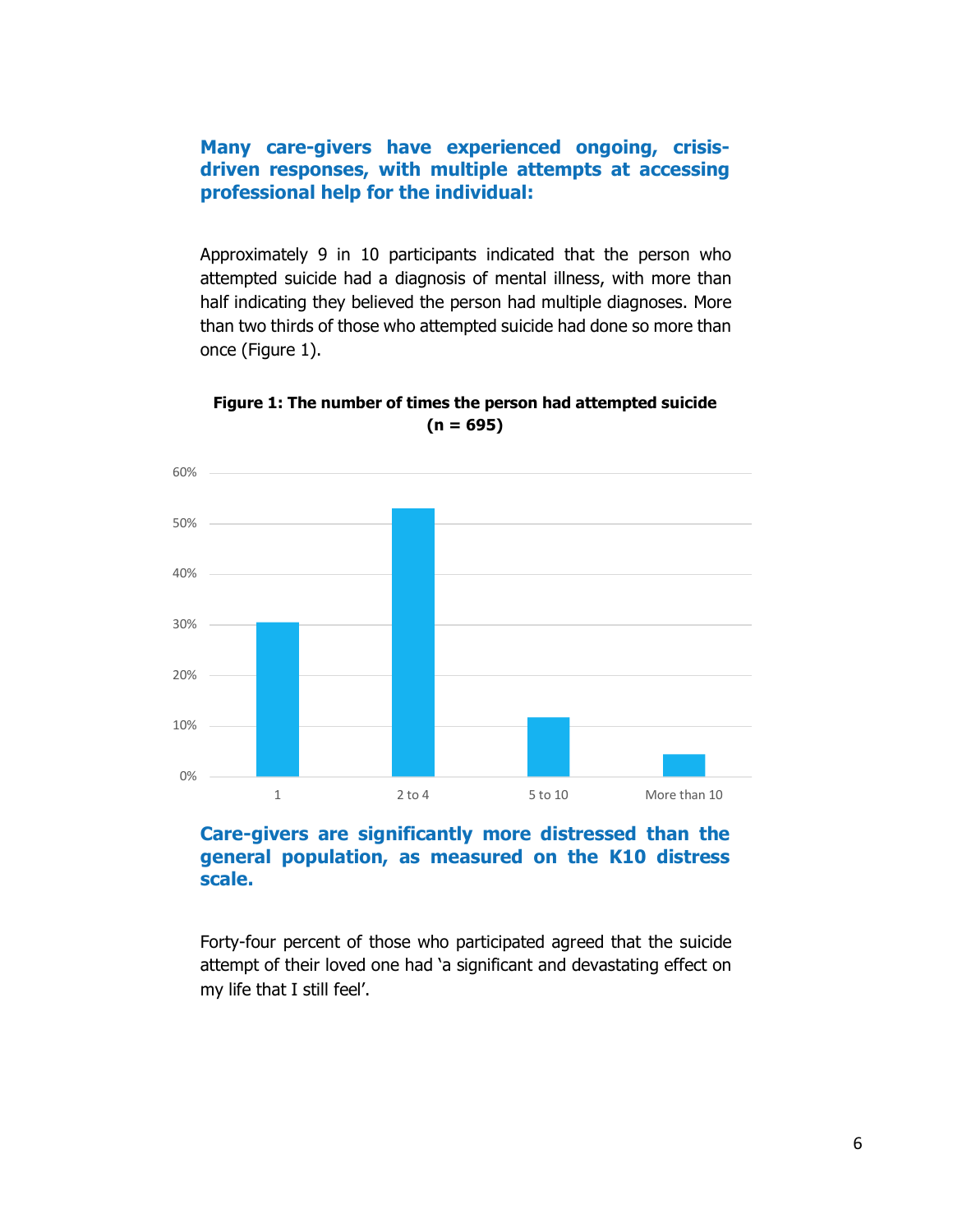#### **9 in 10 participants reported that the person they were supporting required medical treatment as a result of their suicide attempt.**

More than half – 50.5% accessed medical care via an emergency department;

36.8% via a psychiatric inpatient unit; and 11.3% via a general practitioner. 2.6% were unsure of the treatment provided. 8% reported that the person they were supporting did not seek medical treatment.





#### **When accessing care after the attempt, many participants felt the support offered to the person who attempted suicide was inappropriate or lacking.**

42.4% of participants reported the quality of the care provided to the person was poor or below average and only 27.9% of people rated the care provided as good or excellent ( $n = 589$ ).

Participants did not feel they were adequately supported to care for the person they were supporting. More than half of respondents (56.2%) felt they were 'not well supported', or 'not at all supported' and only 18% felt they were supported or 'very supported' (n=649).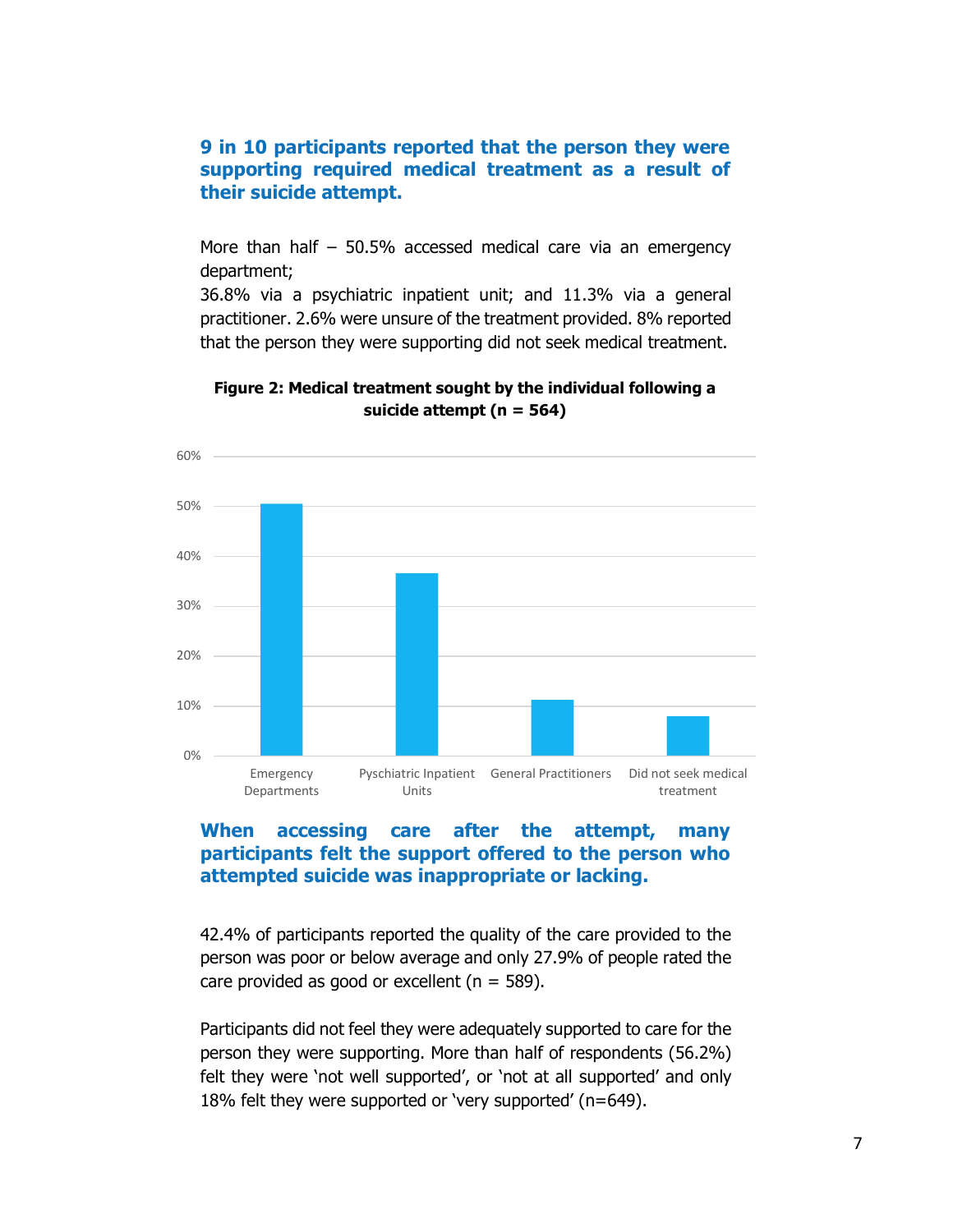Furthermore, more than half (65.1%) of participants stated they did not receive any information about how to care for their loved one from the health professional treating the person who attempted suicide.

Only 25.1% were given verbal information and advice; a small group (8.6%) were given information on support groups; 7.4% were given a brochure; and 4.2% were given directions to online resources or factsheets.





#### **Carer-givers seek and want information, help and support from multiple sources.**

Despite not receiving comprehensive information from health professionals about how best to care for their loved one, many people sought information from other sources including: online channels, via support groups, informal support from friends, or via individual psychological supports. Participants also discussed the value of talking to other people also caring for someone who had attempted suicide, and in finding peer-led information online.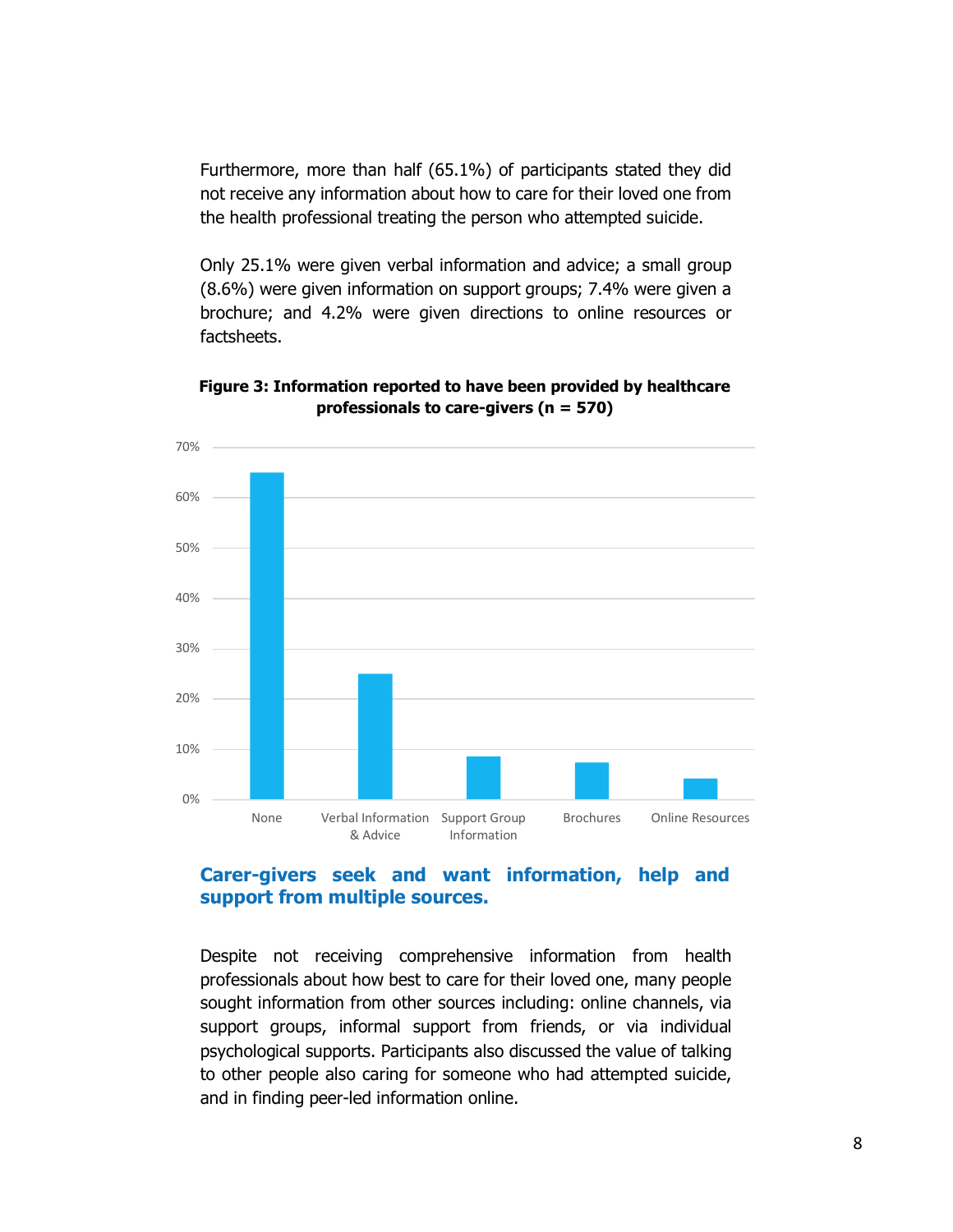Many care-givers found support groups to be beneficial, although, interestingly, these groups tended to focus on specific mental health diagnoses rather than suicide prevention per se. Nonetheless, they were still able to learn useful skills around crisis support and recognising suicidality.

#### **Care-givers have clear ideas about how to improve support and information offered:**

Participants frequently spoke about the need for acknowledgement, information and support for care-givers from health professionals. They described a need for better coordination between teams and services, and for increased training of health professionals around confidentiality and care-giver inclusion.

For example, one survey participant said:

## *Better liaison between the treating health professionals themselves, and for at least one of these people to liaise with me.*

**Survey Participant**

Participants identified person-centred strategies as being most helpful for improving the support provided to care-givers. For example:

*…someone who understood what I was going through and could give some advice. Knowing what to expect next.*

#### **Survey Participant**

Respondents discussed the need for accessible, timely and affordable support, particularly immediately after discharge or during a crisis. They also highlighted that these services need to be more readily available to people in rural and regional areas.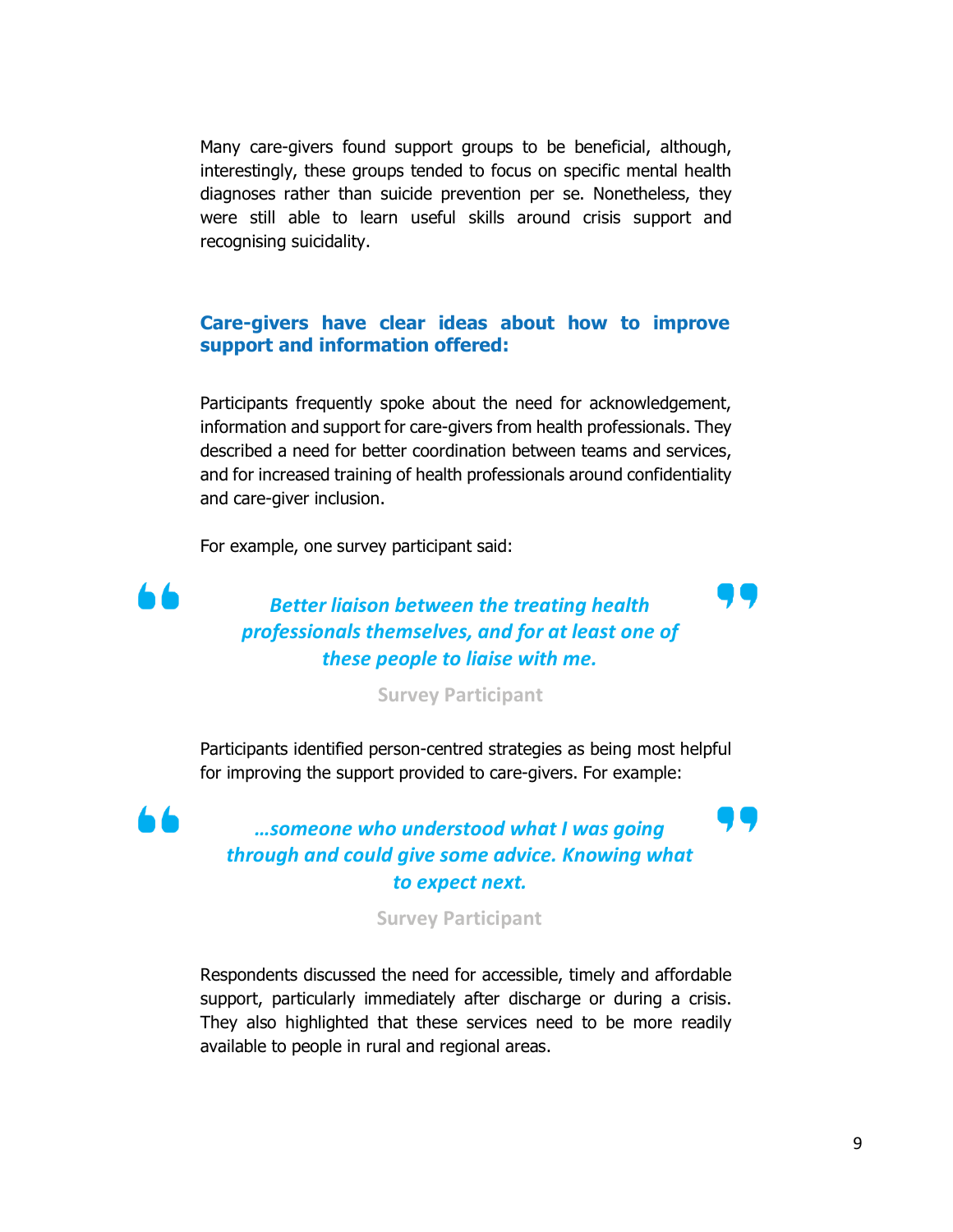#### **1. Elevate the voices of people with lived experience: Implications**

**1** platform must be provided in order for the voices of those who care The high participation rate of this survey demonstrates that care-givers are willing to share their experiences and contribute to change. A for people who have attempted suicide to be heard. Their expertise and contribution can play an essential role in suicide prevention.

There is potential to leverage this mostly unacknowledged support system as a key suicide prevention strategy, if care-givers are provided with better supports and their supports are more fully integrated into professional healthcare systems.

**Recommendation One:** Increase understanding within the healthcare sector about the crucial role that families, friends and other care-givers play in supporting people after suicide attempt, particularly where the individual has complex mental health needs. Encourage health professionals to listen, recognise and respect the expertise and experience of these care-givers.

#### **2. Review of how services interact with care-givers:**

Of particular concern is evidence collected during this study that indicated families are not being supported or included in discharge planning, and rarely have their own healthcare needs addressed.

This research suggests care-givers need to be provided easilyaccessible information and resources about how to care for the person at home, and to be engaged in open dialogue, as co-designers, in the development of a discharge plan.

With the introduction of more after-care services seeking to engage with people who attempt suicide post-discharge, these and other healthcare service providers can also provide enhanced support to care-givers.

**Recommendation Two:** A review of the standard emergency

department processes and practices after a suicide attempt in each state and territory in Australia. Care-givers must play a central role in developing recommendations for change and a clear roadmap for implementation of those changes.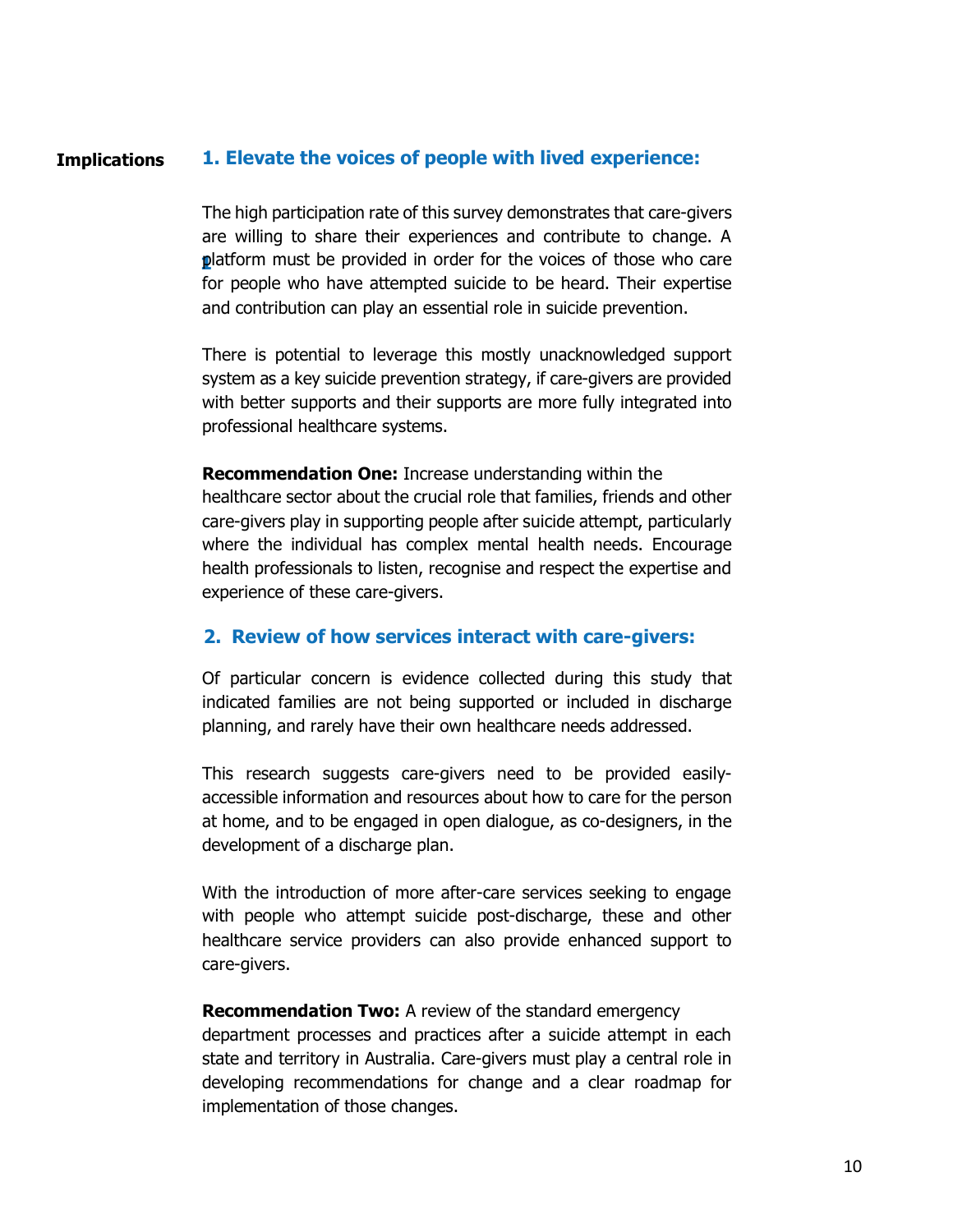**Recommendation Three:** A simple resource should be developed for staff in emergency departments and other healthcare settings to assist and improve how they respond to care- givers. This should provide practical information to help foster a culture of shared decision-making and collaborative engagement with care-givers to improve the care, support and treatment provided.

#### **3. Address the lack of information for care-givers:**

Care-givers need access to resources that provide holistic, practical, and accessible information at the time of crisis. For example, information that outlines the roles of peer support, community supports, emotional resilience, and provides tangible examples of how others have managed through lived experience storytelling.

**Recommendation Four:** The development of a care-giver resource – delivered by SANE as part of the Better Support project – that is practical, accessible and engaging.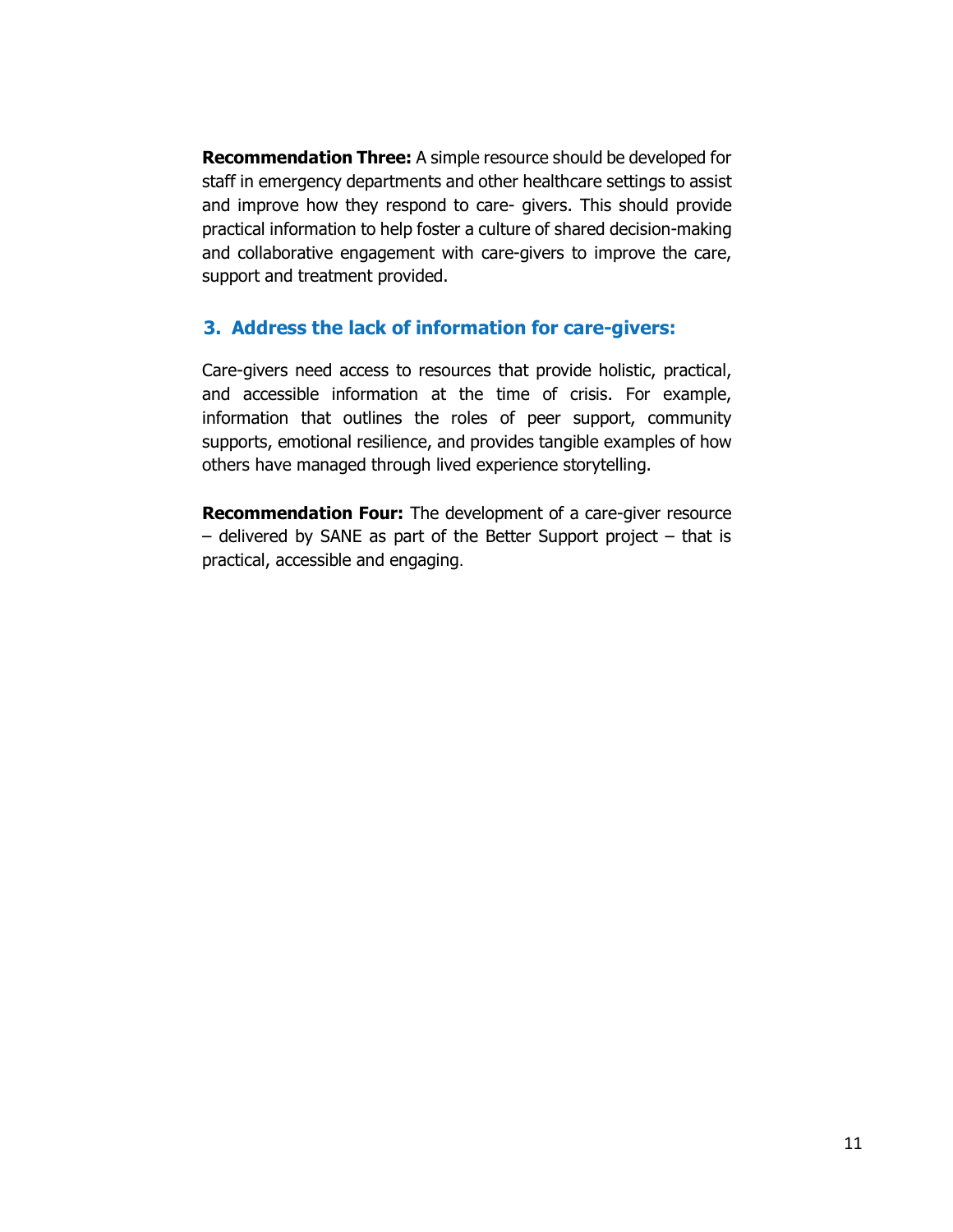# **Introduction**

Suicide remains a significant public health issue in Australia. The latest figures show 3,128 people took their lives in 2017 (Australian Bureau of Statistics, 2018). Current literature reveals suicide is mainly preventable, and that those at greatest risk of dying by suicide are those who have made a previous suicide attempt (McKenna and Harrison, 2012). Targeting appropriate support towards those most at risk of suicide and self-harm is a cost-effective and meaningful way in which to reduce morbidity and mortality (McLaughlin et al., 2016). Providing appropriate care following a suicide attempt has been estimated to reduce suicide death by 1.1%–1.4% (Krysinska et al., 2015), and future attempts by 19.8% (Page, A., Atkinson, J, Heffernan, M., McDonnell, G., & Hickie 2017).

Specifically, the research acknowledges the important role that care-givers play in supporting someone who has attempted suicide (Van Orden et al., 2010). Their role can provide an important protective factor in reducing the risk of further suicide attempts and can help facilitate recovery. However, little is known about the impact of providing this support on the care-givers themselves, and how best to support them (Ghio et al. 2011).

People who provide care can experience adverse outcomes such as burnout, fatigue and a decline in their own health outcomes (McLaughlin et al., 2014). Providing information and support to these people at the time when the person they care for has attempted suicide, will be of benefit to their own wellbeing, as well as that of their loved one.

The Better Support project aims to investigate the experiences of family, friends and significant others who have supported someone who has attempted suicide. The project will explore the impact of the experience on the person providing care, as well as their perception of the support they received and the types of support they believe would have been helpful.

The first phase of the project used a mixed methods approach, incorporating a literature review, an online survey, and semi-structured interviews. The outcomes of this phase will guide the development of resources for people who are caring for someone who has attempted suicide to reduce care-giver burden and subsequent adverse outcomes.

### **About SANE Australia**

SANE is a national mental health charity which aims to make a real difference in the lives of people affected by complex mental health issues.

There are over 800,000 Australians living with a complex mental illness, including schizophrenia, bipolar disorder, personality disorders, eating disorders, obsessive-compulsive disorder (OCD), post-traumatic stress disorder (PTSD) and severe depression and anxiety (Australian Government Productivity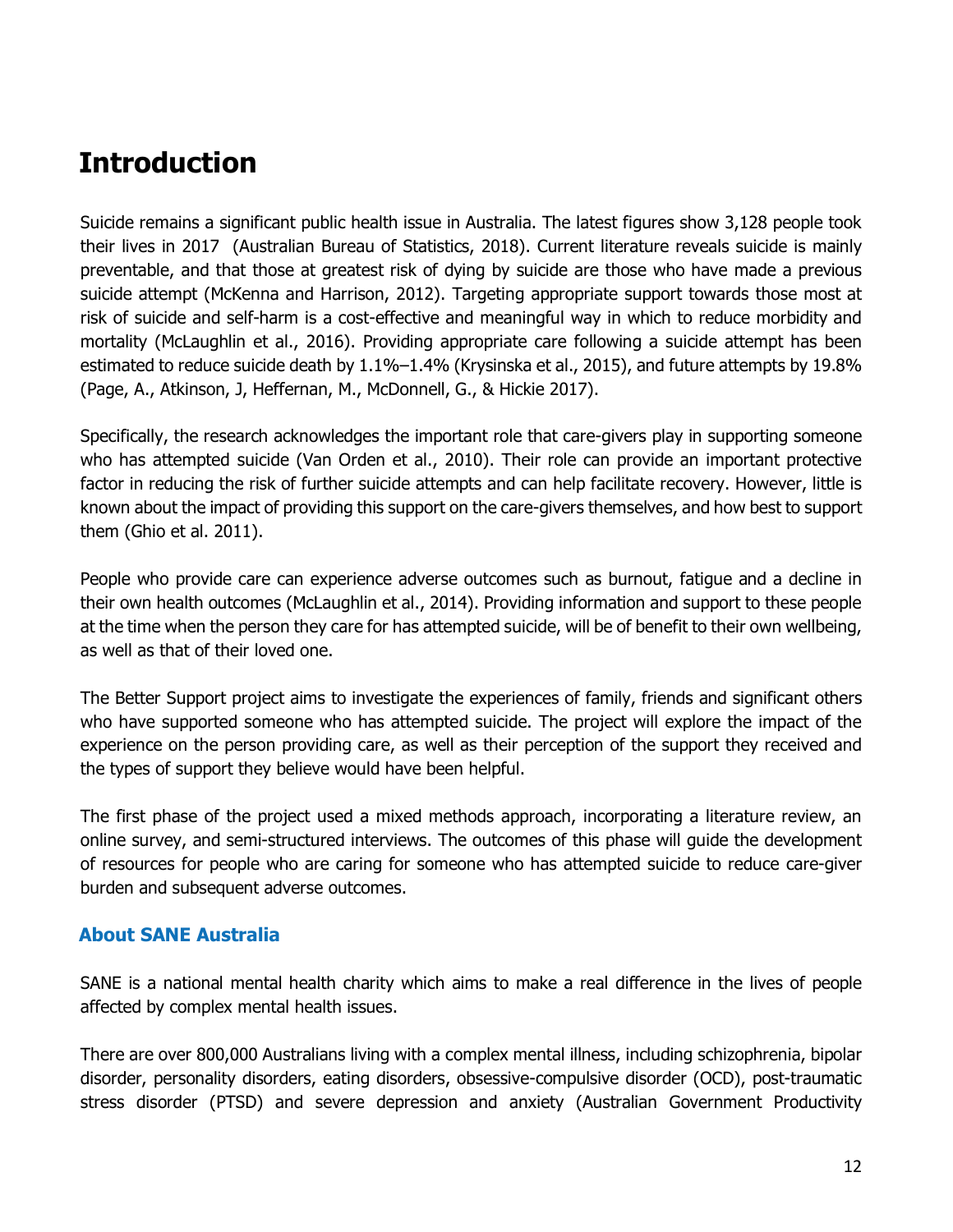Commission, 2019). For every one of these people, there will be at least five family members, friends, colleagues, or other people they know who are directly affected by their condition.

Over the past decade, as a nation, we have made great advances in reducing stigma around mild to moderate mental illness. Now, more than ever, people are seeking help, but there is still a great deal of work to be done to assist those at the more severe, or complex, end of the spectrum.

SANE's programmatic offerings include:

- A telephone helpline service operated by trained health professionals.
- The SANE Forums, online peer support forums, which enable individuals, families, friends, and care-givers to share their lived experience in a safe, anonymous and supportive environment.
- The SANE website, which provides resources and information for people affected by complex mental illness to help improve their quality of life.
- StigmaWatch, an online media centre, promoting the responsible portrayal of mental illness and suicide in the media and helping health professionals engage with the media.
- Policy and engagement programs, advocating for improved mental health and support services.
- The Hocking Fellowship, which promotes better mental health by advancing public understanding of mental illness.

### **About the Anne Deveson Research Centre**

In 2018, SANE Australia established the Anne Deveson Research Centre (ADRC) to drive better social outcomes for Australians affected by complex mental health issues, their family, friends and colleagues.

The ADRC is unique in that it aims to bring together researchers from a range of backgrounds and disciplines within a non-government organisation (SANE Australia) – as well as other sector and industry partners – to explore these complex challenges in an inclusive and collaborative way.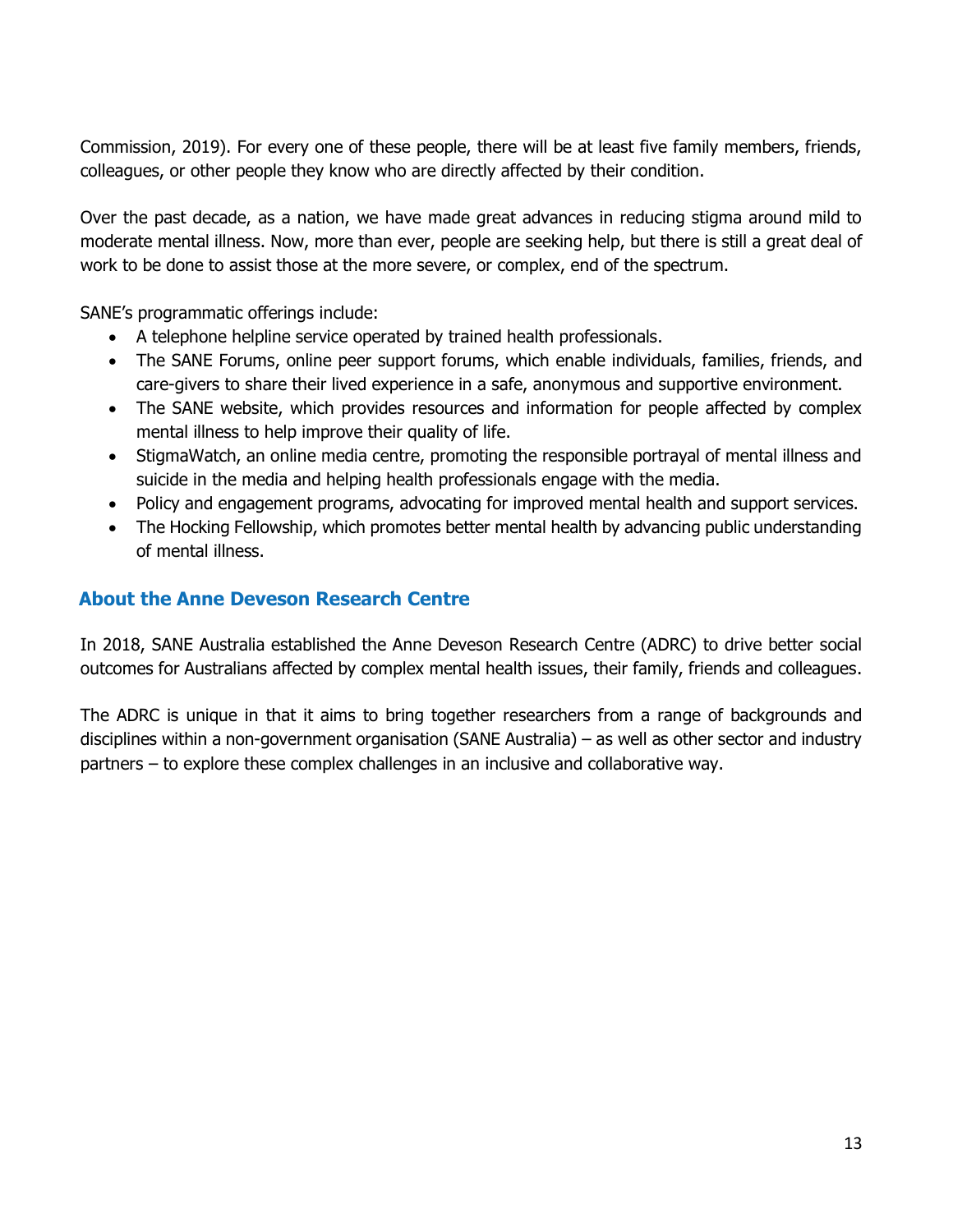# **Literature review**

#### **The impact of caring for someone at risk of suicide**

Supporting a loved one or close friend who experiences a suicidal crisis can be one of the most challenging and stressful experiences. It has been shown to have a profoundly negative impact on the care-givers' own health (Chessick et al., 2007; McLaughlin et al., 2014), often described as 'care-giver burden'. This is defined as the 'objective and subjective effects of providing ongoing care to a person with an illness (Grant et al., 2015, p. 295). Objective burden includes observable direct impacts on the family such as financial strain, household disruption, increased physical responsibilities, and impaired interpersonal relations within the family and social network.

Subjective burden of caring for a person with mental illness may include painful feelings such as shame, stigma, grief, worry and resentment (Grant et al., 2015).

The impact of caring for someone with a mental illness has been documented since the 1950s. Literature detailing the impact of caring for someone at risk of suicide, however, has received less attention in the literature (Barksdale et al., 2009; Chiang et al., 2015; Grant et al., 2015). Whilst not everyone who attempts suicide has received a diagnosis of a mental illness, the majority of those at risk of suicide do, with reported rates between 43.8%–75.3% (Ferrari et al., 2014). Similarly, although not all people with a psychiatric diagnosis will experience suicidal thoughts or behaviours, certain diagnoses carry a higher risk of suicide than the general population (Chesney et al., 2014).

Whilst there is a strong link between mental illness and the risk of dying by suicide, there is evidence of an increased burden on those who provide care to loved ones exhibiting suicidal behaviour, compared to those who provide care to loved ones who have a mental illness but do not show signs of suicide risk. In addition to an increase in 'distress, burden and negative appraisal' (Katz et al., 2015, p. 797) when supporting a relative exhibiting harm against themselves, it was also found that caregivers who perceived a risk of harm to themselves or others experienced greater levels of objective burden, psychological distress, and poorer mental health (Katz et al., 2015).

Other research conducted by Chessick et al (2009), investigating suicidality and care-givers, found that care-givers rated suicidality as the most troublesome of a bipolar patient's depressive symptoms. A further American study, which involved the families of 90 people – all of whom had a diagnosis of schizophrenia – found that suicidal threats and gestures, while rare, were a significant predictor of increased family burden (McDonell et al., 2003).

Despite the paucity of studies into the lived experience of care-givers of those at risk of suicide, there is a small body of work that has looked at these issues specifically. There are a number of studies that have measured care-giver burden for families caring for a suicidal person. They have reported increased psychological stress, poor physical health, and limits on their own activities due to caring responsibilities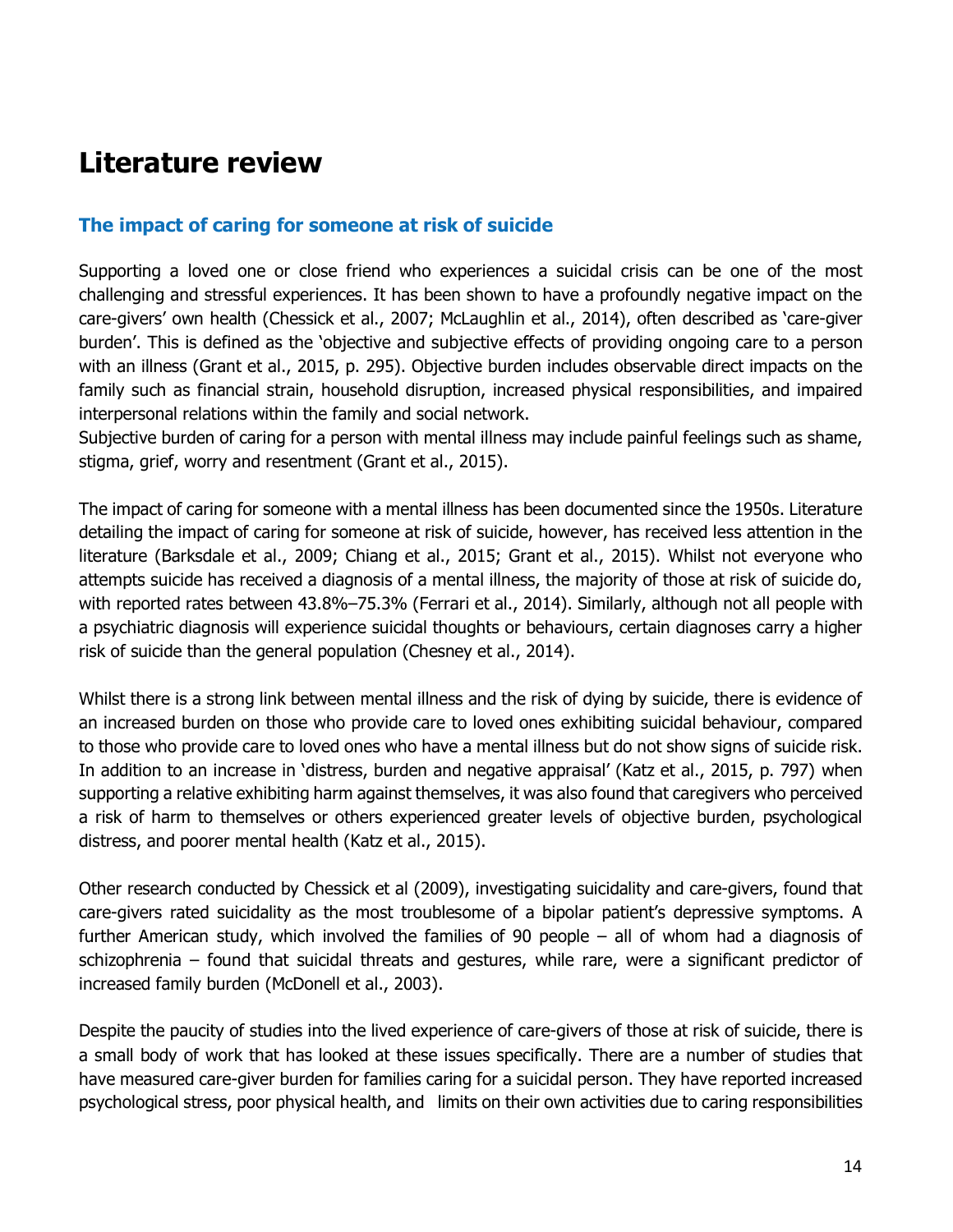(McDonell et al., 2003; Chessick et al., 2007; Barksdale et al., 2009; Rajalin et al., 2009; Morgan et al., 2013; Katz et al., 2015).

McLaughlin et al (2014) used semi-structured interviews to investigate the experiences of 18 Irish families, all of whom looked after a family member experiencing suicidal ideation. They found all of the participants described the experience as 'hard work for the whole family' (2014, p. 236). The researchers categorised the responses into four sub categories: (i) family burden; (ii) competing pressures; (iii) secrecy and shame; and (iv) helplessness and guilt. All the participants reported that their physical and emotional health was compromised with the increased stress and hyper- vigilance that was required to keep their family member safe. Families also reported that the stigma surrounding suicide prevented them from (a) sharing their problems with others, or (b) that the suicidal family member did not want them to disclose what was happening within the family because of the shame and stigma they were experiencing. Families also felt helplessness and guilt, believing that they were not doing enough or had contributed to the situation in some way (McLaughlin et al., 2014).

These findings were similar to a Taiwanese study conducted in 2008 into the care-givers of those who had recently been released from in-patient care after a suicide attempt. Fifteen families took part in semistructured interviews and described their experience as 'impending burnout' (Sun and Long, 2008, p. 1946). They felt they had to be on-guard day and night, whilst still maintaining the activities of daily living and creating a nurturing environment. These families also reported feelings of stigma and shame, and resorted to cultural explanations for the suicide attempts – these were attributed to 'bad luck', a 'kan-huo (hot energy) problem', or were played down as 'not a true suicide' (Sun and Long, 2008).

Stigma is a common theme across many of the studies, regardless of the country or culture. A Danish study into the parents of children who had attempted suicide found that the participants described feeling isolated after the suicide attempt, mainly because they were convinced nobody would be able to understand the horrible event. Some participants felt uncomfortable sharing their story because they felt shame (Buus et al., 2014).

These negative effects endure beyond the timespan of the suicidal crisis. Chessick et al (2007) found that past histories of suicide attempts were associated with lower levels of caregiver health even when suicidal ideation was absent or minimal among patients. This suggests that the suicide attempt of a spouse or family member has enduring effects on the care-giver, even years after the event.

The family member's relationship to the individual at risk of suicide may also impact the perceived burden experienced. Specifically, there is a greater proportion of research exploring the experiences of parents of adolescent or young children who are at risk of suicide. Chessick et al (2007) found that parents reported a greater level of role dysfunction burden than those who were caring for a spouse. However, this is in contrast to a Norwegian study that found there was no difference between spouses, parents and grown-up children in their level of concern that their loved one may attempt suicide (Buus et al., 2014).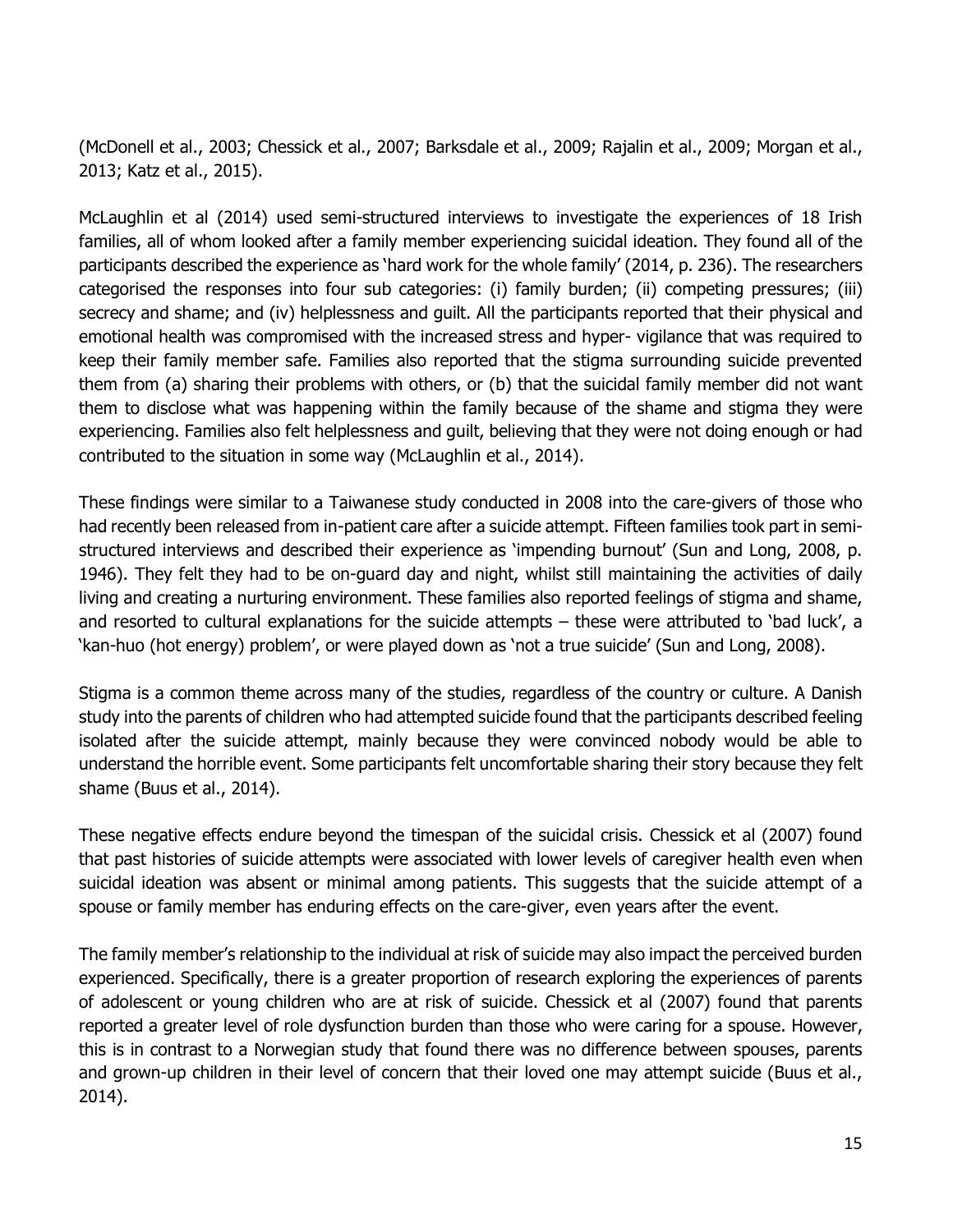A large American study by Barksdale et al (2009) found the care-givers of adolescents who had attempted suicide experienced similar objective strain (demands placed on their personal time, work time, and finances) as those caring for young people with a mental illness who were not suicidal. They also reported deleterious effects in family functioning, noting that their ability to monitor and set appropriate limits, or have age-appropriate expectations of their children, were compromised (Barksdale et al., 2009).

The literature investigated for this study also revealed the attitude of the care-giver to the person they were caring for affected family burden. Studies have found that where families hold negative attitudes or beliefs, there is an increase in care-giver burden (Sun et al., 2014; Katz et al., 2015). Furthermore, increased care-giver burden can increase the negative beliefs of the care-givers.

Therefore, reducing care-giver strain can improve attitudes to those who need care (Chiang et al., 2015).

With the predominant findings suggesting extensive negative impacts, it is important to identify potential points of intervention – not only to benefit the health and wellbeing of the care-givers, but to also improve the experience of care received by those at risk of suicide.

## **Family involvement in treatment**

Care-givers are consistently described in the literature as feeling unprepared, with inadequate knowledge to properly care for an unwell family member, and a lack of education about how to recognise signs of crisis (Grant et al., 2015). Caring for a relative at risk of suicide can elicit experiences of powerlessness and alienation, highlighting the gap in knowledge between mental health professionals and family members. For example, families have reported a lack of communication with healthcare providers following a suicide attempt by a loved one (Kjellin and Ostman, 2005; Cerel et al., 2006; McLaughlin et al., 2016).

One Australian study into the experiences of people living with bi-polar and their care-givers found that not being taken seriously by healthcare staff was the biggest challenge (McMahon and Lawn, 2011). This finding was echoed in a study of family members' experiences in an emergency department after the suicide attempt of a loved one (Cerel, et al., 2006). The study found more than half of consumers, and almost a third of family members, felt directly punished or stigmatised by staff. Consumers and family members also reported negative experiences involving perceived unprofessional staff behaviour, feeling the suicide attempt was not taken seriously (Cerel et al., 2006).

Contemporary approaches to suicide prevention suggest there should be a role for family and significant others in suicide treatment (Anastasia et al., 2015; Lawn and McMahon, 2015).

Theories that focus on social integration, psychological pain, burdensomeness, alienation, and hopelessness, demonstrate the need to build connections throughout the recovery process (Joiner Jr. et al., 2009; Van Orden et al., 2010; Anastasia et al., 2015). Family involvement in care serves as one of the cornerstones of the Suicide Prevention Action plan developed by Suicide Prevention Australia (2015).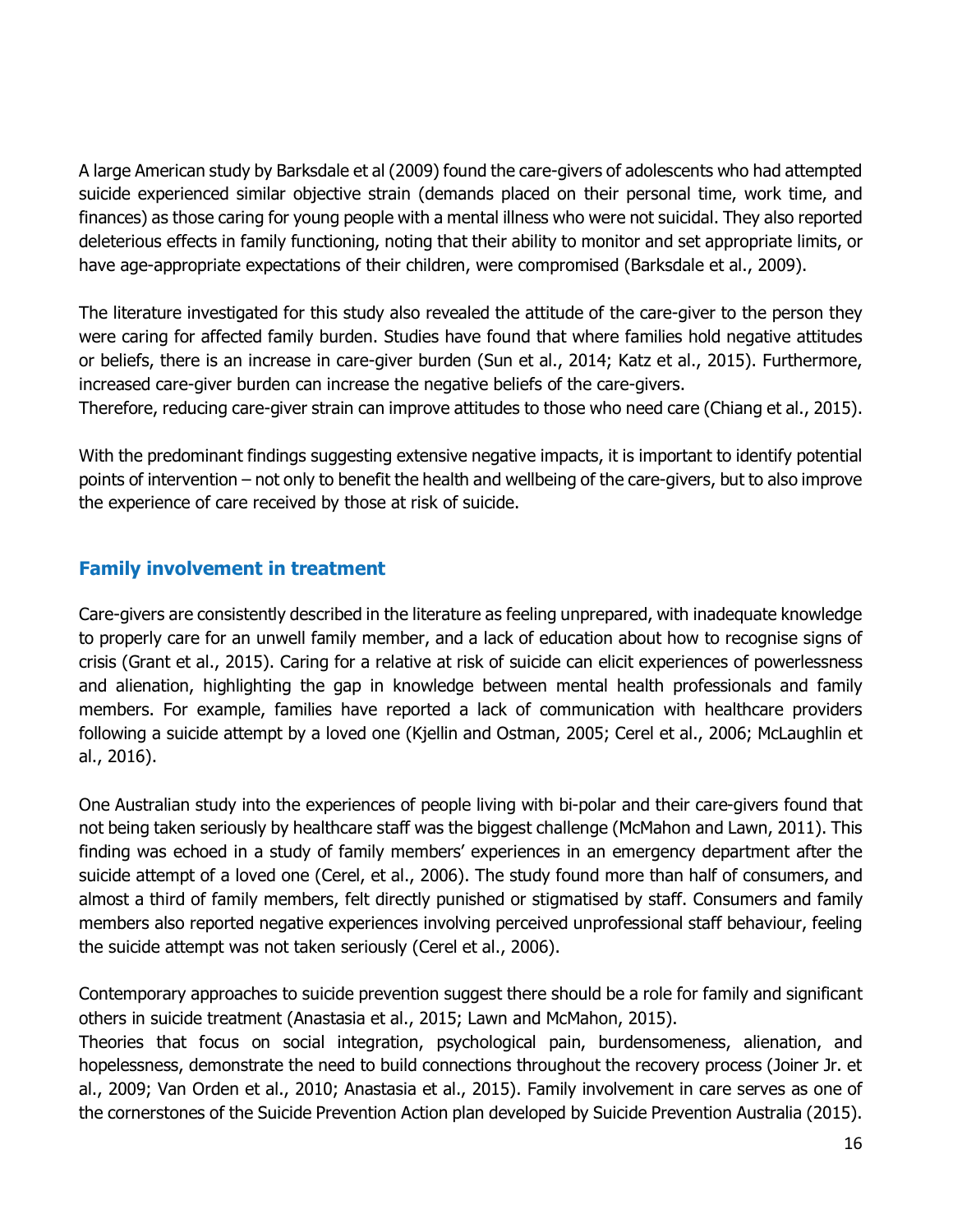When family members are actively involved in the recovery of their loved one, they can be a protective factor in preventing suicide attempts (Morgan et al., 2013; Grant et al., 2015; Chang et al., 2017). They often bring detailed contextual knowledge that can assist health professionals, and play an important role in maintaining the person's links to services, advocating for them when necessary (Barksdale et al., 2009; Grant et al., 2015; Nosek, 2008;).

People who have attempted suicide often recall that a sense of belonging to family helped them towards recovery (Anastasia et al., 2015). In a UK study of clients' views of suicide prevention, more than half of participants who had social supports available to them, reported that a family or friend was the 'most helpful factor" in suicide prevention efforts (Eagles et al., 2003, p. 823). Care- giver involvement in managing those at risk of suicide may, in fact, change the experience from one of powerlessness to one that can benefit both the care-giver and the person they care for (Grant et al., 2015).

Another common theme that emerged within the literature, is the lack of support offered to care- givers after their loved one has attempted suicide. Care-givers report a desire and need to be involved in the hospitalised care of their suicidal family member. However, some experienced exclusion when their family member was over 18 years of age, with issues of confidentiality often cited as a barrier (Lawn and McMahon, 2015; McLaughlin et al., 2016).

Families expressed a need to know more about warning signs and crisis management, and to receive information about suicidal behaviour and support (Byrne et al., 2008; Nosek, 2008; McLaughlin et al., 2016; Van de Bovenkamp and Trappenburg, 2018). They also found that whilst their family member was being cared for, healthcare staff did not recognize that care-givers also needed emotional support (Cerel et al., 2006; McLaughlin et al., 2016). They reported feelings of loneliness and isolation (Byrne et al., 2008; McLaughlin et al., 2016). Others talked of the difficulties experienced in accessing support for themselves, due to the necessity of being at home to provide care directly after a crisis (McLaughlin et al., 2016).

While there is some literature explaining difficulties faced by friends and families of people who attempt suicide, there is a significant gap – particularly in the Australian context. This gap limits understanding of what may help support people in their care-giver roles and prompted the Better Support research project.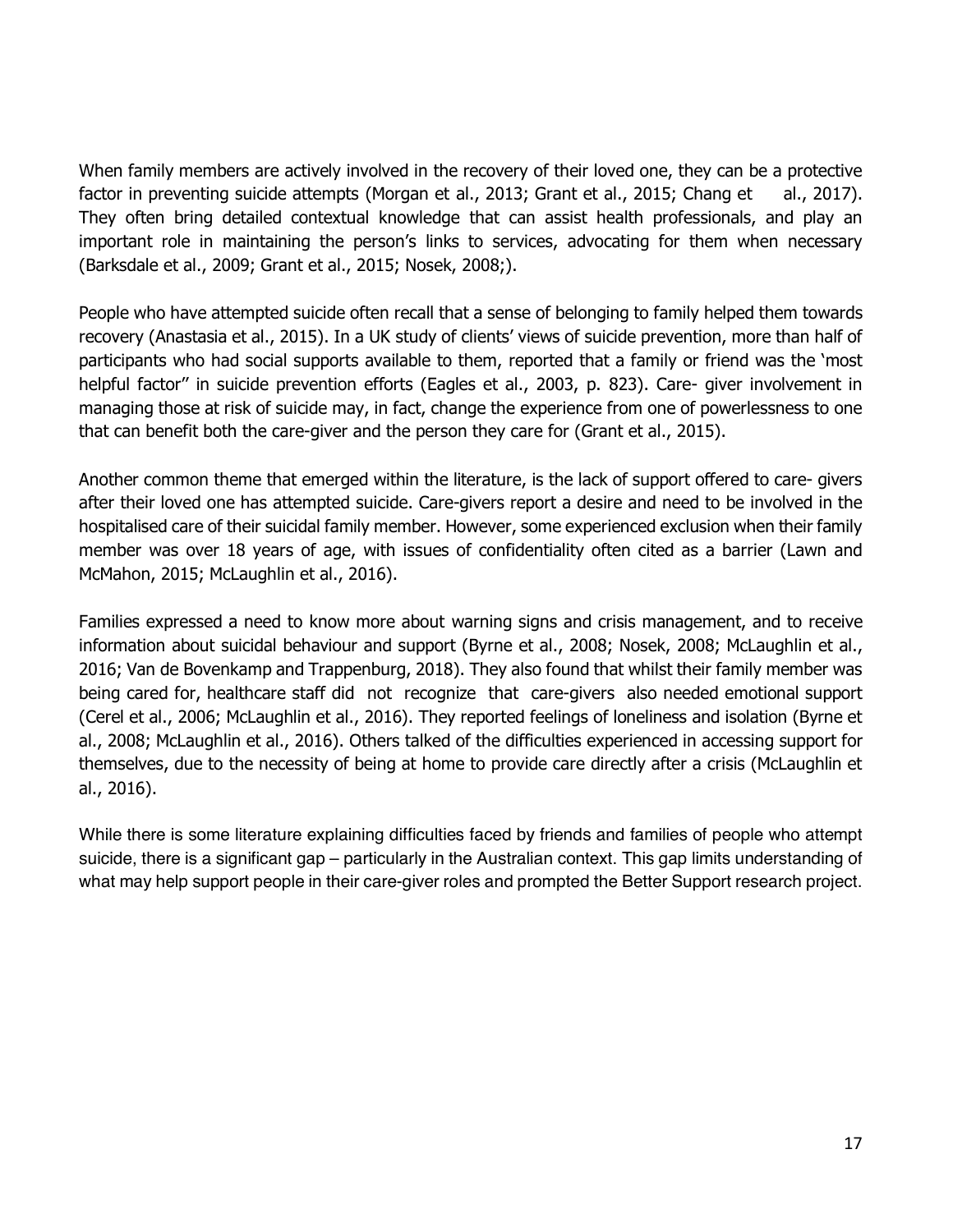# **Research methodology**

## **Aims and objectives**

This project aimed to answer the following questions, with regards to the Australian context:

- What are the experiences of family, friends and significant others who support a loved one after a suicide attempt?
- What resources, interventions or improvements would family, friends and significant others like to see in order to provide better support to someone who has attempted suicide?

A mixed method approach – defined as one that gathers both quantitative and qualitative data – was selected for the study. The quantitative data enabled the research team to examine the scale of the experience of caring for someone after a suicide attempt, and to understand the broader impacts of the care-giver role. The qualitative interviews enabled a detailed first-person account to add richness and a deeper understanding of the experience of supporting someone who has attempted suicide.

Ethical approval was sought via the University of New England's Human Research Ethics Committee, approval number HE17-210.

## **Quantitative research**

An online questionnaire was designed by the project team, in consultation with a group of care-givers who had supported a person through suicidality. The survey was delivered via SurveyMonkey and consisted of 57 questions that gathered information on:

- participant demographics
- the relationship of the participant to the person who attempted
- their role as care-giver
- the impact of caring, as measured by the Care-giver Burden Scale (Macera et al., 1993)
- the mental health of the participant, as measured by the K10 psychological distress scale (Kessler et al., 2002)
- attitudes to suicide, measured by the Suicide Stigma Scale (Batterham, et al., 2013)
- the participant's interaction with health professionals
- support the participant received
- whether the person who attempted suicide had gone on to take their life
- changes the participant would like to see made to enable others to better support a person who has attempted suicide
- whether the participant would be interested in taking part in a telephone interview.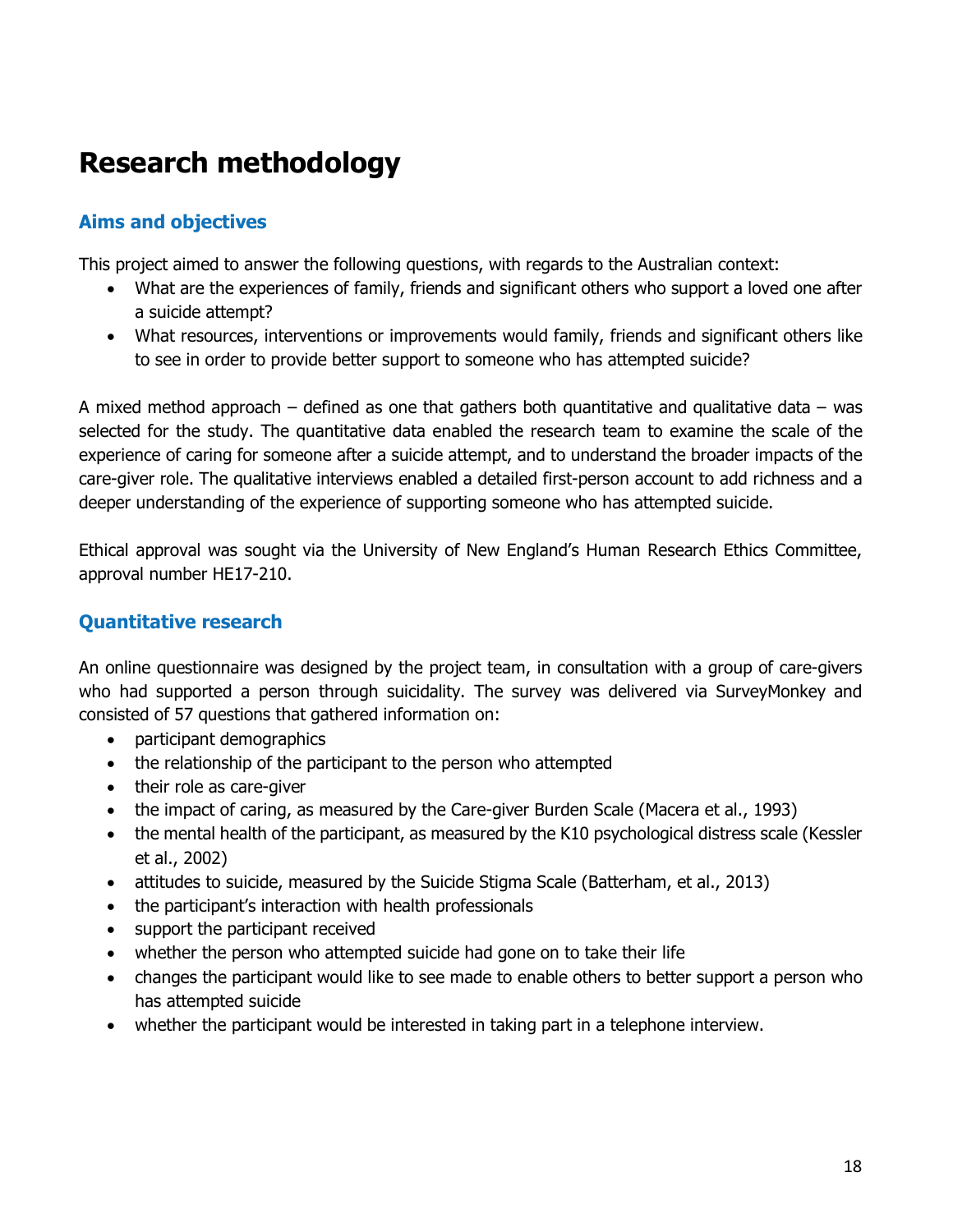#### **Survey procedure**

The survey was promoted via the SANE Australia Facebook and Twitter accounts, and SANE's digital enewsletter. It was also promoted through other Australian mental health and suicide prevention organisations. The survey opened on 27 November 2017 and closed on the 5 February 2018.

#### **Eligibility and consent**

Eligibility to take part in the survey required participants to be over 18 years of age, residing in Australia, literate in English, and to self-identify as having provided care to a person who had previously attempted suicide. Participants were also asked if they had supported a person around attempted suicide within the last ten years. Information about the project was provided at the start of the survey, and consent was sought as part of the survey structure.

#### **Survey participants**

A total of 834 people responded to the online survey. Five results were excluded as the respondents did not provide consent; an additional 14 were under 18 years of age; and 15 were excluded as they resided outside Australia. A further 42 were excluded as the respondent either identified that they did not know a person who had attempted suicide, or did not provide a response to this question, resulting in a final sample of  $N = 758$ .

### **Qualitative research**

In order to provide more detailed data about people's experiences, the researchers sought to interview a sample from those who had participated in the online survey who had consented to further follow-up. The research team identified that a sample size of 30 semi-structured telephone interviews would provide saturation of lived experience reflections. The research team considered this number sufficient to identify a range of experiences, yet small enough to be feasibly collected within the study's timeline. A purposive sampling technique was used to ensure a balanced distribution of experience, gender, and geographic locations.

An initial interview schedule was formulated based on the issues present in the available literature. This interview schedule was then refined from the data received in the online survey. The review of the initial interview schedule occurred in March 2018 and a variation to the ethics submission was sought and approved, to account for the inclusion of new questions.

The resulting semi-structured interview schedule contained 42 questions that, in addition to collecting information on participant demographics and the relationship of the participant to the person who attempted, asked in-depth questions about:

- their role as care-givers
- the impact of caring
- their attitudes to suicide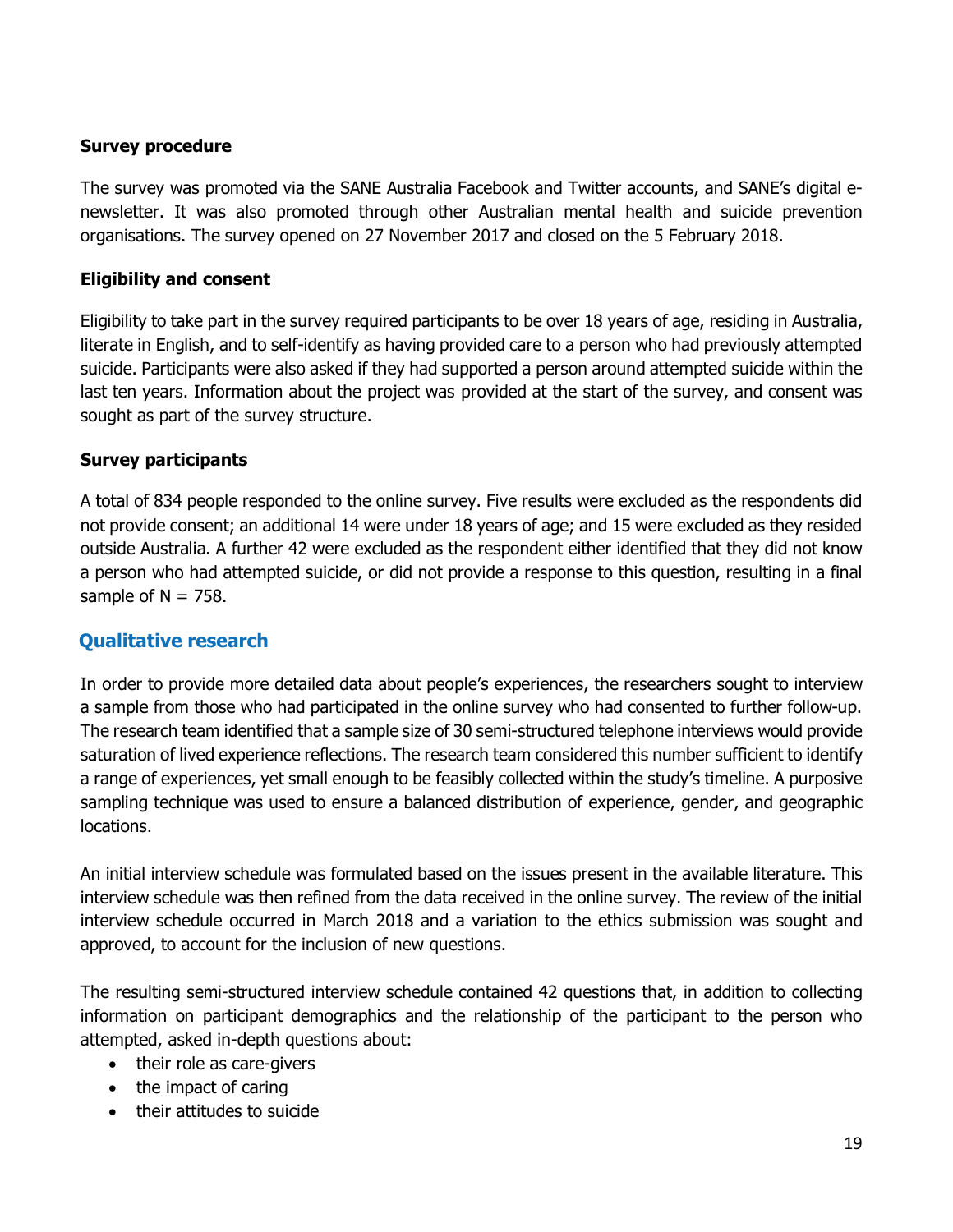- the participant's interaction with healthcare professionals
- support that the participant received
- changes that the participant would like to see to enable others to better support a
- person who has attempted suicide.

#### **Interview procedure**

Between April 2018 and August 2018, participants attended a telephone interview with either of the project's Associate Investigators, Sarah Coker or Dr Sarah Wayland. Participants were required to give verbal consent prior to the interview's commencement. Interviews lasted 45–90 minutes and were semistructured, with the interviewer following the question schedule whilst allowing space for exploration of experiences as offered by the participant. Participants who experienced distress, or identified that they would like a follow-up phone call, were encouraged to contact their usual support networks, their treatment team, or were placed in contact with a SANE Helpline counsellor.

### **Interview analysis**

All interviews were audio-recorded and transcribed verbatim. Data was uploaded into Nvivo software and coded by two members of the research team. The coded data was then re-checked for consistency and organised into main themes and sub-themes.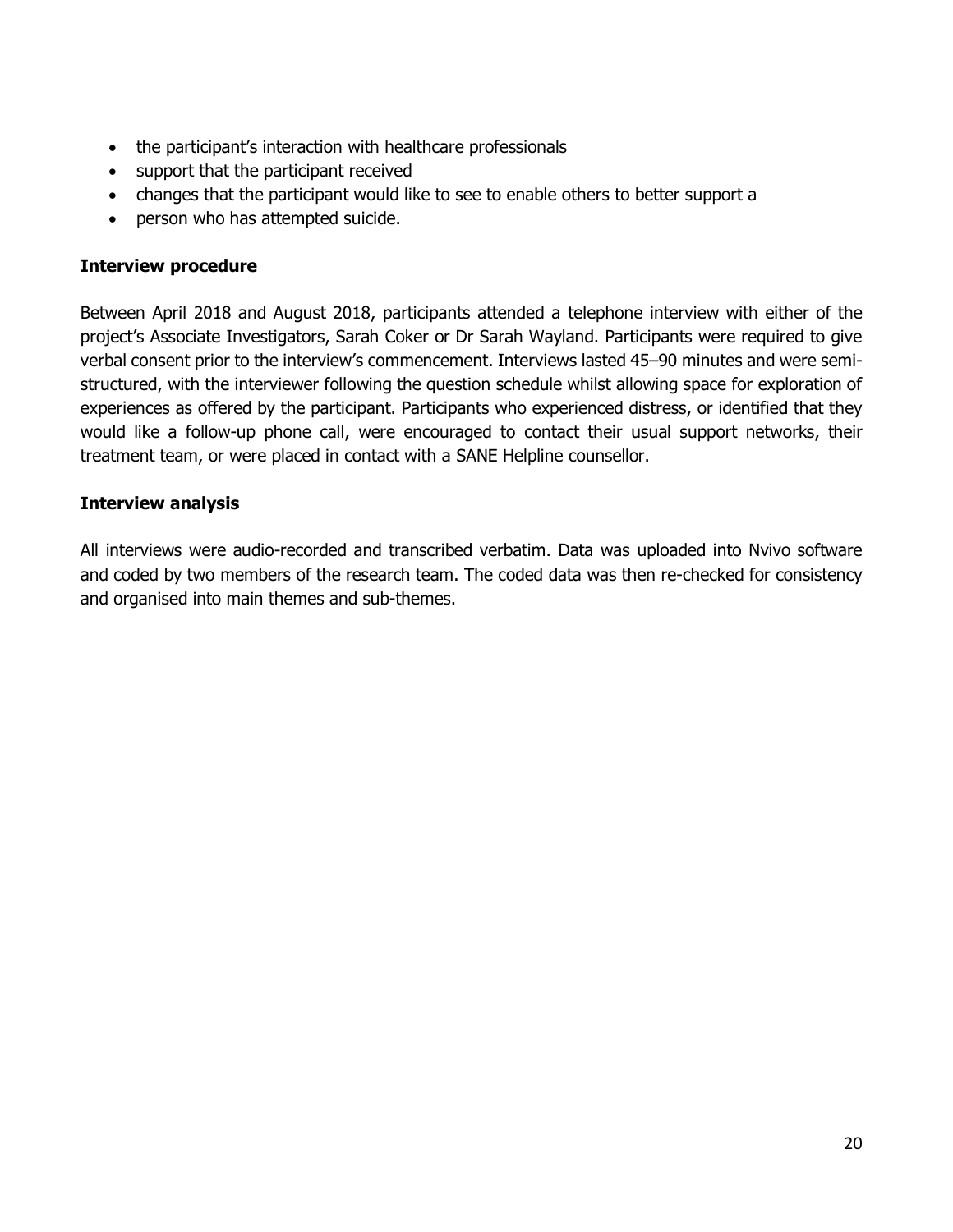# **Quantitative results**

## **Sample demographics**

From the final sample (N = 758), 86.9% of participants identified as female, 10.7% as male, 0.7% as transgender and the remaining 1.7% as 'other'. Almost half of the participants stated that they were living in regional, rural or remote locations, which is higher than the population distribution – only a third of Australians live in rural, regional and remote locations. Only 2.5% of participants self- identified as being Aboriginal or Torres Strait Islander and 18.5% of participants indicated that they were born outside of Australia. A summary of the participant characteristics is provided below in Table 1.

| <b>Category</b>            | <b>Sub-category</b>             | <b>Frequency</b> | <b>Percentage</b> |
|----------------------------|---------------------------------|------------------|-------------------|
| <b>Gender</b>              | Female                          | 659              | 86.9%             |
|                            | Male                            | 81               | 10.7%             |
|                            | Other                           | 13               | 1.7%              |
|                            | Transgender                     | 5                | 0.7%              |
| <b>Country of birth</b>    | Born in Australia               | 618              | 81.5%             |
|                            | Born outside Australia          | 140              | 18.5%             |
| <b>Indigenous Status</b>   | Aboriginal or Torres Strait     | 19               | 2.5%              |
|                            | <b>Islander</b>                 |                  |                   |
|                            | Not Aboriginal or Torres Strait | 739              | 97.5%             |
|                            | Islander                        |                  |                   |
| <b>Location</b>            | Metropolitan                    | 393              | 51.8%             |
|                            | Regional                        | 242              | 32.1%             |
|                            | Rural                           | 114              | 15.0%             |
|                            | Remote                          | 8                | 1.1%              |
| <b>Relationship to the</b> | Parent                          | 71               | 10.2%             |
| person who                 | Family relation (cousin, aunt,  | 51               | 7.3%              |
| attempted suicide          | grandparent etc)                |                  |                   |
|                            | Child                           | 190              | 27.3%             |
|                            | Friend                          | 176              | 25.3%             |
|                            | Sibling                         | 45               | 6.5%              |
|                            | Colleague                       | 10               | 1.4%              |
|                            | Partner                         | 85               | 12.2%             |
|                            | Other                           | 67               | 9.6%              |

#### **Table 1. Summary of survey participant characteristics (N = 758)**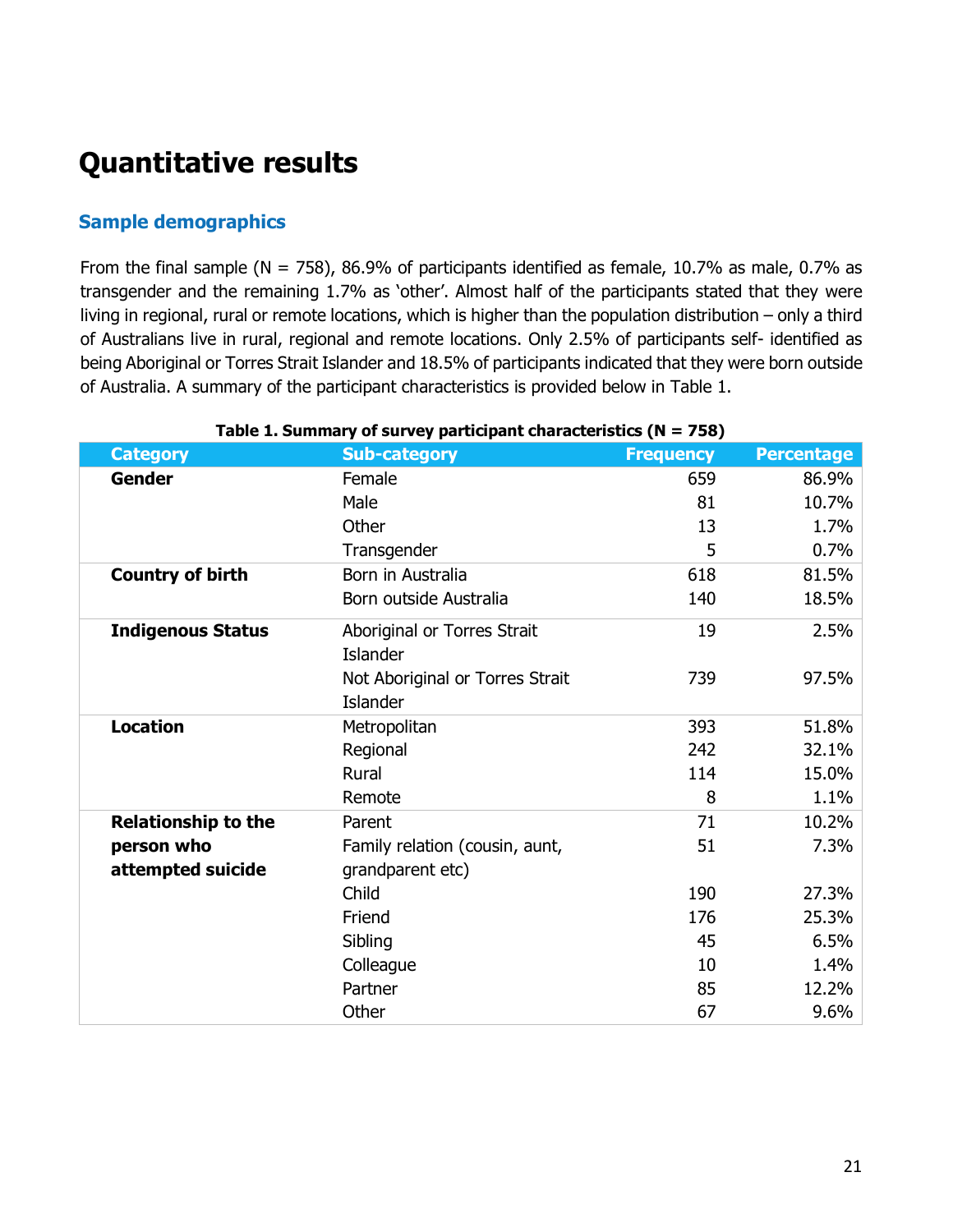## **Participant exposure to suicide**

This research aimed to understand who provides support to those who attempt suicide, and the level of exposure those care-givers have to the issue of suicide. Participants were asked how many people they knew who had attempted suicide. Results of the survey showed that more than three quarters of participants (75.4%) knew more than one person who had attempted suicide, with the average participant knowing at least two people who had attempted to take their own life.





The survey asked people to think of the most significant person they had supported after a suicide attempt. The participants in this sample represented a range of relationships to the person who attempted suicide (Table 1). Most commonly, the respondent was a child of someone who had attempted suicide (27.3%), followed by a friend (25.3%). Partners were the next most commonly represented relationship (12.2%), followed by the parent of someone who had attempted suicide (10.2%), extended family (7.3%), sibling (6.5%), and colleague (1.4%).

The majority of participants (77.6%) rated their relationship with the person who attempted suicide as 'close' or 'very close', and most saw the individual who attempted suicide every day or every few days (71.1%).

With regards to impact, 44% of participants rated the suicide attempt as having 'had a significant or devastating effect on my life that I still feel'; and 26.7% rated the suicide attempt as having 'disrupted my life in a significant or devastating way, but I no longer feel that way'. Those who identified as 'very close' to the person who made the attempt, more frequently responded that the experience was 'significant or devastating' to the extent that they 'still feel' the effect (Figure 5).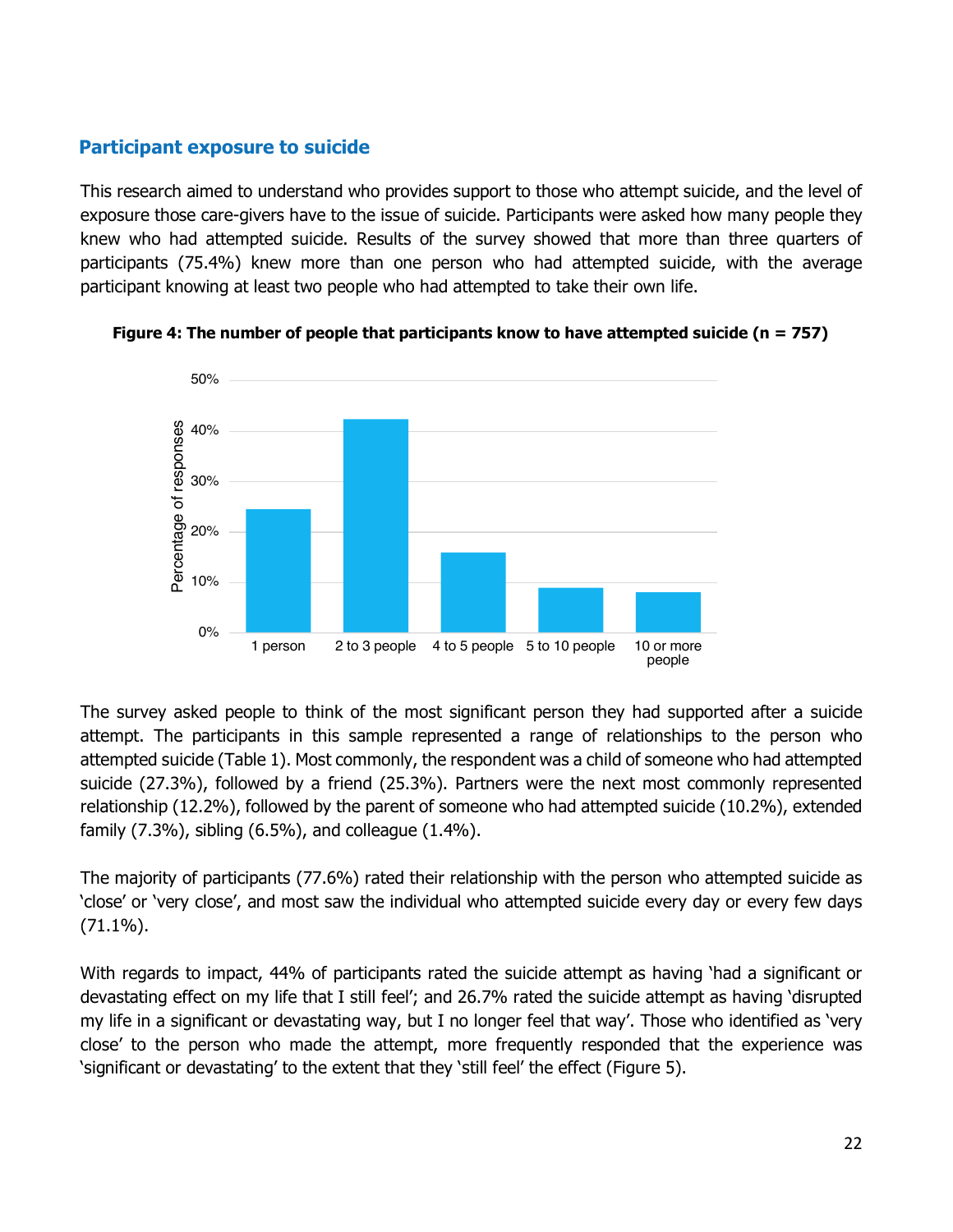



**The suicide attempt had little effect on my life** 

The suicide attempt had somewhat of an effect on me but did not disrupt my life

- **The suicide attempt disrupted my life for a short time**
- The suicide attempt disrupted my life in a significant or devastating way, but I no longer feel that way
- The suicide attempt had a significant or devastating effect on me that I still feel

### **Profile of people who attempted suicide**

#### **Diagnosis**

The researchers were interested to know about the person who had attempted suicide. This included determining whether the participant knew of any diagnosis of mental illness that the person who attempted may have had, as well as the frequency of their suicide attempts and whether they needed medical intervention after they had attempted suicide.

Figure 6 demonstrates that the majority of participants believed the person they were caring for had a diagnosis of mental illness, with only 12.2% of participants believing the person had 'no diagnosis'. The most common diagnosis was depression (56.8%) followed by anxiety (42%), and post-traumatic stress disorder (18.3%). Furthermore, just over half of participants (52.1%) indicated the person had multiple diagnoses. It should be noted that although a history of mental illness appeared to be common, this is based on indirect information and may not represent a formal diagnosis.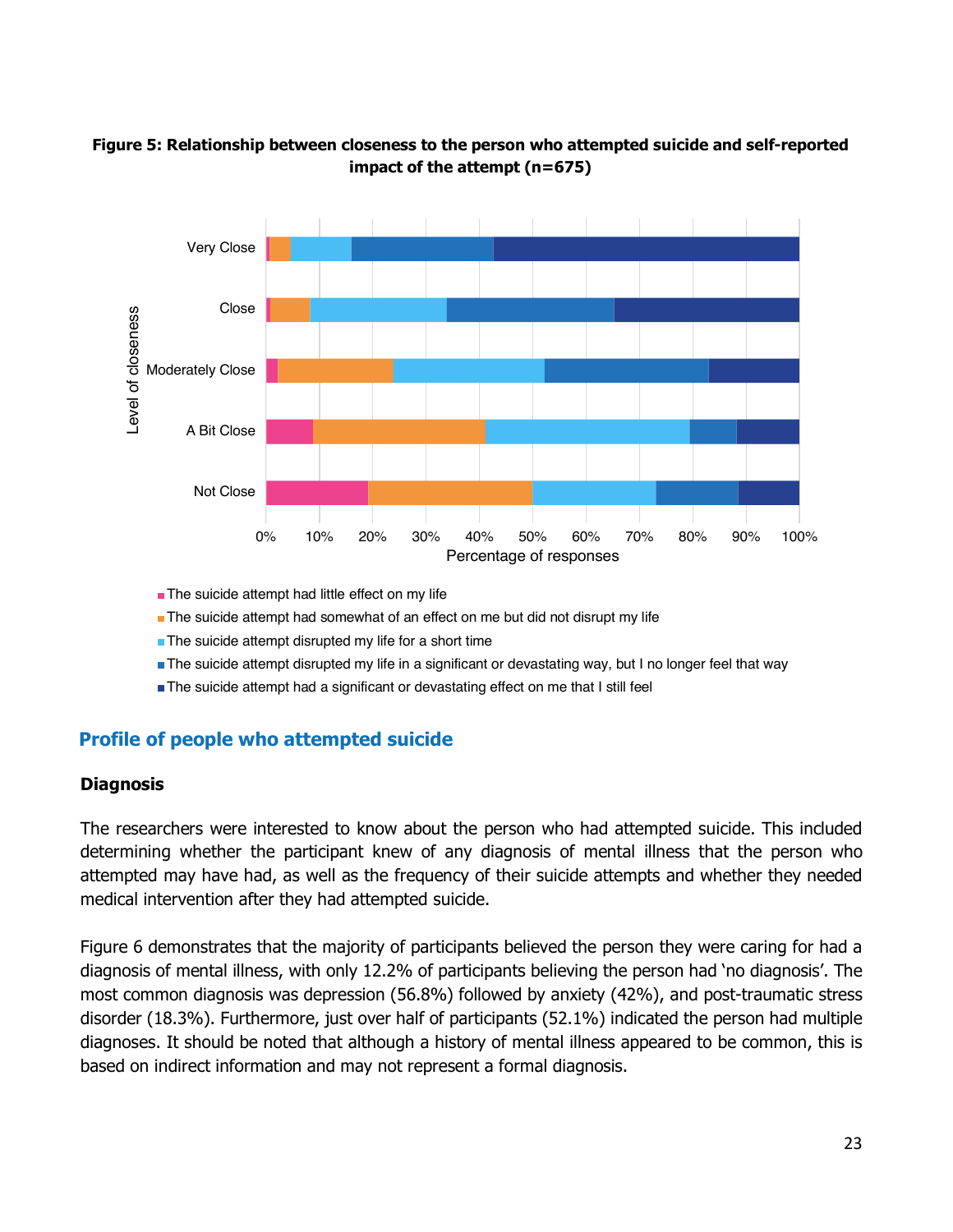



#### **Number of suicide attempts**

Participants were asked about the frequency of suicide attempts the person they were supporting had experienced 'to their knowledge'. This data showed that the majority of those who had attempted suicide had done so more than once, with 53.1% having attempted suicide between two and four times, 11.8% between five and ten times, and 4.5% more than ten times (Figure 7). Just under a third of people (30.6%) had attempted suicide only once.

It is worth noting that these figures are likely under-stated, as results for the interview stage showed that the participants frequently stated that they knew of a certain number of attempts but suspected there were other attempts that they could not confirm without certainty.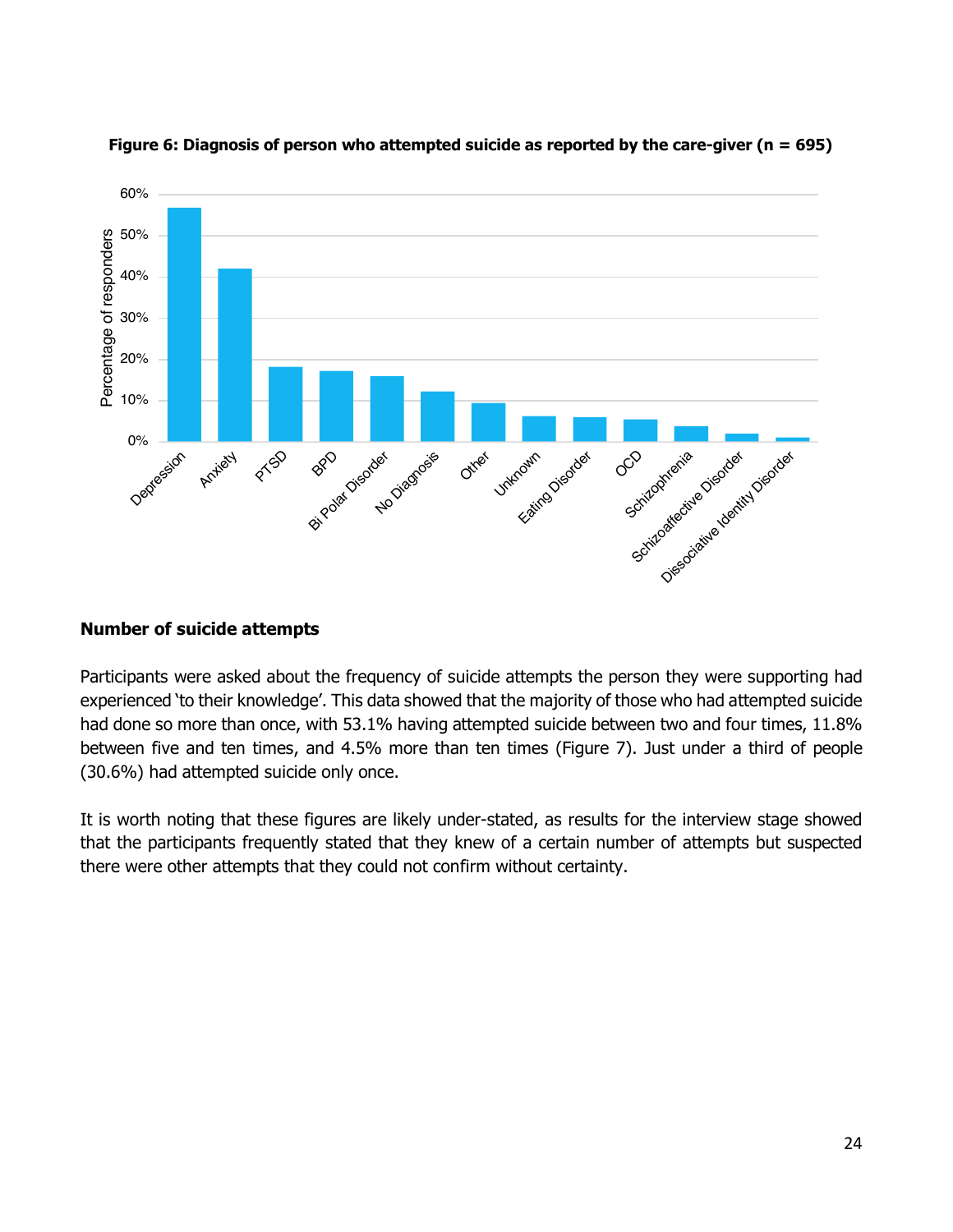



#### **Time since last suicide attempt**

There was considerable variation in terms of the time since the most recent suicide attempt had occurred. This could indicate that people were willing to contribute to the research regardless of how recently the suicide attempt had occurred. For nearly half of participants (42%), however, the experience was very current, with the most recent attempted suicide occurring in the previous 12 months. Figure 8 shows the length of time reported since the person's last suicide attempt.



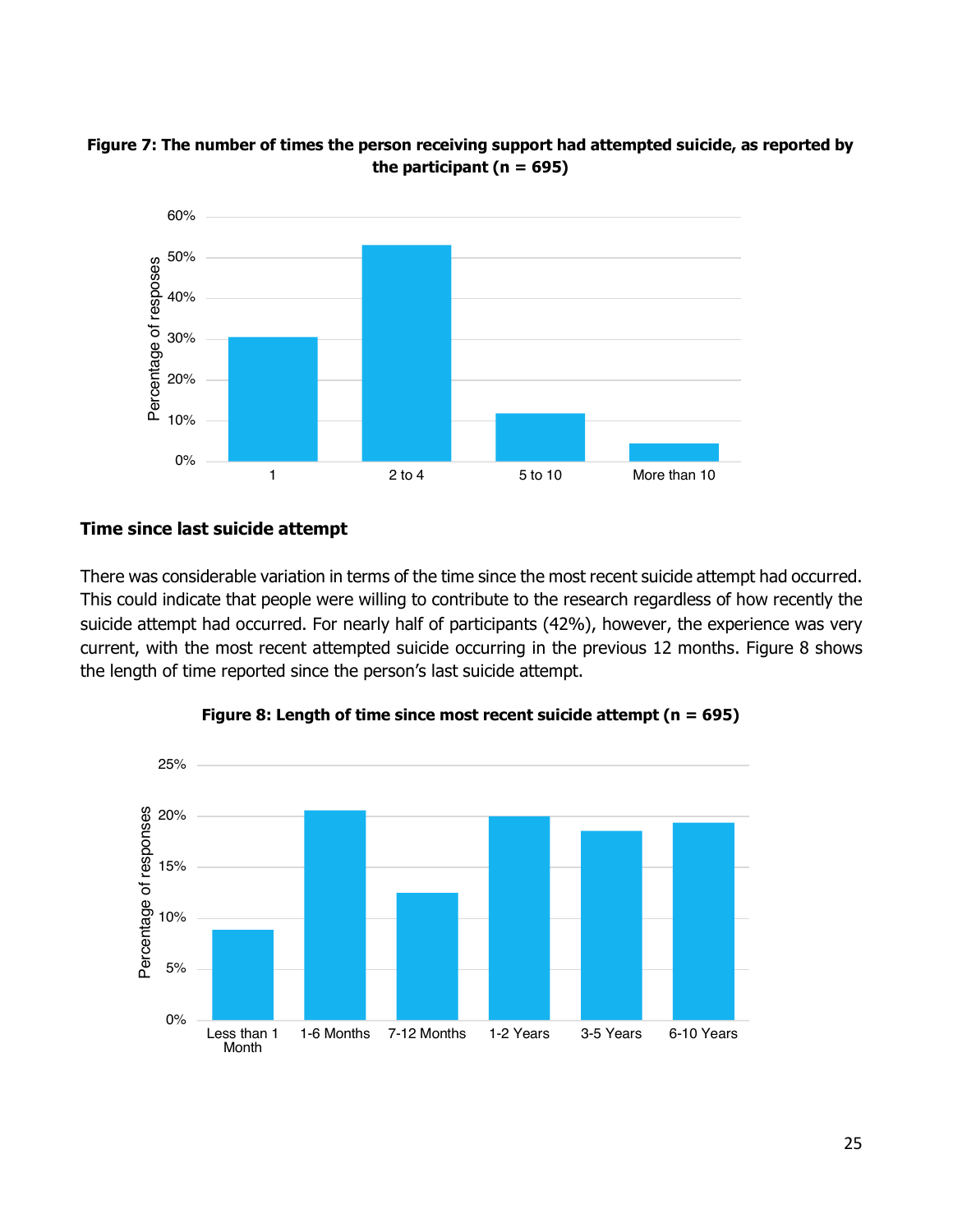## **Engagement with the health system following suicide attempt**

Following the suicide attempt, only a small number of participants (10.4%) reported that the person they provide care for did not require medical support afterwards. By comparison, 65% received care at an emergency department, 47.4% received care at a psychiatric in-patient unit, and 14.6% accessed care via their general practitioner. Given the high proportion of people accessing care at emergency departments and psychiatric in-patient units, there appears to have been considerable physical and psychological impacts on the individual.

Participants were asked to rate the quality of care that the person who attempted suicide had received using 5-point Likert scale with  $1 =$  poor and  $5 =$  excellent. This data revealed 42.4% rated the care as poor (rating  $= 1 - 2$ ) and 27.8% of participants rated the care as excellent (rating  $= 4 - 5$ ).

These ratings were then cross-tabulated by the type of care accessed and the proportion of 'excellent' to 'poor' ratings, to assess quality of care. These results were fairly similar across different types of care, with the perception of quality of care being slightly worse in emergency departments, slightly better in psychiatric in-patient units, and best when received from general practitioners, Table 2.

| <b>Type of medical care</b>         | Poor $(1-2)$ | <b>Neutral</b> | <b>Excellent</b> |
|-------------------------------------|--------------|----------------|------------------|
| <b>General practitioner (n=84)</b>  | 41.6%        | 24.9%          | 33.3%            |
| <b>Emergency department (n=376)</b> | 45.2%        | 24.2%          | 28.4%            |
| Psychiatric in-patient unit (n=276) | 43.4%        | 25.5%          | 30.6%            |

#### **Table 2. Perceived quality of medical care after a suicide attempt, as rated by participant**

#### **Support provided to care-givers, family and friends**

We asked participants about the support that they received to help them care for the person who attempted suicide, with a particular focus on whether they had received any information from the healthcare professional who treated the suicidal individual. Nearly half (65.1%) of participants stated that they did not receive any information from the healthcare professional who was treating the person who attempted suicide about how to care for their loved one. Furthermore, only 25.1% were given verbal information and advice; a small group of participants (8.6%) were given information on support groups for care-givers; 7.4% were given a brochure; and 4.2% were given directions to online resources or factsheets.

In terms of reaching out for help, around half of care-givers, families and friends did not seek any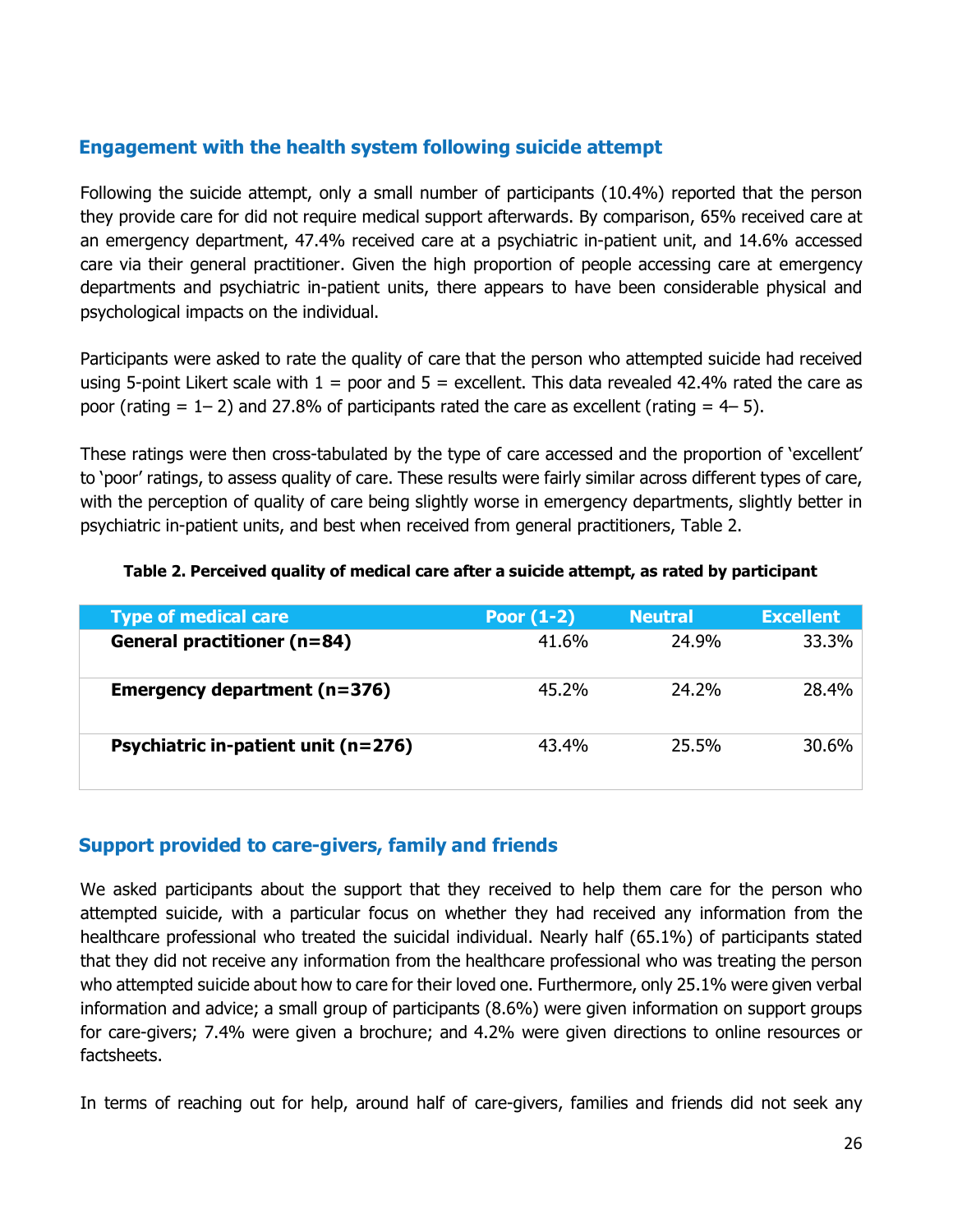professional support for themselves (32.5%). Of those who did, seeing a psychologist or counsellor was the most common form of support (28.2%), with general practitioners (14.8%), telephone helplines (7.1%) psychiatrists (6.8%) and social workers (4.5%) also being accessed to a lesser degree. It was reasonably common for care-givers, families and friends to turn to other friends and family for support  $(33.4\%)$ . Over a third  $(3.9\%)$  sought information online to help in their support role (n = 649).

The survey also included short-answer response opportunities for people to expand on what would have made the provision of care or support more effective. Participants identified person-centred strategies as being most helpful in the provision of care. For example, 'someone who understood what I was going through and could give some advice. Knowing what to expect next', and 'more practical day to day support. It was emotionally exhausting so I lacked clarity a lot of the time in the weeks after.'

Participants also described wanting to be included in the healthcare professional's understanding of the person's support network, as noted here: 'Better liaison between the treating health professionals themselves, and for at least one of these people to liaise with me.'

When asked about how adequately supported they felt to care for the person who attempted suicide, over half of participants (56.2%) felt they were 'not well supported' or 'not at all supported', and only 18% felt that they were 'supported' or 'well supported'.

### **Standardised tools included in the survey**

Embedded within the survey were two standardised tools to assess care-giver burden and the current (last four weeks) global distress of the participants, measured by the Kessler-10 (K-10).

In relation to the Caregiver Burden Scale, a higher score represents the higher the level of burden the care-giver feels (Figure 9). Of the participants who responded ( $n = 527$ ), a majority (76.3%) of participants reported a response which indicated they felt a moderate to extreme level of burdensomeness.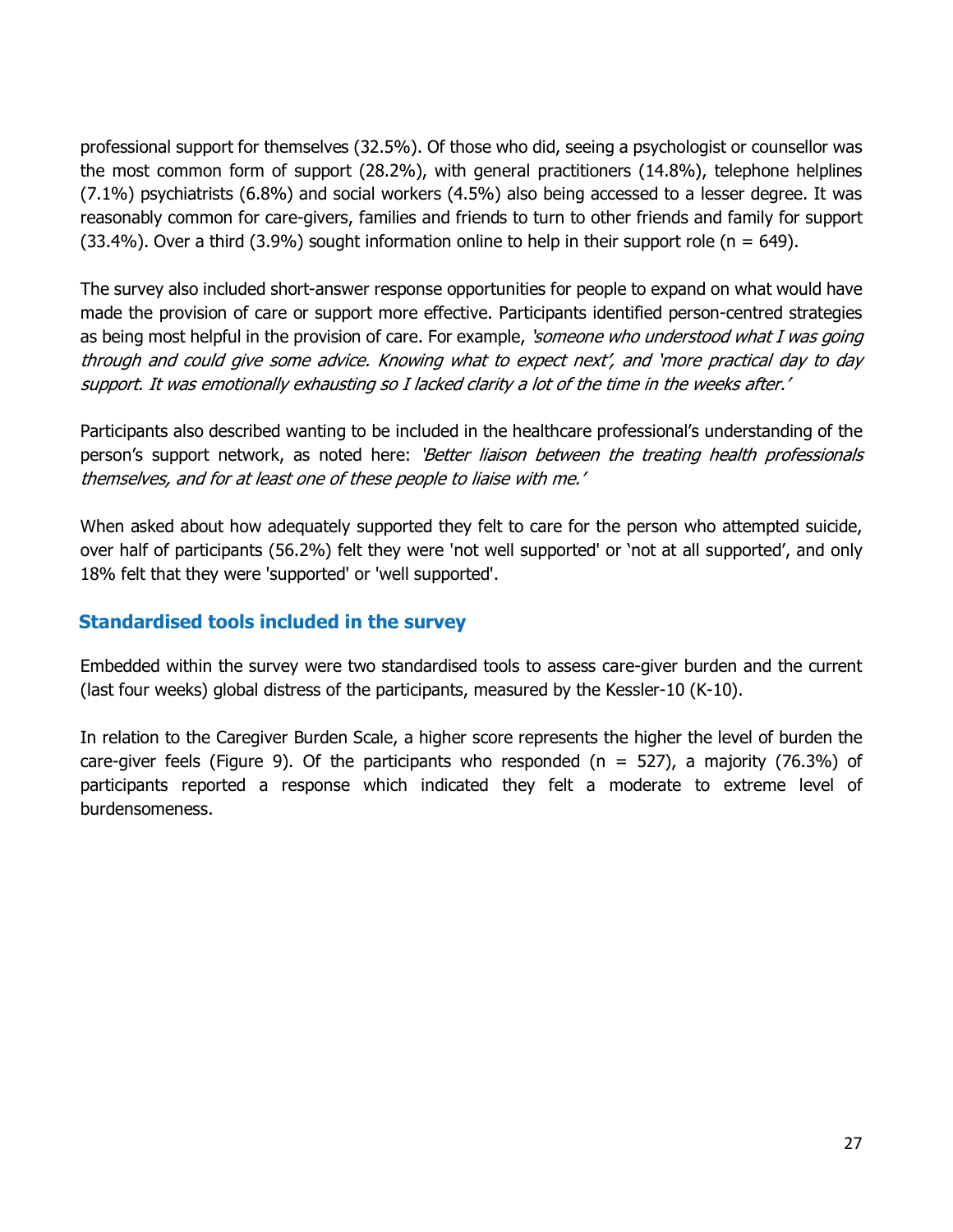

**Figure 9: Care-giver Burden Measured through the Care-giver Burden Scale (n = 527)**



In relation to global distress as measured by the K-10, the participants of this survey were significantly more distressed compared to a nationally representative sample obtained via the Australian Bureau of Statistics (2015). More people in the survey sample reported high/very high distress ( $p < 0.0001$ ). It should be noted that we cannot make a causal link between the participants' K10 scores and their specific experiences of care-giving, because the K10 focuses on the last 30 days. However, we can observe that participants in this sample were generally more distressed in comparison to the national average (Figure 10).



**Figure 10: Comparison of distress, as measured by K-10 category of survey sample and nationally representative sample (n = 578)**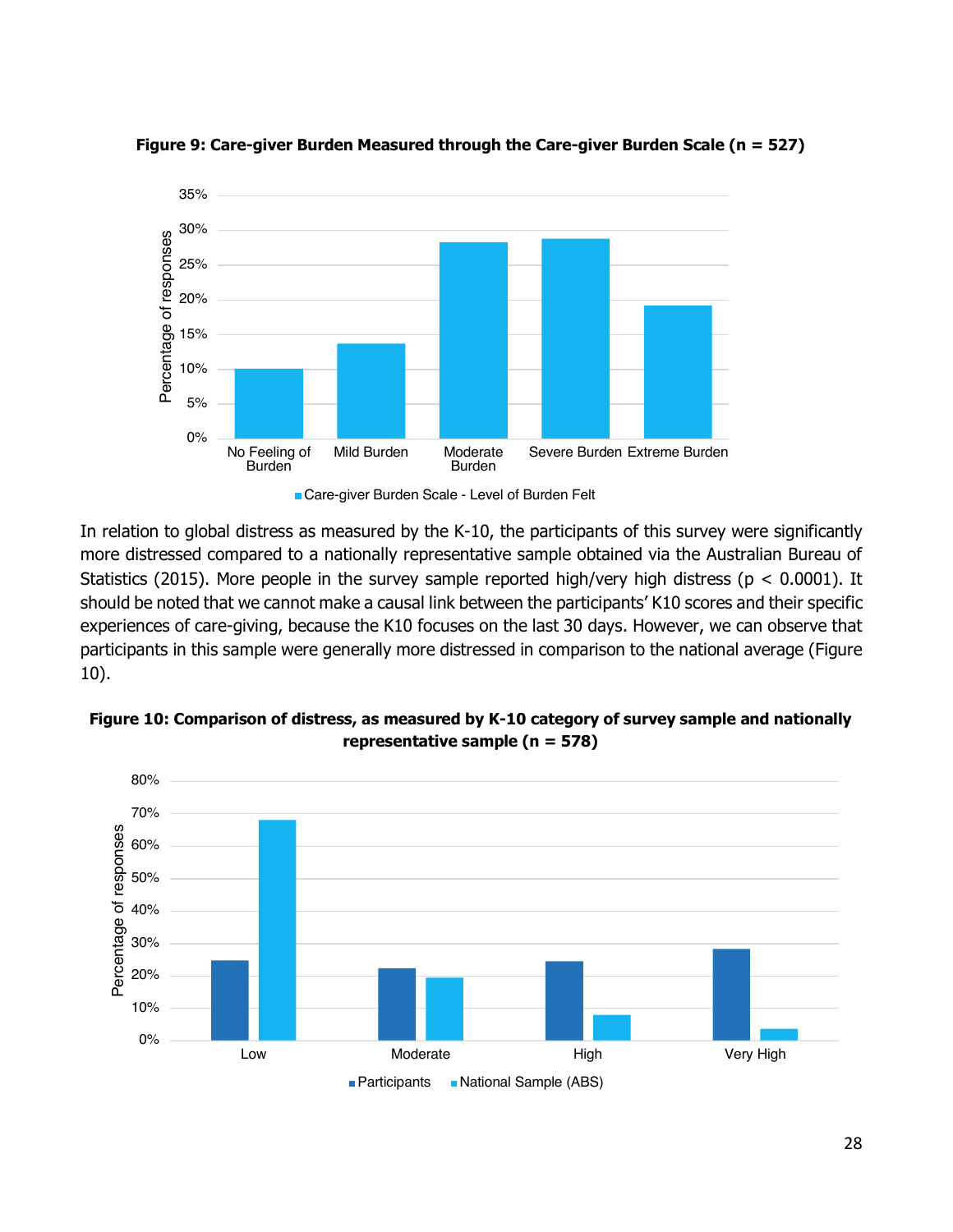Finally, we sought to understand the distress experienced by those who provided care where the person had gone on to die by suicide (12%,  $n = 92$ ), compared with the rest of the sample and the general Australian population (again, via the K-10). When comparing the global distress scores of those who had experienced the suicide death of the person for whom they were providing care, a significant difference was observed when compared with both the total survey sample ( $p < 0.0004$ ) and the Australian representative sample ( $p < 0.0001$ ), Figure 11.





### **Summary**

In summary, the quantitative survey data presents a picture of a wide variety of family members, friends, and significant others – the majority of whom were women – supporting a loved one through one or more complex suicidal crises. These care-givers typically feel a longstanding and extreme sense of distress when they have a close relationship to the person they are caring for. They do not feel well supported and most do not perceive the quality of care that the suicidal person has received to be of a high standard. As a group, they experience high levels of 'care-giver burden' and are significantly more distressed than the general population, especially if they have also been exposed to suicide bereavement. The following qualitative results will further unpack these themes and a subsequent discussion of the implication of these results will be presented.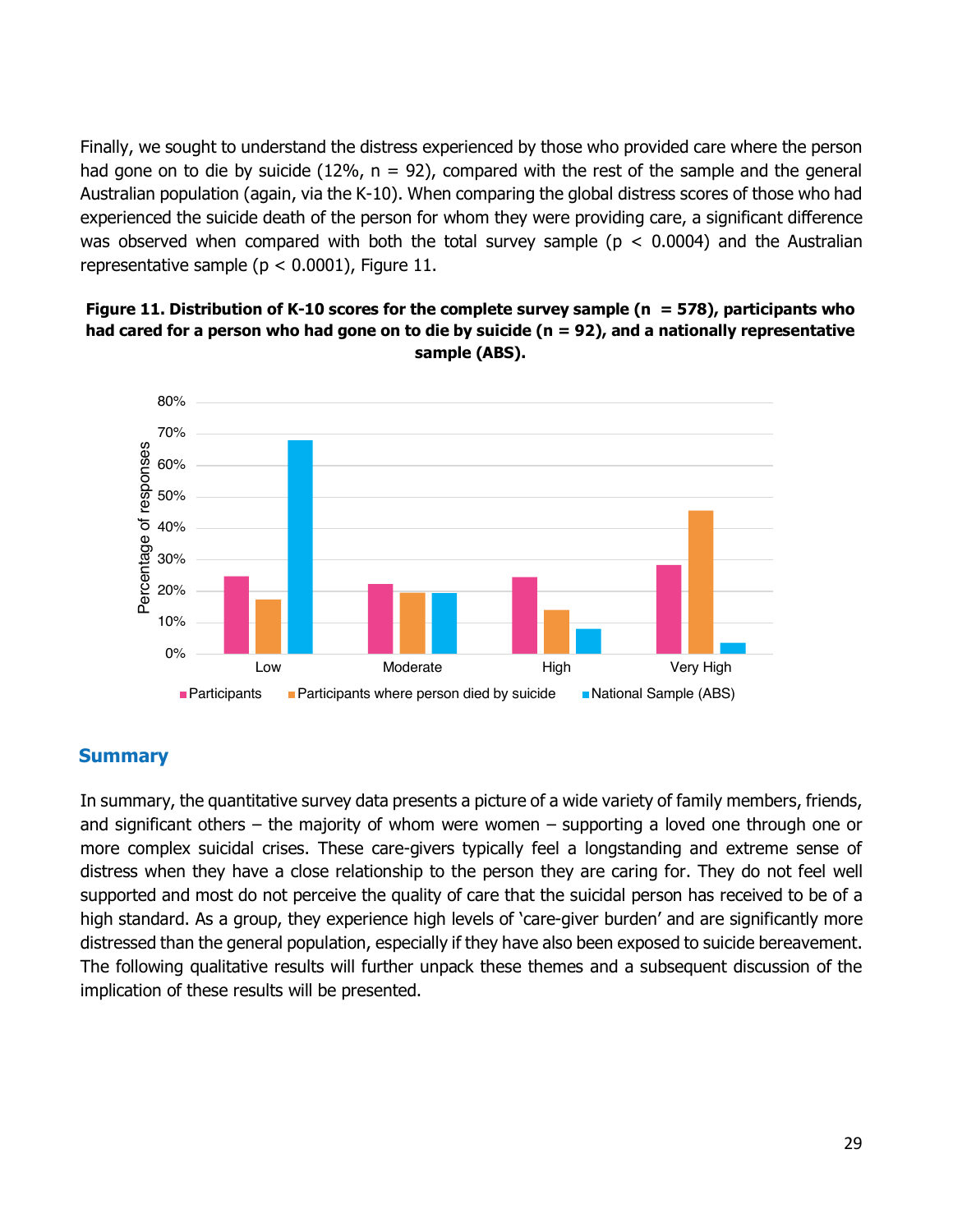# **Qualitative results**

#### **Interview participants**

Interview participants were recruited via participation in the online survey. Of those who completed the survey, 242 indicated they would participate in an interview. From this group, eighty people were randomly selected to receive follow-up communication about being interviewed. Because the number of men responding to the survey was low (10.7%), men were preferentially chosen. Of those 80 people initially contacted, 35 people responded and 32 participated in an interview. Of the people who participated in an interview only two identified as being born outside Australia. These two people were British, indicating that this sample was not culturally diverse. This is summarised in Table 3.

| <b>Category</b>                                 | <b>Sub-category</b>        | <b>Frequency</b> | <b>Percentage</b> |
|-------------------------------------------------|----------------------------|------------------|-------------------|
| <b>Gender</b>                                   | Female                     | 24               | 75.0%             |
|                                                 | Male                       | 8                | 25.0%             |
| <b>Ethnicity (as reported by</b>                | Australian                 | 28               | 62.5%             |
| participants)                                   | Indigenous Australian      | 2                | 6.3%              |
|                                                 | <b>British Australian</b>  | 2                | 6.3%              |
| <b>State of residence</b>                       | Victoria                   | 10               | 31.3%             |
|                                                 | New South Wales            | 10               | 51.3%             |
|                                                 | South Australia            | 6                | 18.6%             |
|                                                 | Western Australia          | 2                | 6.3%              |
|                                                 | Queensland                 | 2                | 6.3%              |
|                                                 | Tasmania                   | 2                | 6.3%              |
| <b>Location</b>                                 | Metropolitan               | 16               | 50.0%             |
|                                                 | Regional                   | 13               | 40.6%             |
|                                                 | Rural                      | 3                | 9.4%              |
| <b>Relationship to the</b>                      | Parent                     | 14               | 44.0%             |
| person who attempted                            | Spouse/Partner             | 6                | 18.8%             |
| (the participant was the                        | Friend                     | 4                | 12.5%             |
| persons)                                        | Child                      | 3                | 9.4%              |
|                                                 | <b>Extended family</b>     | 3                | 6.3%              |
|                                                 | <b>Health Professional</b> |                  | 3.1%              |
|                                                 | Sibling                    |                  | 3.1%              |
| Had the person who                              | Yes                        | 7                | 21.9              |
| attempted suicide gone<br>on to take their life | No                         | 25               | 78.1              |

#### **Table 3. Summary of interview participant characteristics (N=32)**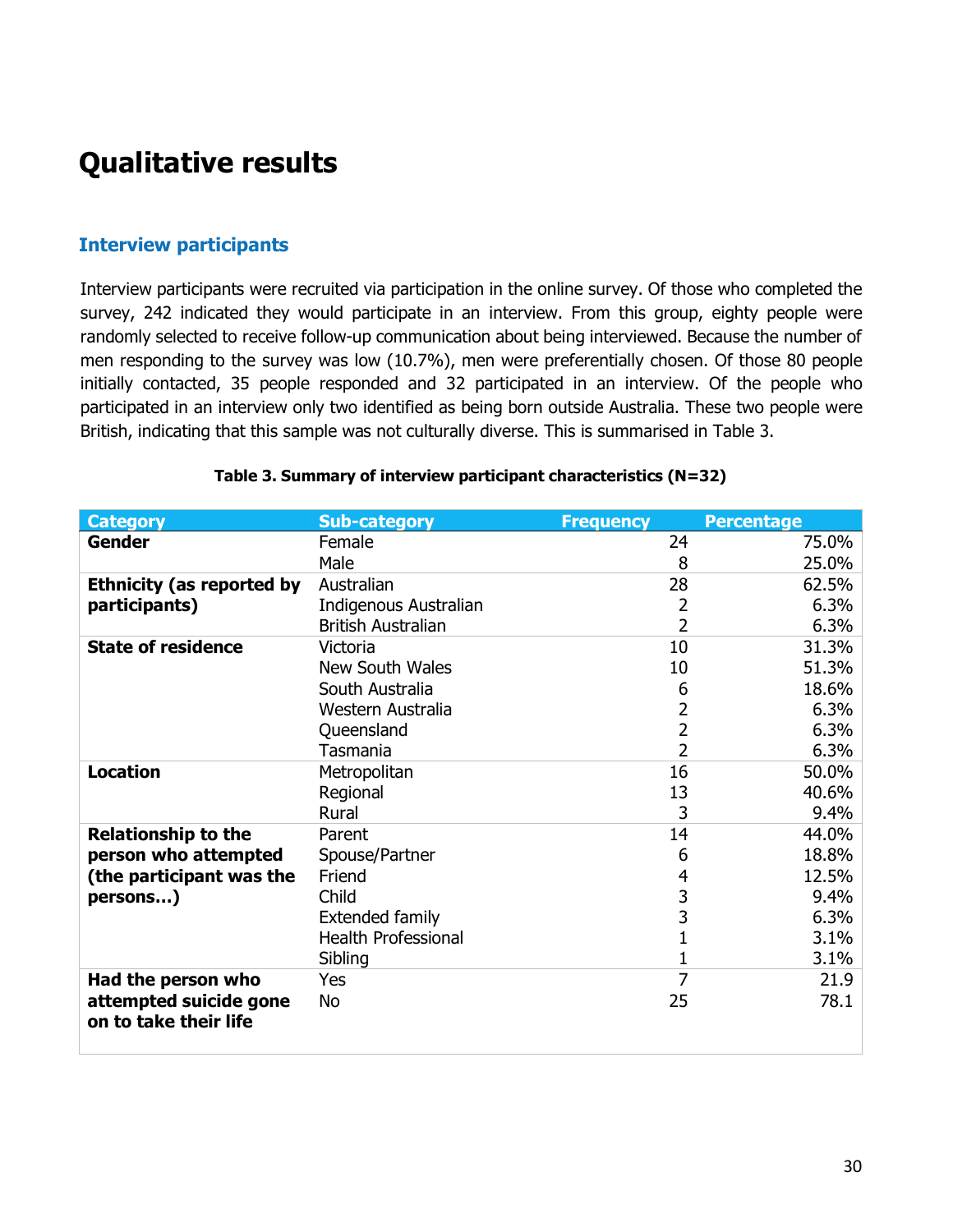#### **Results – themes**

The qualitative data revealed four main themes:

- Understanding the care-giver role: detailing the various ways in which participants would describe their care-giver role.
- The impact of mental illness on the person who was receiving care: reflecting the relationship between the suicide attempts and the fluctuating mental health status of the people being cared for.
- Interactions with health services: where participants would describe how they navigated the healthcare system as a means of accessing care and support.
- The support needs of care-givers: where participants shared knowledge about what is effective in terms of their own support needs and the kinds of information they access to do so.

A further area of focus within the interviews was investigating how participants thought services could be more effective and describing what ideal support might look like. These reflections, noted as 'future solutions' in the data will be used specifically as a means of directing the next stage of the project – resource development and recommendations.

#### **Understanding the care-giver role**

The interviews generated many insights of what is involved in looking after a loved one who has attempted suicide. These included the process of becoming a care-giver, an experience that for many people was the result of ongoing mental health needs, escalating crisis and instability.

*In year eight she started refusing to go to school and this built up and built up over several weeks and in the end, she was referred to a psychologist at school. She was anxious and spent a lot of time at home, and by this time I'd actually left work so I was her carer.*

**David, metropolitan New South Wales, caring for his child**

There were also many examples of the type of care provided to the person who has attempted suicide. These spanned from practical help (such as shopping and getting to appointments), financial support, emotional support (being there, listening and guidance) to very intensive crisis support that involved regular removal or distraction from means of suicide. These latter experiences were grouped under the term vigilance as a common experience of support people.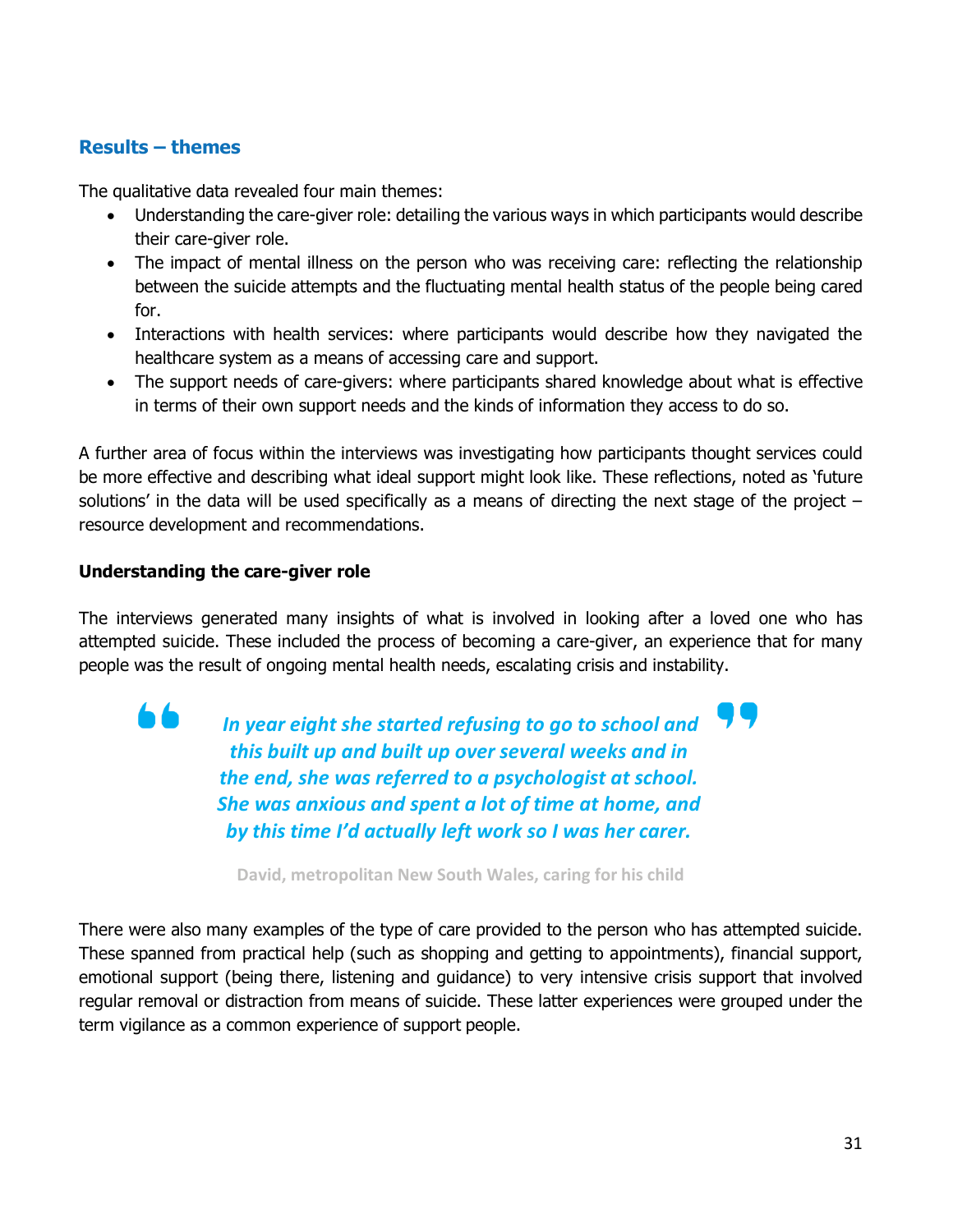*you're always keeping an eye out for him and then you've got the urge to hide everything sharp in the house. And then you realise how many sharp things are in the house. It was just … yeah, it was horrible.*

IJL,

**Ava, metropolitan Tasmania, caring for her child**

## *There are definitely times where I won't leave her at home. Like if I have to be at Uni or if I've got a work shift, I'll organise someone to come and be with her.*

**Gary, regional Queensland, caring for his partner**

*Yeah and sometimes when he was really sick you know, I wouldn't get to sleep much because he'd say, 'I won't be here when you wake up in the morning' you know what I mean? I was like, 'I'll sleep with one eye open'..*

**Ashleigh, regional New South Wales, caring for her partner**

Participants commonly described feelings of *isolation*, when they were left alone to care for the individual and had only limited support, if any, from others around them. This was partly driven by concern about what others would say (stigma), promises made to the individual that they would not tell anyone else about the attempt, or family circumstances that meant they were the only person available to help.

> *I've got no family members. I've got nobody. No mother, no father, no brothers and sisters, it's just me cause his father and his sister decided that they don't want nothing to do with this.*

**Maggie, rural South Australia, caring for her child**

Although most of those being supported were accepting of the help being offered by the care-giver, there were also examples where the person did *not* want to accept help.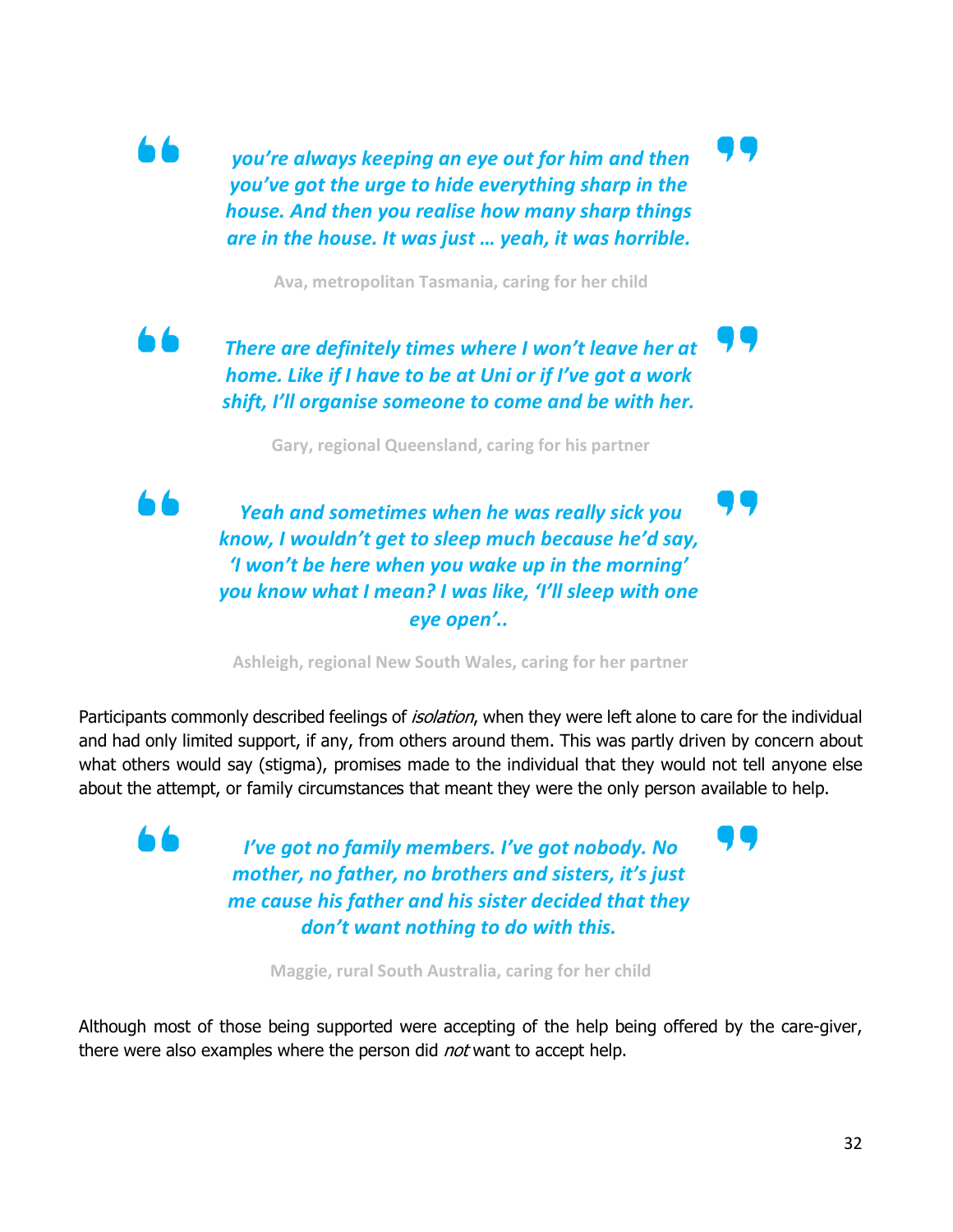56

*I never had any contact with (services) on his behalf but I certainly encouraged him to follow up and everything but he unfortunately … you can't force a guy to get into a car and drive him up to an appointment and you can't force him to answer the door when an appointment comes to him.*

**Joe, regional South Australia, caring for his brother-in-law**

Others described a complete *lack of confidence* in knowing what to do to help the person.

*That was the worst thing, is we couldn't make it better and we didn't know how to and we were just floundering around and trying to cope with everything and just … we had no idea what we were doing …*

**Ava, metropolitan Tasmania, caring for her child**

Guilt, grief and trauma were also common themes, particularly when friends, family or a significant other was also the first person on the scene immediately after the attempted suicide.

> *I spoke to our local GP and I said you know, why didn't I notice it was going to happen? Like I live with this man 24/7, you know I'm his carer … so I feel like I've failed in my job because if I'm a carer, why would he do this? Because obviously I'm not caring for him well enough.*

> > **Emma, regional South Australia, caring for partner**

*Our whole life has changed since October and people have just assumed that I've gotten on with it. I've moved on. I'm okay but no, I'm actually quite traumatised by it.*

**Shae, regional New South Wales, caring for child**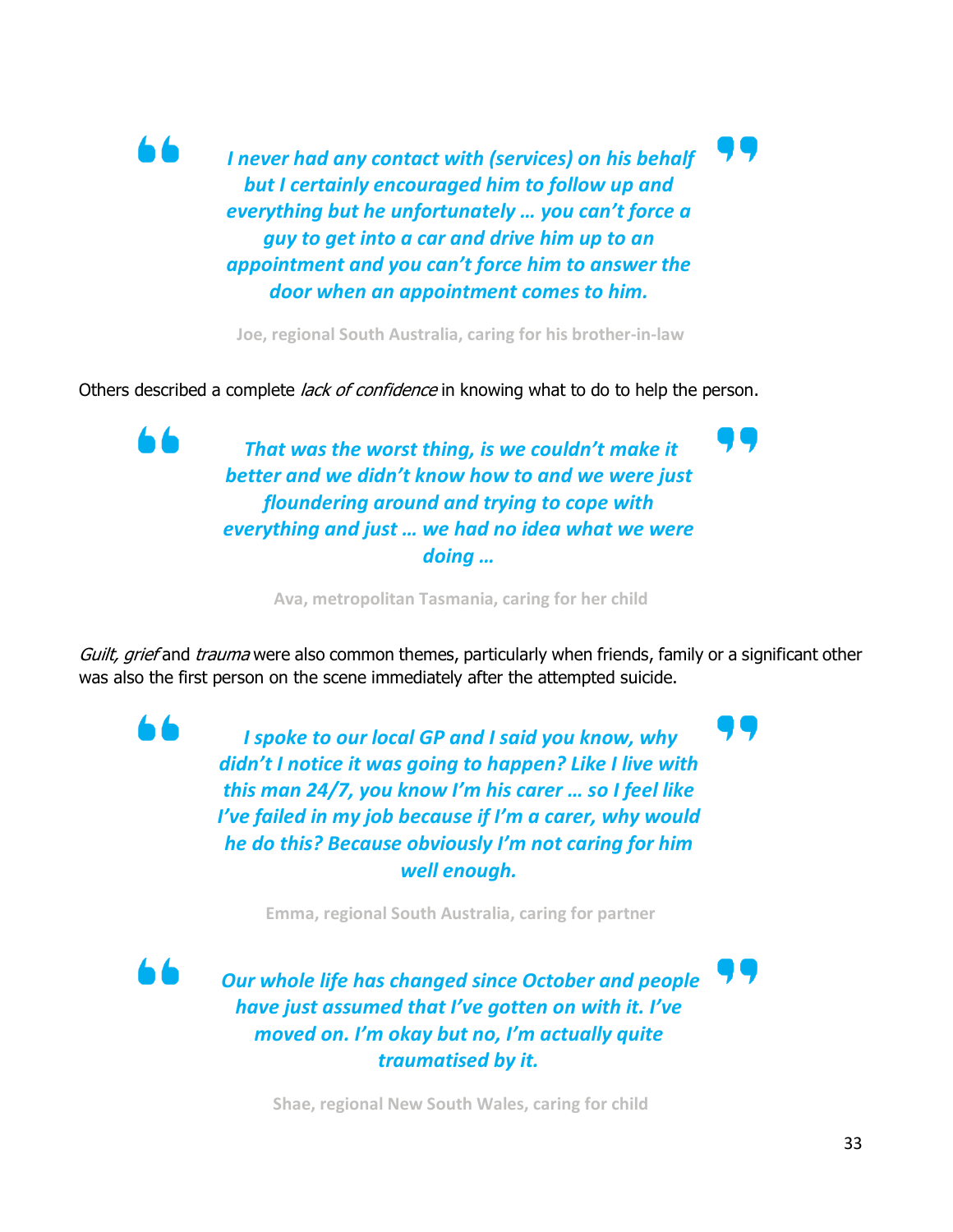In fact, the *impact of supporting* a loved one after a suicide attempt was extensive and spanned from, having study and working commitments diverted – which lead to financial instability, through to social impacts – which included having to miss out on holidays and socialising with friends. This was in addition to the physical and mental health impacts that required ongoing treatment and support.

> *The whole episode has … totally changed basically our lives, you know in that you can't plan a holiday. You know you don't know what your future's going to be and I think that's probably the sad part in how our lives have changed so much because we are … we have grown up children. We should be at the stage, (where) we go okay let's take off a week here or there or stuff like that and let's go to a show or … and that's just all basically gone and that's the impact that it's had on me you know and him.*

66

**Rose, regional New South Wales, caring for her partner**

*You know before that suicide attempt … I was quite active in you know, my parish and the high school that my sons were at and I was co-chair of the high school board. I was teaching scripture. I was coordinating a sacramental program and I gradually had to give all that up and she got sicker and then I didn't have the emotional energy and then you look back and think, I can't imagine doing that anymore. I can't even imagine wanting to do that let alone being able to.*

**Selena, metropolitan New South Wales, caring for her child**

As part of the caring role, participants talked about difficulties in *communicating with the person who* attempted suicide and feeling like they might say the wrong thing, make things worse or betray their trust.

74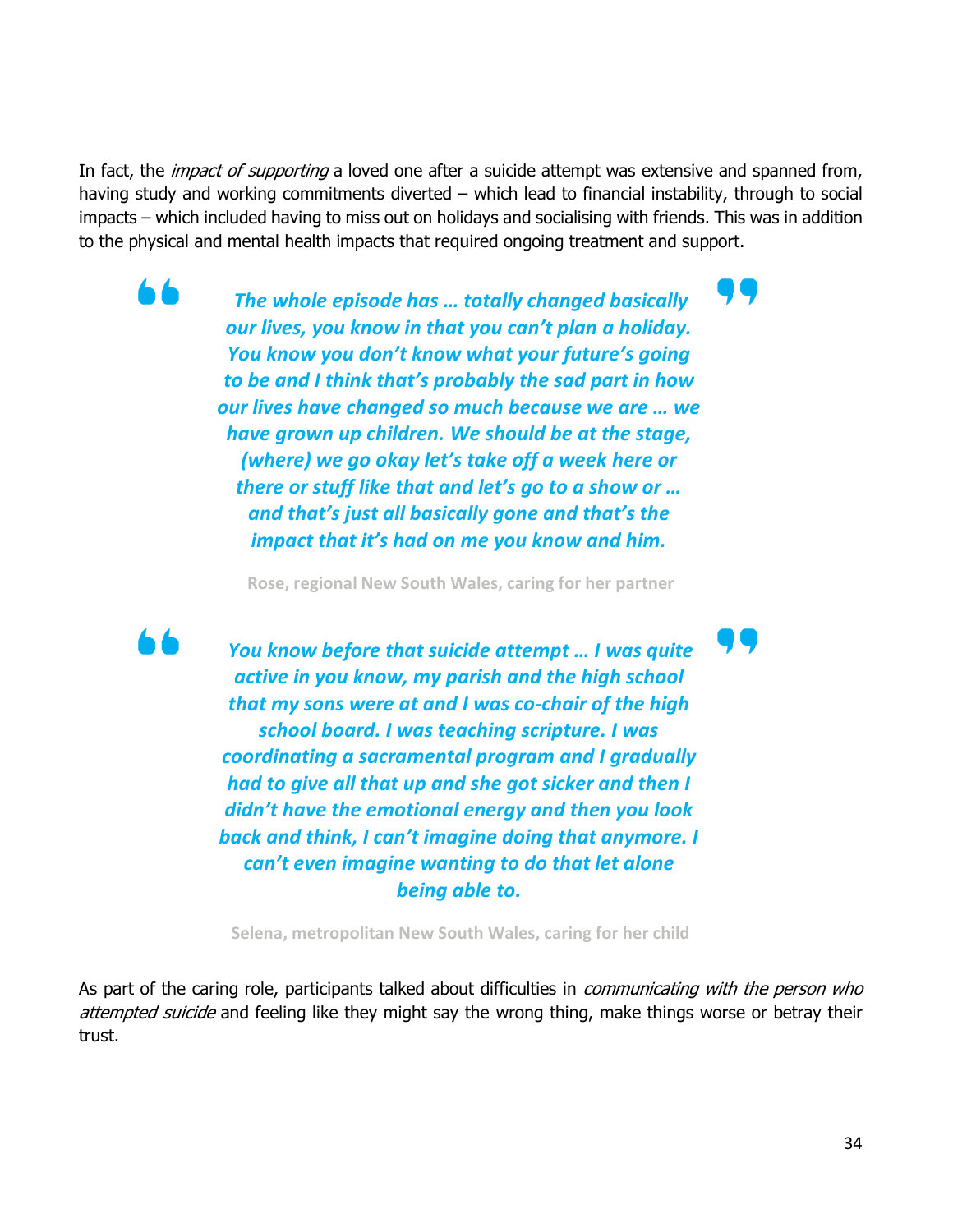74 *I don't know exactly, you know because you're at that point where you're treading on eggshells and you're judging the mood you know. How much you're going to pry, you don't want him to run away and pack his bags and go…you know that sort of scenario I guess and he had asked me not to tell his brothers.*

**Ariana, regional Queensland, caring for her child**

As described above, participants talked about the difficulties of navigating the care-giver role and the negative impact this could have on their ongoing relationship with the person they were caring for.

People also described the juggle of holding the *identity of being a care-giver* at the same time as being a wife, parent, or friend.



**Sally, metropolitan Victoria, caring for her partner**

#### **The impact of mental illness**

66

This theme reflected the complexity of the situations, both care-givers and those who attempted suicide were experiencing, and the relationship between the suicide attempts and the fluctuating mental health status of the people that were being cared for. For example:

> *My husband suffers Bipolar 2 so he has the dips but not the ups. And he was stable for about 20 years but in the last 18 months, he's been extremely unwell. His medication became ineffective and then he was put on a medication which was absolutely dreadful for him and it took a long time to convince the psychiatrist that it really wasn't a suitable medication for him. So you know part of his mental*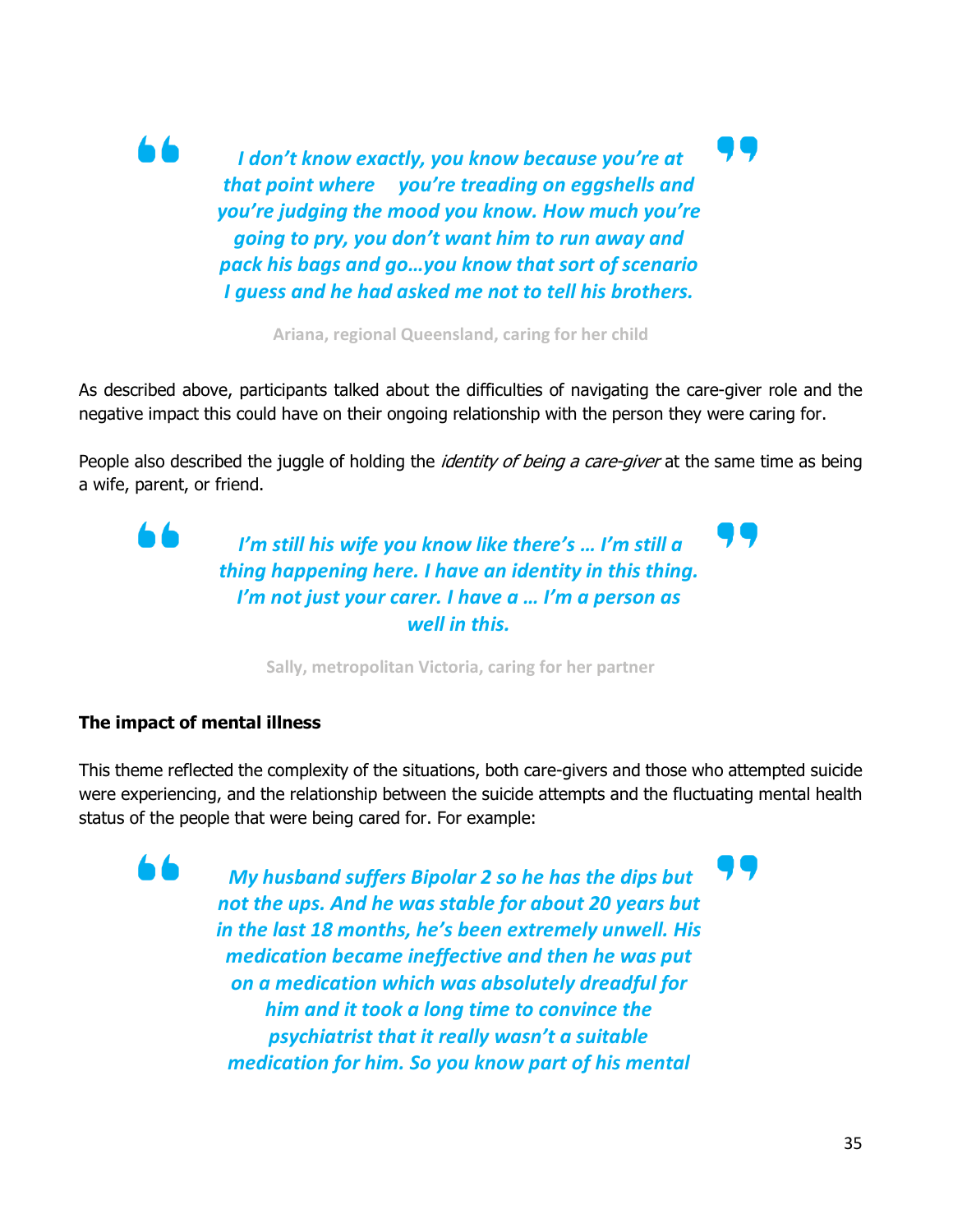## *illness has been that he's sort of formulated fairly complex ways to harm himself ….*

**Rita, metropolitan Victoria, caring for her partner**

*He suffers from schizophrenia and also chronic rheumatoid arthritis so he's (been) on a disability support pension since 2003. So I've been his primary carer for all this time you know, since he was diagnosed.*

**Emma, regional South Australia, caring for her partner**

The ongoing mental illnesses people experienced also provided context for the frequent interactions with health services, and the frustration that developed when the person didn't receive the care their families and friends hoped to see.

. 6

*She'd always just been anorexic but she developed bulimia as well, so she's now anorexic and bulimic and she's quite chronically ill now. She relapsed completely and she's just recently spent three weeks in (hospital) where she had to be rushed in through emergency because the electrolytes were dangerous.*

**Selena, metropolitan New South Wales, caring for her child**

*He'd been diagnosed with schizoaffective disorder … They'd let him cease all his meds and two weeks before he actually died he started behaving quite erratically. I rang the service and said look, I don't know what's going on. I don't know when his next appointment with you guys is. When did he last have a depo shot? When's he due for the next one? And what's going on because he's not himself …*

**Miranda, metropolitan Victoria, caring for her child**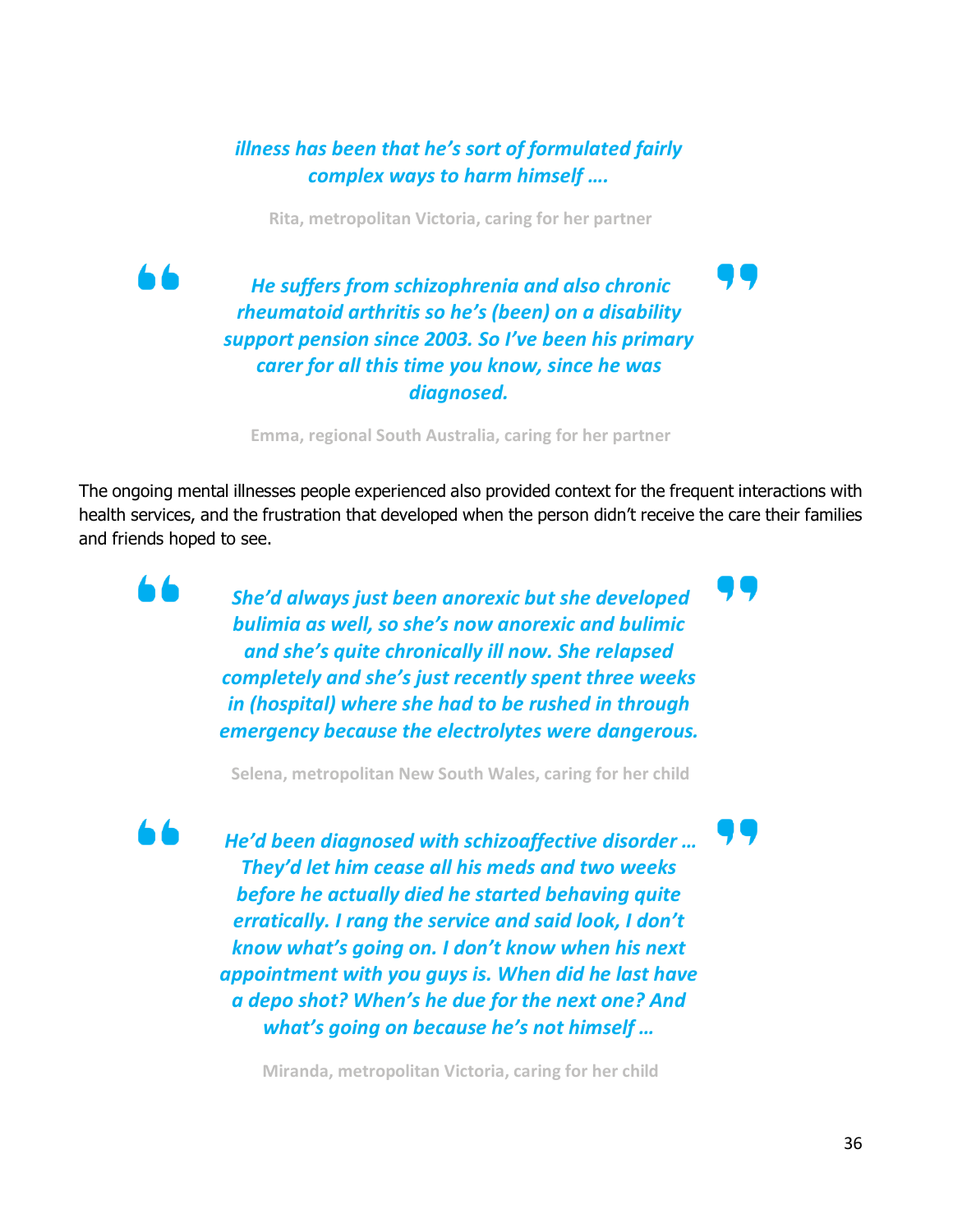Although mental illness was mentioned frequently, it should be noted that *mental illness*, as a theme, may be over-represented in this sample because the recruitment of participants for the survey and the interviews was carried out by SANE Australia, a clearly-defined mental health charity focusing on the needs of people with complex mental health issues, and associated mental health networks. Nonetheless, it appears that when mental illness is experienced by the person being cared for, the impact can be particularly difficult for care-givers, not only because of ongoing fluctuating crisis, but also the experience of frequent interactions with services.

#### **Interactions with health services**

The analysis of the qualitative interviews revealed significant insights into what happened to the person who attempted suicide and the professional care they received. These insights ranged from the difficulties the person had in accessing support, to the quality of care and, in particular, the post-discharge support needs and the professionals who were treating the person who attempted suicide. Participants often felt they were well-placed to provide accurate information about the person's state of mind, but this was rarely taken into consideration.

> *How I've been treated and the trauma that I feel witnessing what's happening to my son and not having a voice cause suddenly you're voiceless when there's a crisis. Everybody else takes over and knows best and knows more and then of course when it's discharge time, they wipe their hands and suddenly I know and have to do everything. So, it's a complete reversal.*

> > **Shae, regional New South Wales, caring for child**

66

*I couldn't have any say in the Community Treatment Order at all, it was purely up to him. I didn't even know that they'd taken him off it until I rang his case manager trying to get some information on where had they transferred him to and it was almost out of spite that she told me that he'd been taken off the Community Treatment Order. And I'm … 'well, when did somebody ask for my opinion?' 'Well, it's none of*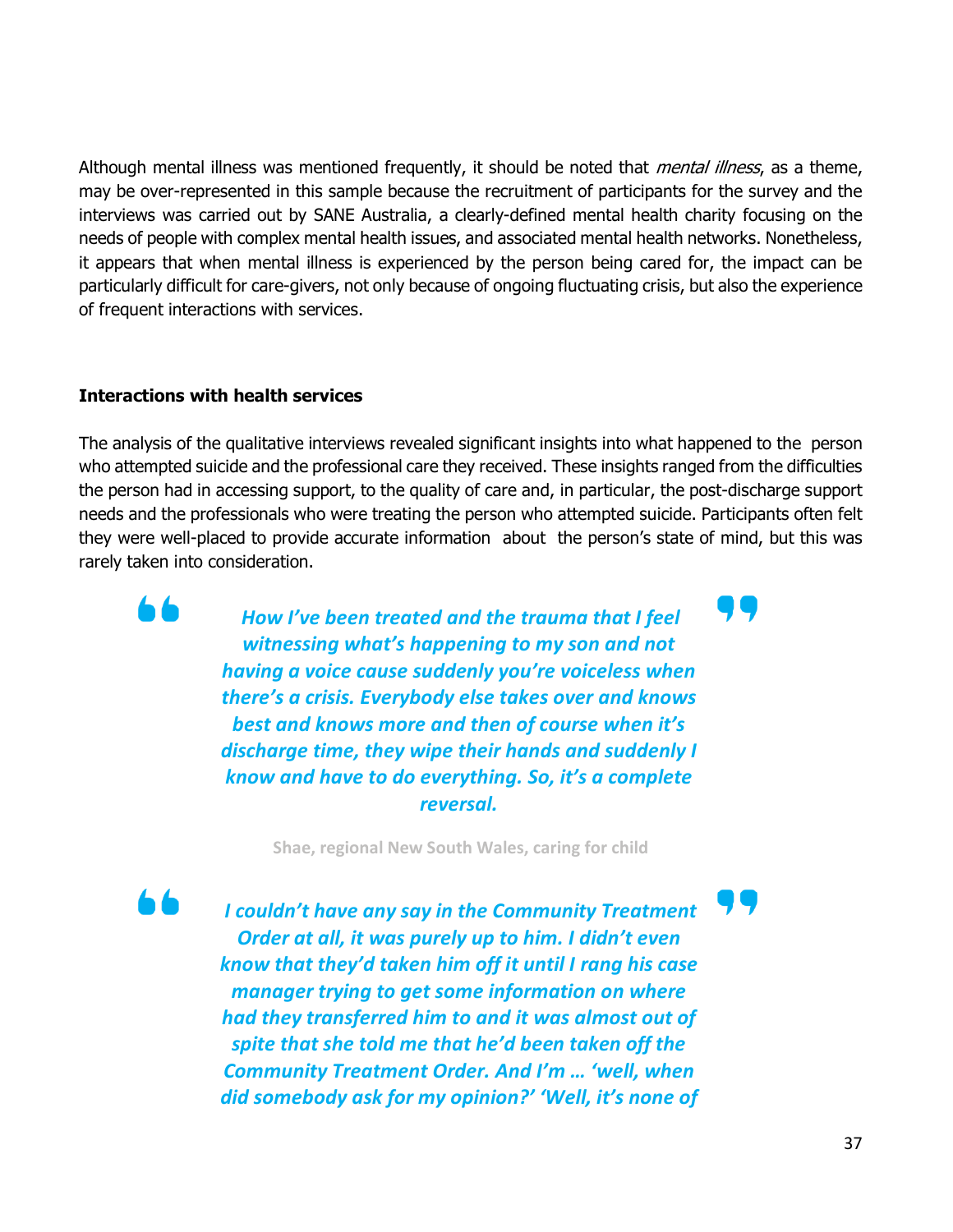## *your business. He's over 25 and don't need to discuss anything with you'.*

**Miranda, metropolitan Victoria, caring for her child**

*But yeah so in a case like that, when they haven't even asked me, what's happened beforehand? What's going on now? So, lack of consultation or even what do you call it? Don't take any value in what my observation was. I'm the one that's looking after her I'm the one that's supporting her ... yeah, I find it quite frustrating.*

**Gary, regional Queensland, caring for his partner**

A number of participants talked about a *difficulty* in accessing what they viewed as appropriate care for the person they were supporting. The analysis of the interviews highlighted issues related to geographic availability of support services in rural and regional locations, a sense that there simply aren't enough services to cope with demand, or that the incident wasn't deemed serious enough to require care.

- 6

*She got to like the … emergency section where they just have curtains between patients while they're waiting to be admitted to a ward. So that's where she was for five or six days until we managed to get her a bed in the private facility … and otherwise it was looking like she would be released from where she was without even being admitted or having any kind of psychological support.*

**Erin, regional South Australia, caring for her parent**

*I rang the mental health unit here in T which is the closest … about 40 minutes away from where I live because we're in a rural area. You know, we couldn't get any help. They basically told me, unless he hurts someone or hurt himself, they couldn't do an assessment and I said he's declining. Something's*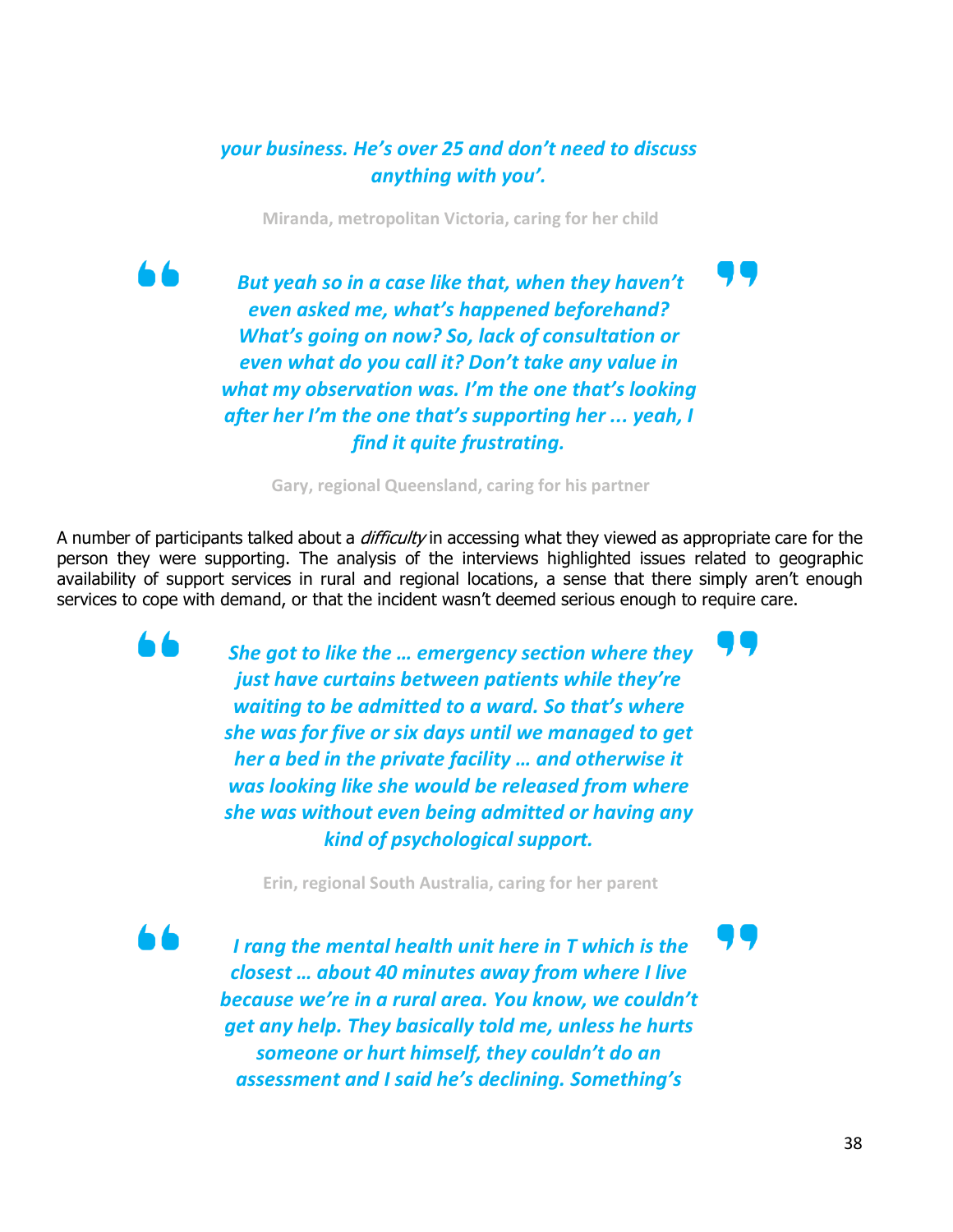## *wrong, I know he's not okay and I'm really concerned about him.*

**Renee, regional NSW, caring for her child**

- 6

*I was furious at the hospital because they let him come home without any meeting with any of the psychological staff or mental health staff … And they didn't even ask those questions and they virtually said like … 'now you promise you won't do it again?' And he said, 'yeah I promise I won't do it again'. And he knows what it's like, he used to be a nurse so I'm sure he said that just to get out of hospital.*

**Emma, regional South Australia, caring for her partner**

Almost all of the participants noted, with consistent identification, a lack of post-discharge communication as well as ambiguity around how much support would be offered. There seemed to be a consistent trend in participant feelings that confidentiality and the rights of the patient restricted the information healthcare professionals shared with the families, friends and significant others. This was particularly difficult for participants to fathom, given the potential seriousness of attempted suicide and their own fears and sense of responsibility as the primary support people outside of professional services.

> *There was a number of admissions last year when they let her go home far too soon. Like one of them was after a suicide attempt, they let her home after six days. The first five of those six days they were so concerned at the hospital she was on half hour checks. And then after day six she convinced the doctor she was alright and she was sent home and … so yeah, I found that very frustrating. I wanted to have a plan, like the emergency action plan, safety plan, whatever you want to call it. What are we going to do when we get home? What's she going to do to occupy herself? What can I do? Just something that I requested and always it's basically no … that's between B and the doctor, it's none of my business.*

> > **Gary, regional Queensland, caring for his partner**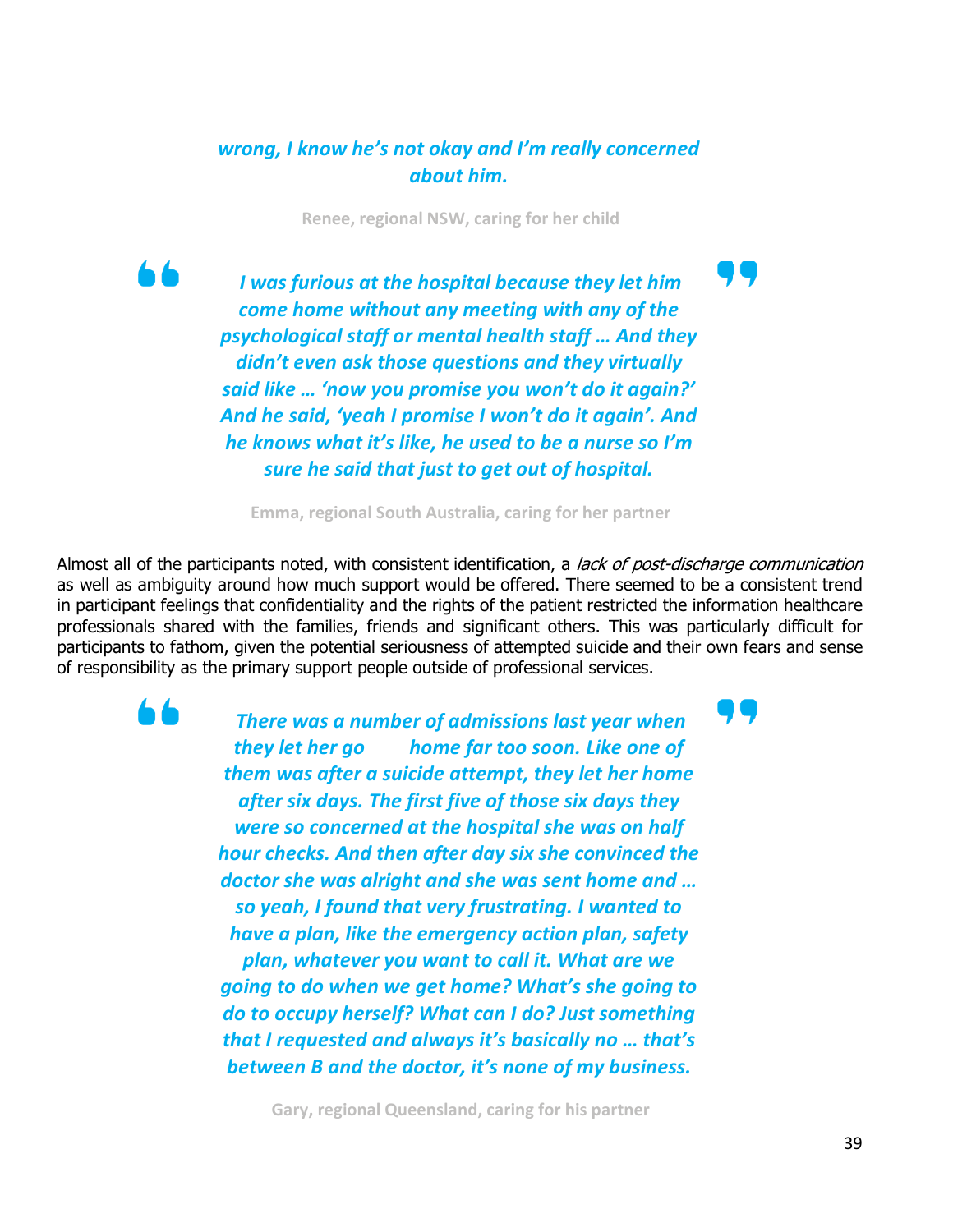۵6

*And like I said, you know they didn't even ask me to say that he's being released … discharged and three days later when he was discharged from the public facility. We went in there and I spoke to the nursing manager and I said that it was done really poorly and I felt really out of the loop. As a care-giver I should've been involved in his discharge and that you know … he's got a mental illness, it's not just up to him to be discharged. It's up to everybody else, who he's going to come home (to) … who's going to have to look after him.*

**Jennie, metropolitan Victoria, caring for her partner**

*And at one stage we came in to see her and she was packing her bags to go. And I said, what are you doing? 'They've discharged me' and I've said, 'no they wouldn't have discharged you!' and I nearly had a fit and I ran outside to try and speak to somebody about it. No one would talk to me about it and eventually I had to … you know, I broke down cried and yelled and they said to me … 'have we got to go and get security and carry you away?' and I said, 'I just want someone to tell me what's going on'.*

**Gen, metropolitan Victoria, caring for her child**

Another issue raised was a *lack of coordination* between different teams within a service or between services that impacted on the quality of care people received. Participants expected that departments within health services would speak to each other and would also pass on vital information to other health services who were involved the person's care.

*You know, we've got a daughter in there who's packing up because she said, she's being discharged and it turned out that the surgical team … the medical team or whatever discharged her without any consultation with the psychiatric team. She had*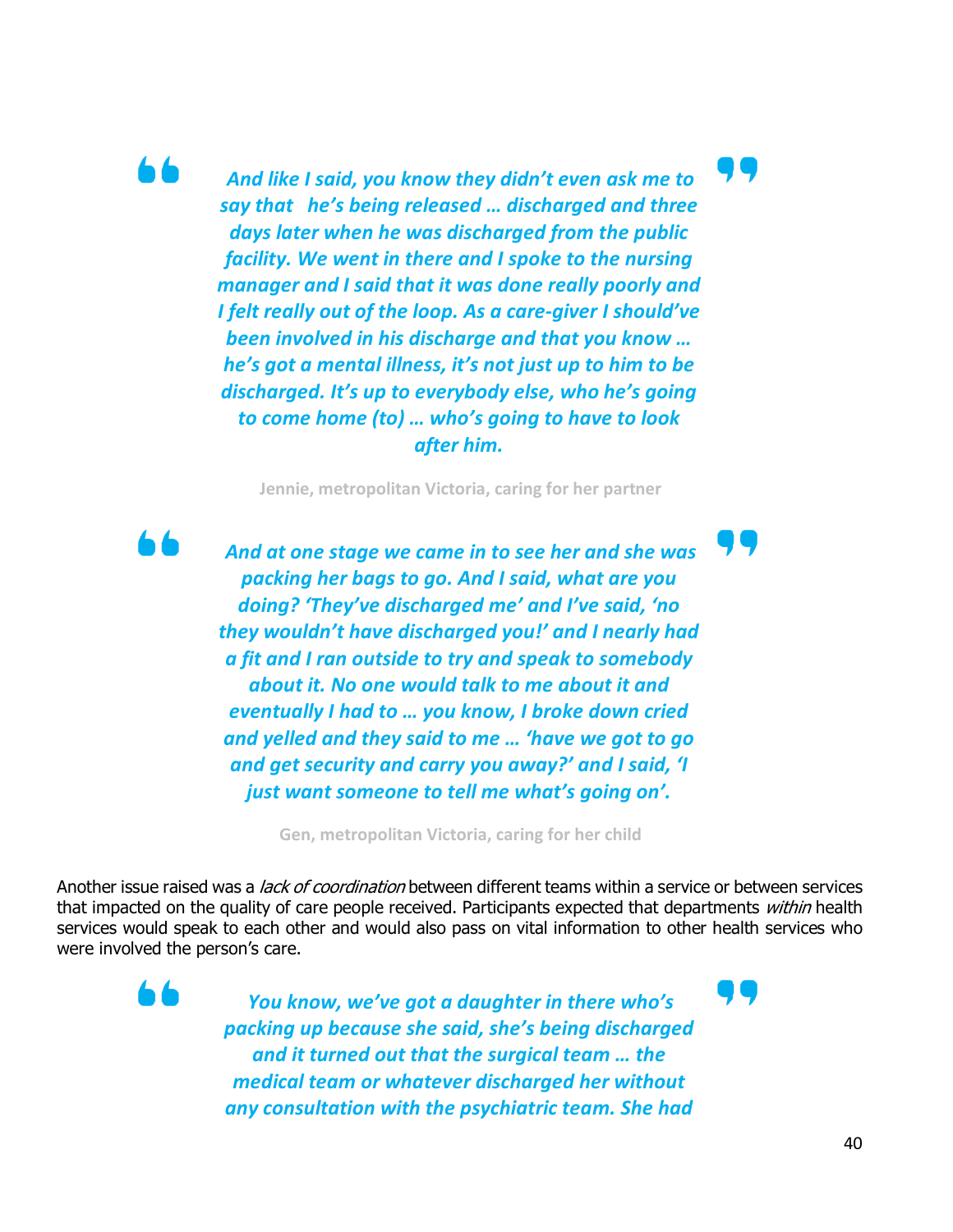*three teams looking after her and obviously none of them talking to each other and none of them knew what was going on and like I just thought that was unbelievably horrific.*

**Gen, metropolitan Victoria, caring for her child**



*When we finally saw the psychiatrist, she didn't even know this has happened because she said, 'how're you going' and I said 'well after what's happened we're not too bad'. And she goes 'why, what's happened?' And I said, 'have you not heard from the hospital?' … cause she's a private psychiatrist and she said because it's not a private hospital, she said there's no communication and she had nothing … no reports, nothing and then when he was discharged on the Sunday I rang his mental health nurse on the Monday and they hadn't … she hadn't been notified at all that anything had happened.*

**Emma, regional South Australia, caring for her partner**

Although the above paints a less than ideal view of the interactions care-givers and people who attempt suicide have with the health care system, this was not everyone's experience. Some had *positive experiences* with healthcare, and described supportive working relationships with the health care team that allowed them to provide good support for the person who attempted suicide, and to also seek support for themselves.

*Like you know, any sudden medication issue or if there was a behavioural issue, not that there has been but anything like that, but, they're (the treating team) very good supporting me … giving me the feedback I need.'*

*Interviewer: That sounds good. So, you've got the confidence then that there is somebody there should you need it?*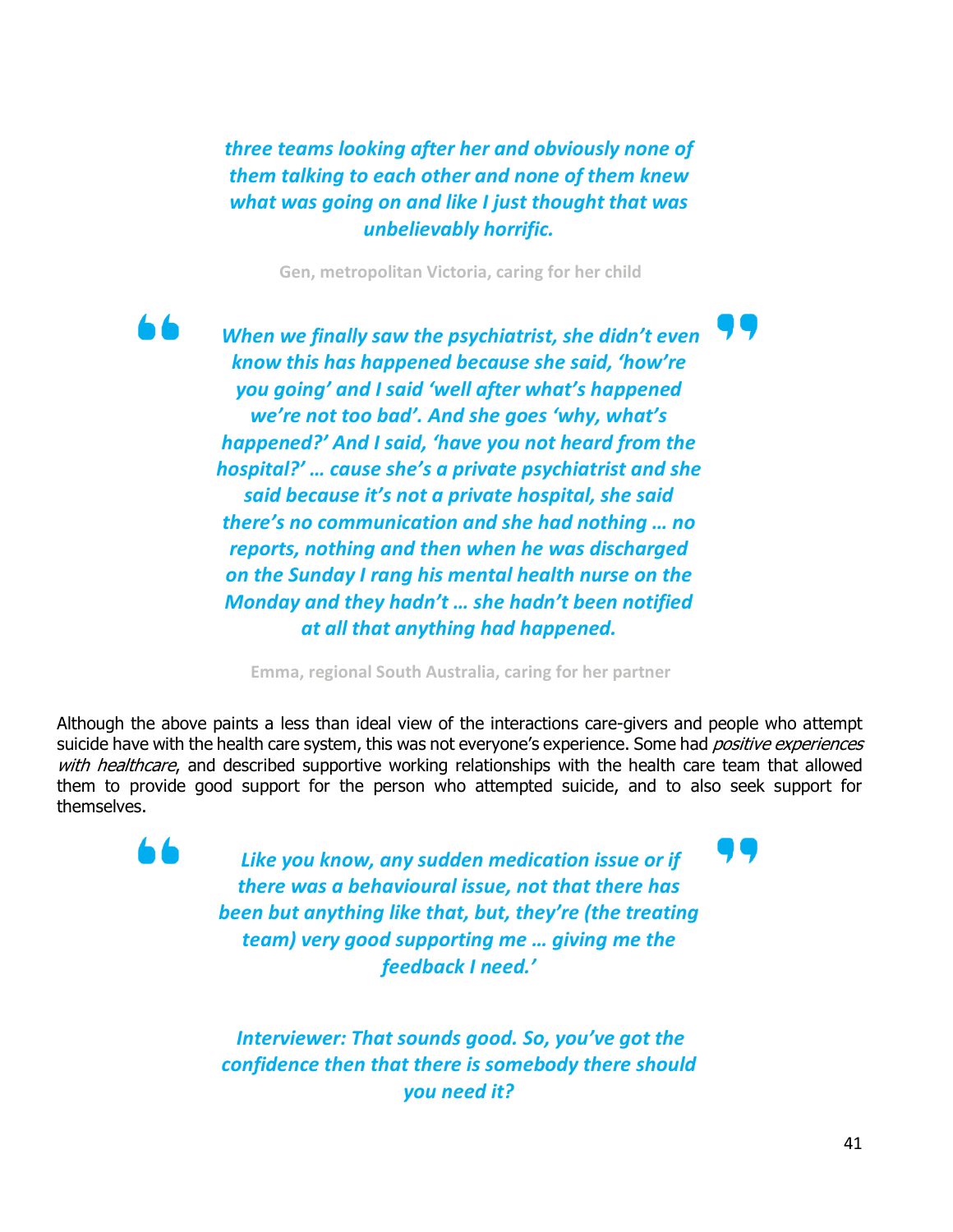#### *'Yes.*

**Rose, regional New South Wales, caring for her partner**

*Yeah well look, the … the psychiatrist and the psychologist that were treating C for that … I suppose it was almost a three-year period. They were fantastic. We couldn't have asked for better support than what they gave not only C but us. They were conscious of how it was impacting on us and we'd have meetings down there … we were always included in anything even though C was an adult … Like when she had the ECT treatment and when she went into the psychiatric unit they would always talk that through with us first.*

**Marc, metropolitan Victoria, caring for his child**

#### **The support needs of care-givers**

Participants reached out to various types of support for help in their caring roles. Many people sought information online, accessed support groups, found informal support from friends, or individual psychological support. Most people were very keen to educate themselves as much as possible in order to better support the unwell person.

- 6

*I think engaging with a psychologist one on one in terms of dealing with the trauma and grief and the second thing I think was learning … Yeah, so I read fact sheets galore on whatever I could sort of get my hands on. You know, just would immerse myself in as much education as I could to understand what … first of all, what was happening and be the supportive person and also maintain the fact that, yeah, she's my daughter.*

**Amber, metropolitan New South Wales, caring for her child**

JL,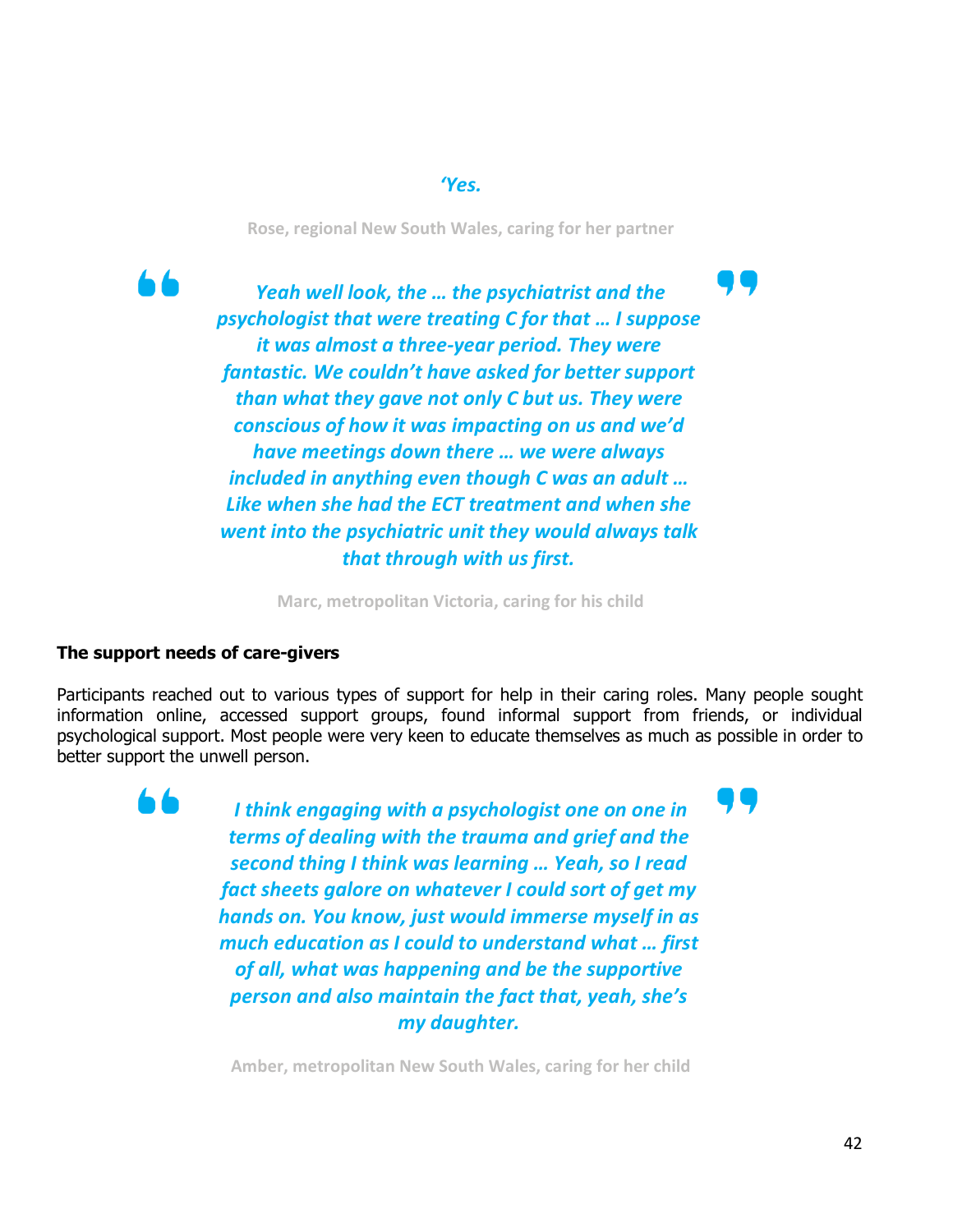*I've got a very close family and that and I've got a number of friends and so I've got support in that sense you know, plus I've got a community on the internet that I communicate with as well you know.*

74

**Terry, metropolitan Victoria, caring for his child**

*I realised that we needed to be using a repertoire of strategies, that just … you know, could be employed either every day or every week … If you started to see that you didn't do well you could identify which of those things that you might do. You know, but right down to basic things like good nutrition, good exercise, sunshine…you know, having outings. Having good pleasant things that you can create in your own life.*

**Gen, metropolitan Victoria, caring for her child**

In addition, participants discussed the value they found in talking to other people who were also caring for someone who had attempted suicide and in finding peer-led information online.

> *I do find reading other people's experiences of this helpful because I think oh my god, this just happened to me you know. So, distressing because I know exactly what they're going through but, I think it's … cause they're often … they often articulate things that you think oh yes, that's exactly right. You know that … that's me you know, and it's articulated in a particular way.*

> > **Sally, metropolitan Victoria, caring for her partner**

Many people also found support groups, both in-person and online, to be particularly beneficial in providing skills and information they could use to better support the person who was unwell. The participants reported that the groups they accessed tended to focus on the person's particular mental health diagnosis, rather than on suicide prevention, per se.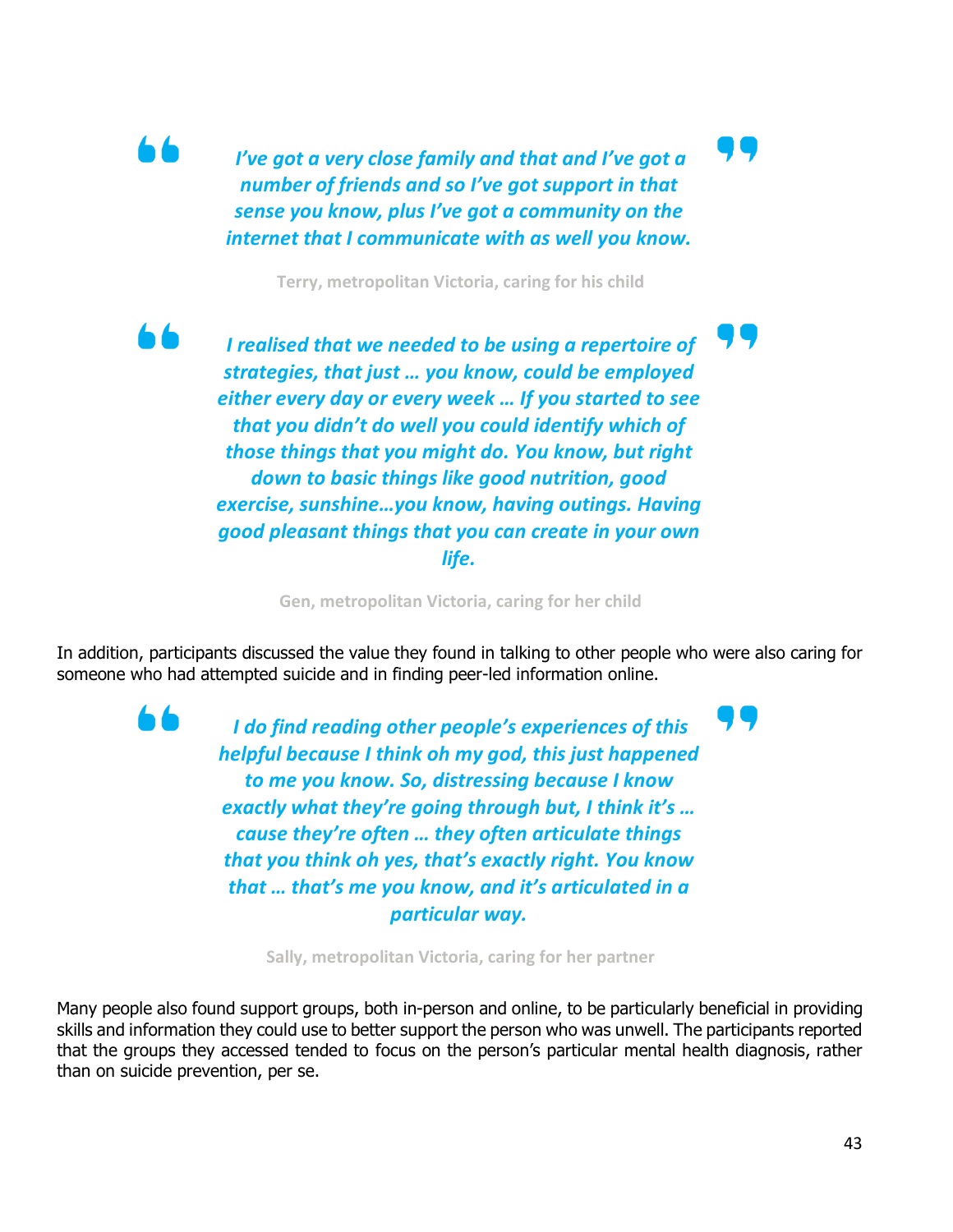*I was getting more information about how to behave and how to interact and how to support my son and also how to get help myself … it was a 12 week program facilitated by people who had lived experience … and then meeting with other families who had similar experiences and the training program itself was quite … I learnt more from that program than 13 years of education learning and development programs.*

**Felicity, metropolitan South Australia, caring for her child**

*I found a good support group. After my daughter … that suicide attempt and once she was well enough and she was actually back in an eating disorder unit. I found a support group for parents of children … you know, generally adult children with mental health problems, like chronic mental health problems and I found … that was really helpful.*

**Selena, metropolitan New South Wales, caring for her child**

Although people sought information from the individual health professionals who were treating their loved one, they were often frustrated at the lack of support provided.

*So that's why I tried to do my own research to find if there were any mental health nurses who were able to have those discussions with his family but no, nothing available. There was nothing that I could do to try and get support for his family, to help them understand his illnesses which was very difficult and left me quite isolated ...*

**Jennie, metropolitan Victoria, caring for her partner**



*Nobody's there to tell you if this is the best way and I've sat in meetings with these health professionals,*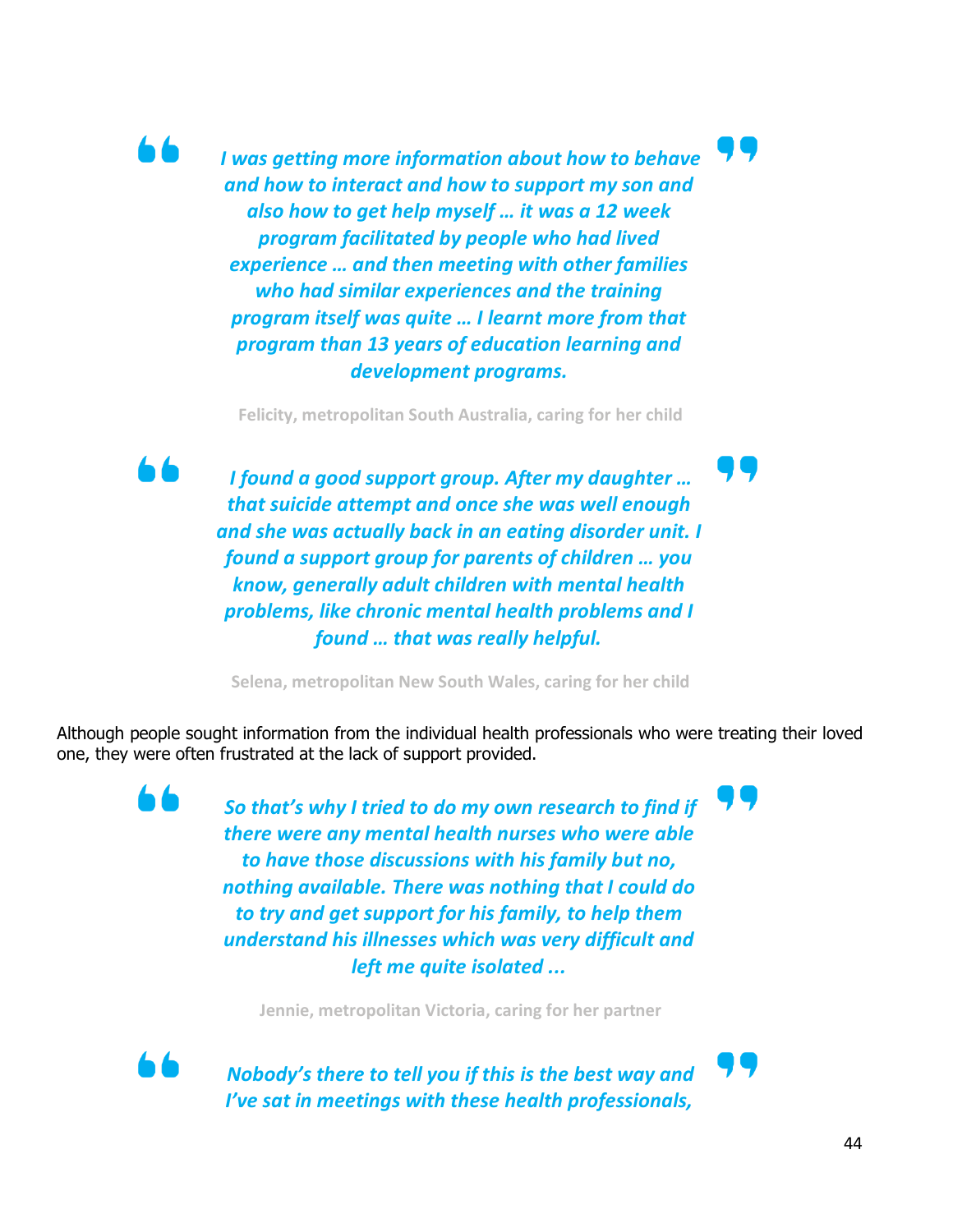*that I'm here to learn from you guys. I want you in the here and now to please tell me what I can do differently or more or less of and they honestly couldn't come back with anything better. So, I thought, well I'll just keep doing it the way I'm doing it ...*

**Shae, regional New South Wales, caring for child**

However, not everyone was left in the dark when it came to the information they received from healthcare professionals. Some participants said they received useful information from people in health care settings.

> *Actually she (the health professional) sent me a link that was quite good. She said, I'm sure this has a … well has had an impact on you and yeah, she did send me a link that was quite good. It was sort of to the point of you know, that the carer needs caring too sometimes …*

> > **Boyd, metropolitan NSW, caring for a friend**

#### **Future solutions**

۸.

We specifically asked participants about what they thought would help others in similar situations to themselves. This was to try and understand what types of resources or interventions might provide better support for those caring for a person who has attempted suicide. Given all the reflections noted above, many spoke about the need for better acknowledgement, information and support from the health care professionals who were treating their loved one. They discussed how this support would ideally be face-toface and at the time of need (that is, located in a hospital).

> *Well I would definitely say that, where there are other carers of the person who's in need of support. You know … that the parents be actually drawn into a team. That they be on a team, giving their perspective and listening to options.*

> > **Gen, metropolitan Victoria, caring for her child**

- 6

*What carers really need is up to date information and having a relationship with the treating team as*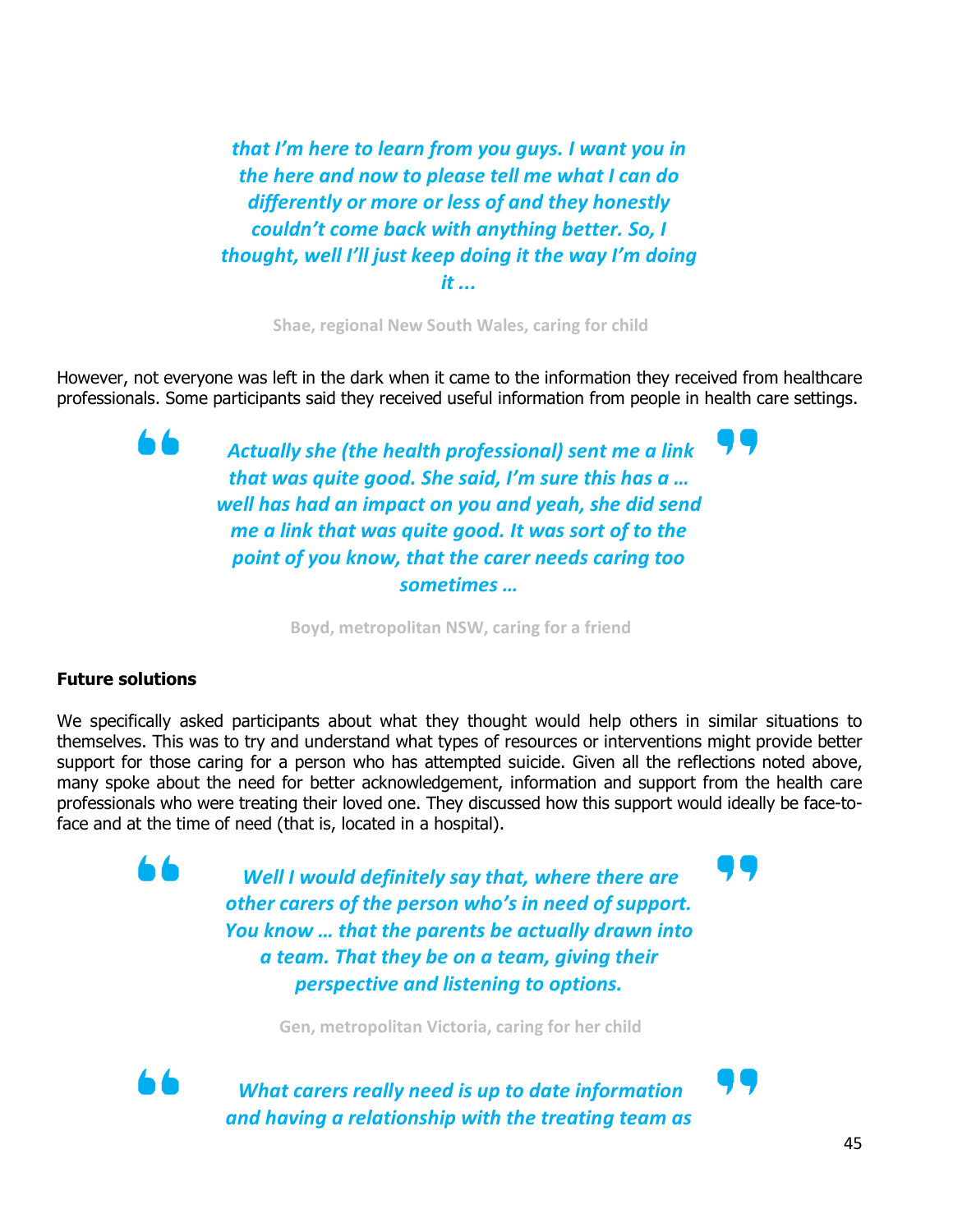*well, but because of the ridiculous mental health acts we have about consumer rights and carers don't have any, that doesn't happen. The realistic thing is, there are penalties in the current mental health act for services breaking confidentiality, therefore they just shut the carer out and there is nothing constructive a carer can do if the client is saying, I can manage this myself.*

**Miranda, metropolitan Victoria, caring for her child**

Participants talked about the need for accessible, timely and affordable support, particularly straight after discharge or during a crisis. They also said that these services needed to be more readily available to people in rural and regional areas.

> *Yeah so making sure that there are services that don't just cover the metropolitan areas but the regional and remote areas too. Yeah because I mean we own a business so we could afford to come to the city to get help, but there's thousands of people down there and especially males, farming males that are suicidal that are not seeking help.*

**Nancy, regional Western Australia, caring for her child**

*Timely support when my husband is suffering intense suicide ideation. Going to the ED and having to wait 5 to 8 hours through the night before he gets to see a mental health professional is not an acceptable level of crisis support. I've never experienced greater difficulty, and these events were harmful and traumatising.*

**Rita, metropolitan Victoria, caring for her partner**

Others talked about the need for there to be better coordination between teams and services and increased training of healthcare professionals to understand the best practices relating to confidentiality so that families are not left in the dark.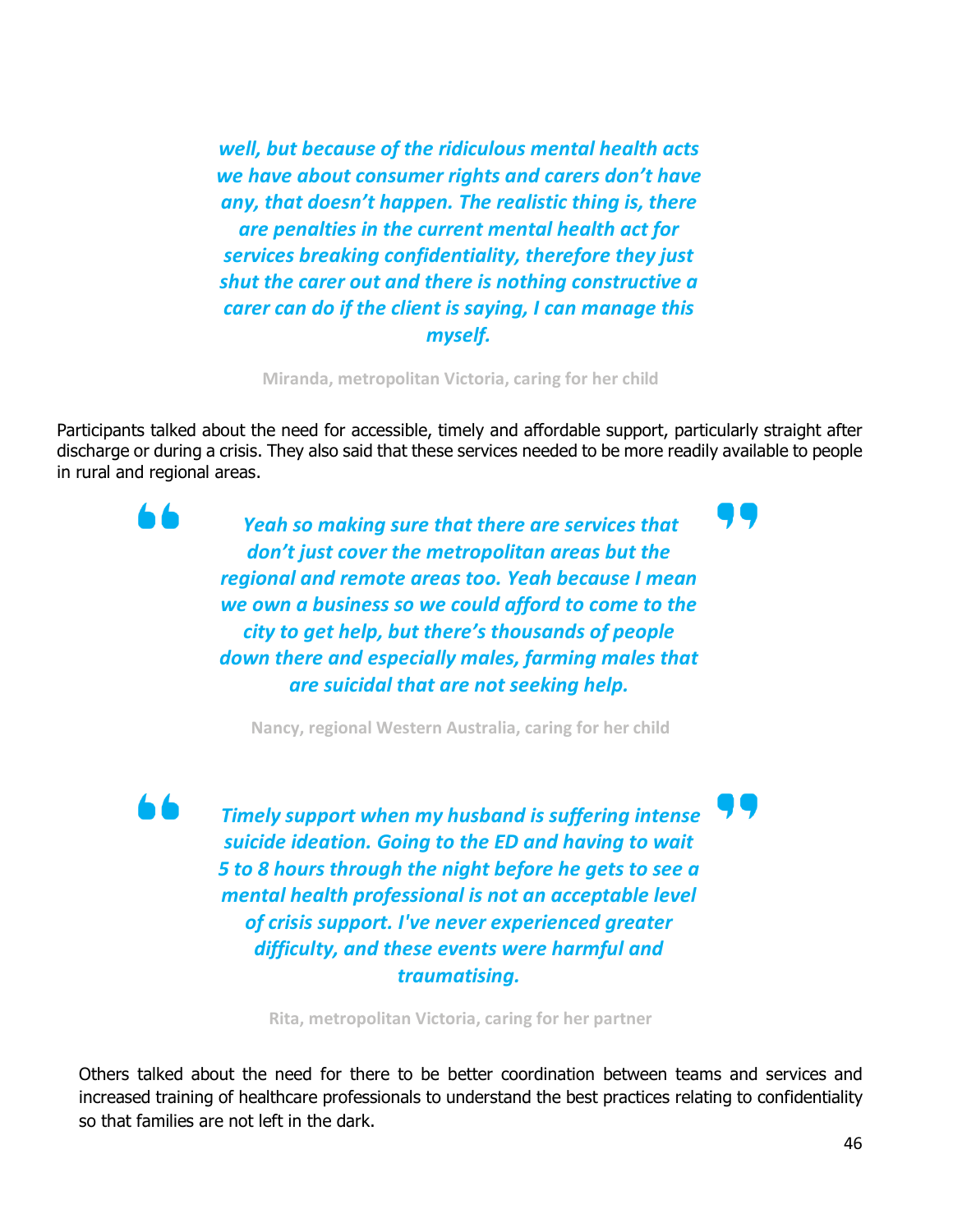*The question was … what would I like to see? I would like to see more support for medical staff to understand confidentiality or … so that they can share information if it's going to be supportive of better care for their patients.*

**Felicity, metropolitan South Australia, caring for her child**

One of the most common suggested strategies to help others in a similar situation was for a staff member to be made available to care-givers and support people in order to help them navigate the system, and to provide advice about how best to support the person they are caring for.

> *I think actually having someone providing coordination, like care coordination and someone being the advocate and helping families work things out together rather than that falling on a family member because I suppose I feel like I was very much consumed by that and I didn't have time to process or just get my head around what had happened because someone needed to be doing all of that stuff in the background to ensure that mum was safe.*

**Erin, regional South Australia, caring for her parent**

*And it's learning the language of the system. When you're trying to navigate this, the average person doesn't know the language so they can't use the correct terminology so it doesn't sound as severe. If you don't know how to identify … so, even having a support person that can identify the different needs of the person you're trying to support and give you the terminology that you need to fill in those assessments and go through that process and articulate exactly what you need or that person with the disability needs.*

**Renee, regional NSW, caring for her child**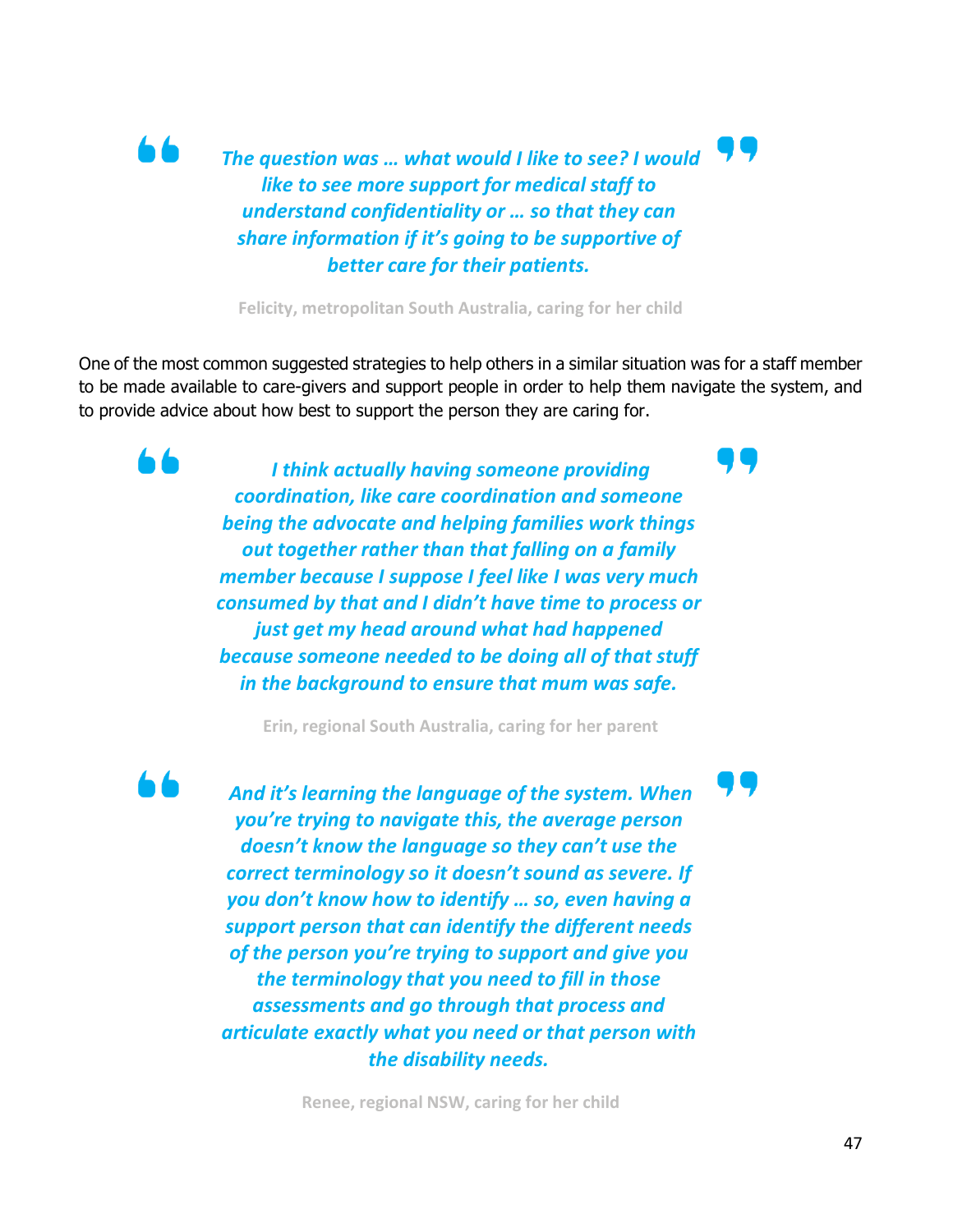*I would like to see a mental health professional in the emergency department to advocate and support* 

*on behalf of the care-giver. This advocate could help explain the system, what the terminology means, and help facilitate conversations between staff and care-giver. They could explain what happens next, take the care-giver out for fresh air, coffee, and a bite to eat. Someone to listen to the care-givers fears and questions without judgement.*

**Denal, metropolitan Victoria, caring for her parent**

*Yeah. I guess what I would've found helpful at the time would've been some more face- to-face support. So … I just remember a … it was a nurse manager in that area who offered me some support and listened to my concerns and gave me some advice and those sorts of things. I think that's … that was really powerful for me at that time.*

**Erin, regional South Australia, caring for her parent**

### **Summary**

The qualitative data has provided a rich source of information about the day-to-day experiences of caring for someone who has attempted suicide. It should be noted that there are limitations relating to volunteer response bias and the views of the smaller interview group may not represent the views of care-givers as a whole.

That being said, this sample of participants, who provided care for someone after an attempted suicide, experienced significant impact on their lives emotionally, financially, and socially. Of particular concern was the high degree of vigilance and surveillance, as well as responsibility, people felt they must carry to prevent future suicide attempts. In addition, the participants described feelings of exclusion from healthcare professionals, as well as a lack of acknowledgement and information received from health professionals about how they should navigate their caring role. This was particularly apparent during discharge processes, when families were left to be on 'suicide watch' after the person has left acute care, often with little or no support or advice about how to best support the unwell person.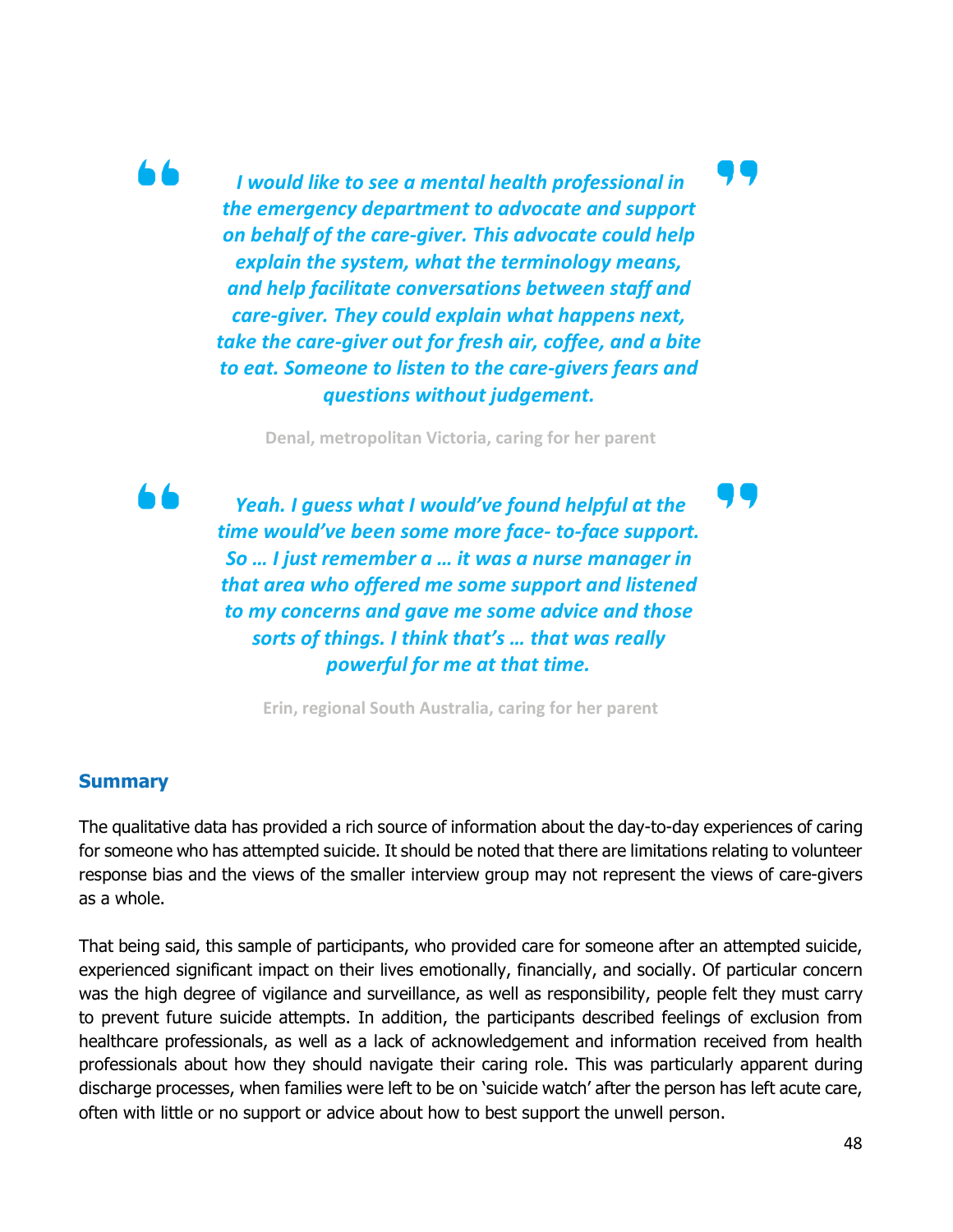Families, friends and significant others spoke of doing the best they could under difficult circumstances, and sought information and support from private clinicians, online information and support groups. However, what they lack, and would like to see, are more opportunities for face-to- face support from people with lived experience, provided in the time of immediate need – typically during hospitalisation or in early stages post-discharge. This kind of support may help them to navigate the system and offer reassurance and certainty in providing care.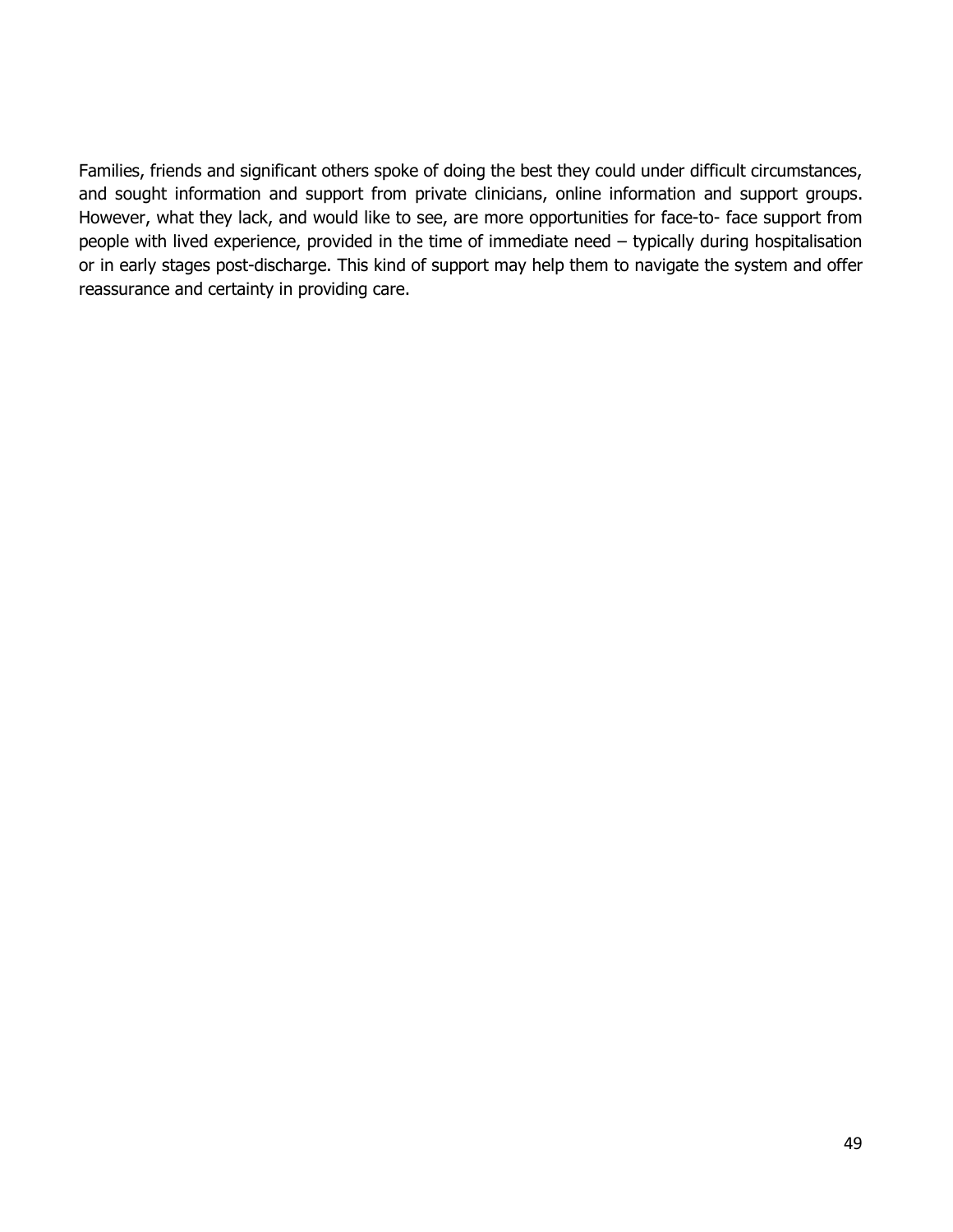# **Limitations**

Several limitations should be addressed when interpreting the results of this study.

Firstly, as only 10.7% of participants were male, the representativeness of these results may be limited when applied to the male population. This gendered bias is a recognised limitation within literature about suicide bereavement (Maple et al., 2014) and poses a challenge when attempting to represent the male voice.

Secondly, given the high prevalence of responses from people who have cared for a person who has attempted suicide in the last 12 months, there may be an overrepresentation of people in this subgroup. Conversely, given the digital format of this survey, people with limited access to a computer/unable to use a computer may be underrepresented in this sample.

Thirdly, it should be noted that as the recruitment of participants was carried out via SANE Australia's online networks this sample may therefore be an over-representation of this population.

Finally, as much of the data relating to the person who attempted suicide is based on the accounts of another person, there could be a response bias or inaccuracies related to this information.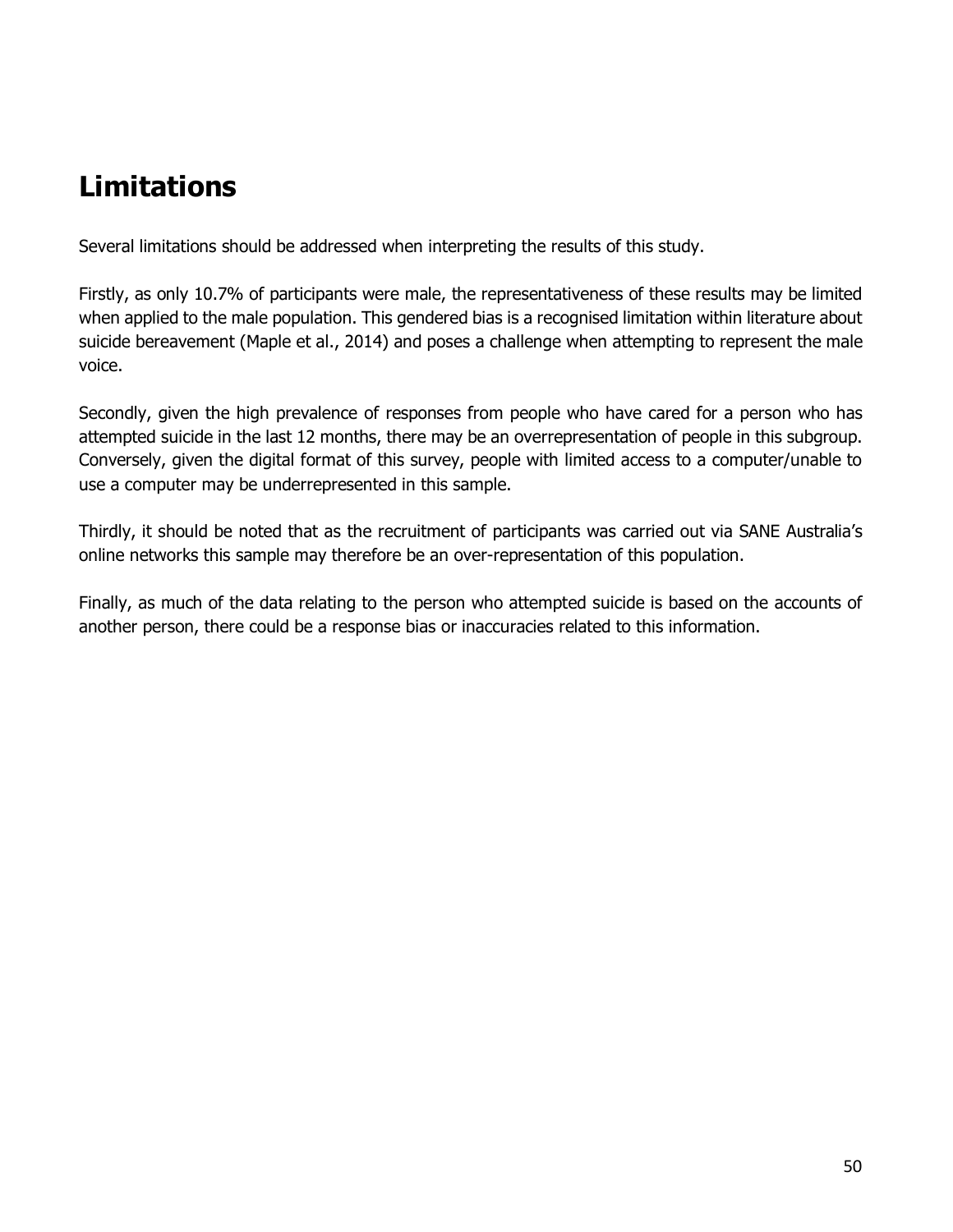# **Discussion**

The issues experienced by care-givers who support a loved one or close friend who has attempted suicide are experienced by a multitude of people across Australia. It is an issue that does not discriminate. As evidenced within this report, these challenging and stressful experiences have profoundly negative impacts on care-givers. Forty percent of those who participated in this research indicated that the suicide attempt of the loved one they provided care for had 'a significant and devastating effect on me that I still feel'. The impact of being a care-giver was demonstrated extensively within the quantitative data which showed high levels of distress experienced by this group in comparison to the general population. The qualitative data collected as part of this research also illuminated some of these experiences.

As has been argued within this research, the voices of those who care for people who have attempted suicide must be amplified. These people should be positioned as a leading sources of expertise within this space. As demonstrated by the high participation rates in this research project, these are people who will take opportunities to have their voice heard when such an opportunity is given.

The experiences collected in this research show that more often than not, the person the participants cared for also experienced complex mental health issues. In addition, nearly two thirds of those who had attempted suicide had done so more than once. As the detail in the data suggests, care-givers are individuals with a great deal of lived-experience knowledge and, through this lived experience, they hold a great deal of expertise. The authors of this report suggest that those who have cared for a loved one who has attempted suicide must be involved in decision- making and collaboration to better inform resources and services.

There is no universal experience for care-givers, with each describing quite nuanced and specific situations. However, the impacts of caring for someone who has attempted suicide – often multiple times – is significantly and profoundly negative. The data collected provides further evidence for the concept of objective burden, including: financial strain, household disruption, increased physical responsibilities, and impaired interpersonal relations within the family and broader social network. Such an experience has ongoing and enduring impacts upon a care- giver's entire life, and affects care-givers in myriad ways. This is in addition to data that also suggests a subjective burden is also felt, including painful feelings such as shame, stigma, grief, worry and resentment (this builds upon previous research, including Grant, Ballard, & Olson- Madden, 2015; Katz, Medoff, Fang, & Dixon, 2015).

One of the contributing factors to this significant, negative impact is the frustration care-givers feel with the healthcare system. Although participants did highlight some positive aspects and experiences (supportive relationships with healthcare professionals; effective resources), interactions with the healthcare system were, more often than not, inconsistent, and the lack of ongoing help and support led to multiple instances of frustration and anger. As participants explained, these experiences can have enduring effects. These are often amplified as a result of multiple suicide attempts by their loved one,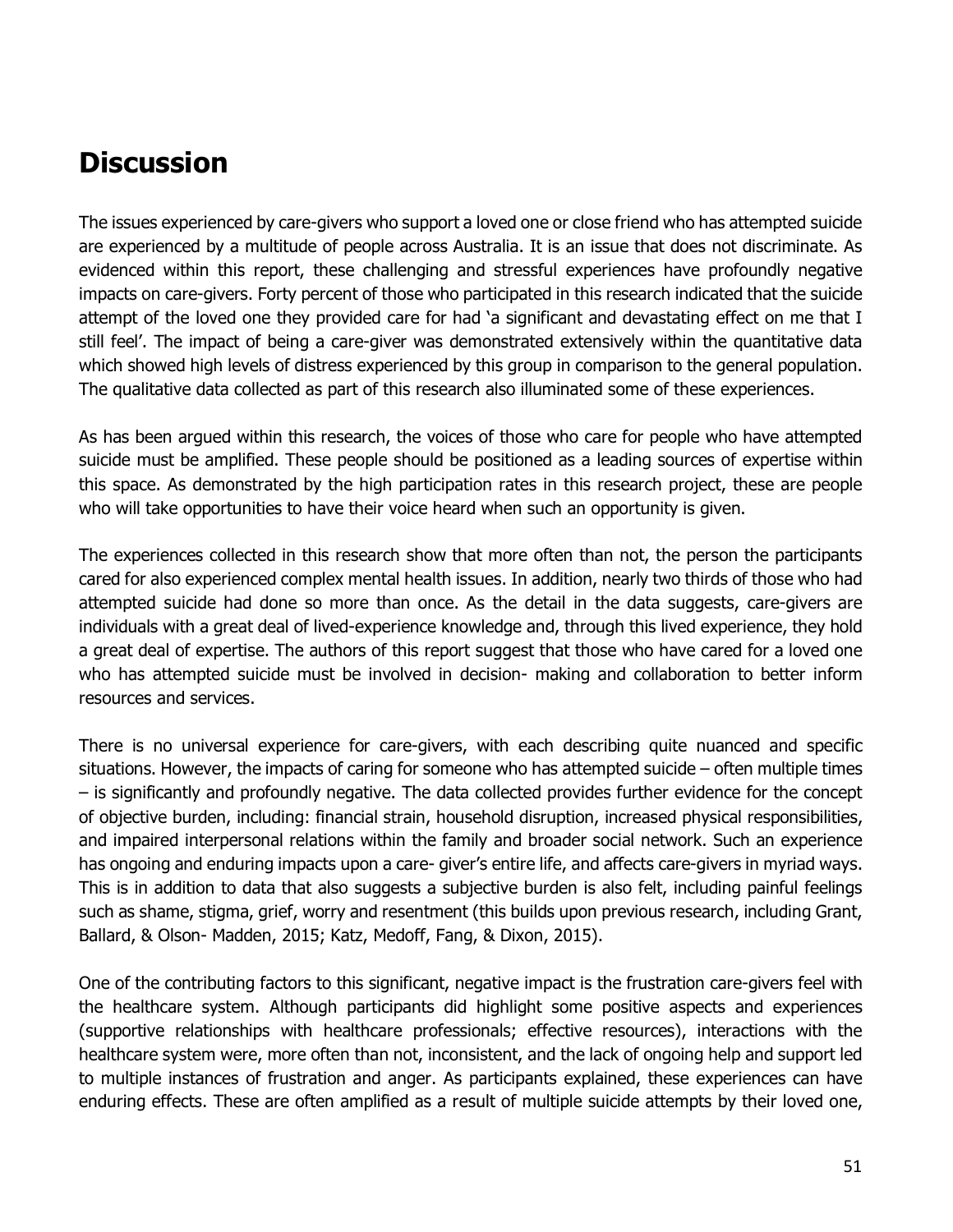or the complicating nature of an existing mental illness. Participants detailed how the structure of the healthcare system, and crisis care in particular, does align with the enduring and continuous reality of supporting someone who experiences suicidal ideation and attempts suicide multiple times. The enduring nature of these experiences, which are often felt more significantly after their loved one has been discharged, is often met with little, or inadequate, support. This, in turn, has the potential to disenfranchise care- givers, creating a certain amount of distrust in professional support.

Our findings also indicate that the negative effects experienced by participants endure beyond the life of the suicidal crisis (again, this builds upon existing literature, including Chessick et al., 2007). While there is no direct causation between these enduring effects and lack of support provided by healthcare professionals, it does suggest that the negative experiences participants cited in relation to their interactions with healthcare services had an ongoing detrimental and disempowering effect. When accessing support, participants said the advice healthcare professionals was often inconsistent. They described feeling concerned and frustrated when offered support they felt was inappropriate or lacking. When healthcare professionals did interact with care-givers, they were only told provided with certain details. According to participants, one of the reasons for this inconsistent communication was due to an overemphasis on confidentiality. This led to confusion, and ultimately, to negative feelings towards healthcare professionals.

This research also found that these experiences had significant impact upon the mental health of the care-givers themselves. We found that close to half of all care-givers did not reach out for any assistance or support for themselves after the attempt. For those who did, psychologists and counsellors were most common, followed by GPs, telephone helplines, psychiatrists, and social workers. People were more likely to turn to friends and family. When asked about how adequately-supported they felt in caring for the person who attempted suicide, over half of participants (56.24%) felt they were 'not at all supported' and only 18% felt they were well supported. This wide-spread feeling of a lack of support is a concern given the additional overall psychological distress that was indicated by the K10 distress scale.

One of the most consistent findings throughout this research was the fact that, according to participants, healthcare professionals engaged in little-to-no consultation with them. The lack of communication and acknowledgement by healthcare providers following the suicide attempt by a loved one, reported in previous studies (Kjellin and Ostman, 2005; Cerel et al., 2006; McLaughlin et al., 2016), is strongly supported here. Care-givers described incidents where they were not listened to or, when they were, they were not taken seriously. This may be a contributing factor to the low opinion that care-givers expressed about the healthcare received by the person who attempted suicide – only 17.8% of people rated the care as good or excellent. It appears, that despite the Fifth Mental Health and Suicide Prevention Plan's (Australian Government Department of Health, 2017) recommendation that family be involved in care, there is difficulty in translating this into practice, particularly in emergency department settings. Of particular concern is that evidence in this study indicates that families are not being supported or included in discharge-planning, and are rarely having their own healthcare needs addressed.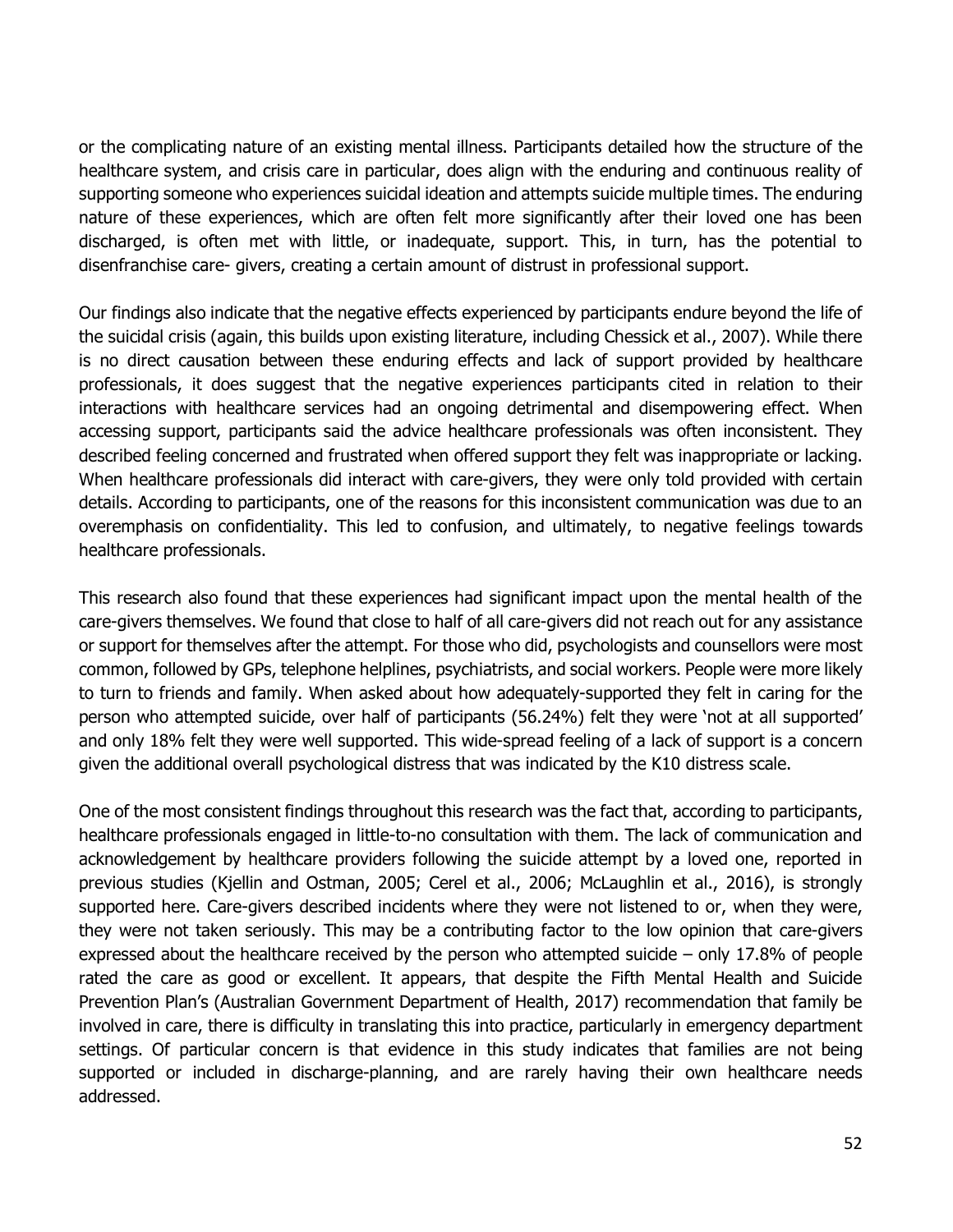Missing throughout a great deal of their interactions with the healthcare system when supporting and caring for a loved one who has attempted suicide is the care-giver's own voice and acknowledgement of the important role they play in providing ongoing support. As this research found, care-givers hold a great deal of lived-experience knowledge and expertise. Many highlighted the fact that they held specific knowledge that healthcare professionals did not have access to, particularly in relation to the level of suicidality that the person was experiencing. The authors believe that by creating a more collaborative working relationship between healthcare professionals and care-givers, we will see improvements in the outcomes for people who have attempted suicide *and* in the health and wellbeing of care-givers.

66

*I guess to have someone say, this is what we do from here and these are the different options for accessing care or services for your mom or you know, these are the supports that you can seek for yourself to help get you through this and just those sorts of things. I felt like that I didn't have the information or the skills to sort of get through that journey and I'm someone who is from a health professional background.*

**Erin, regional South Australia, caring for her parent**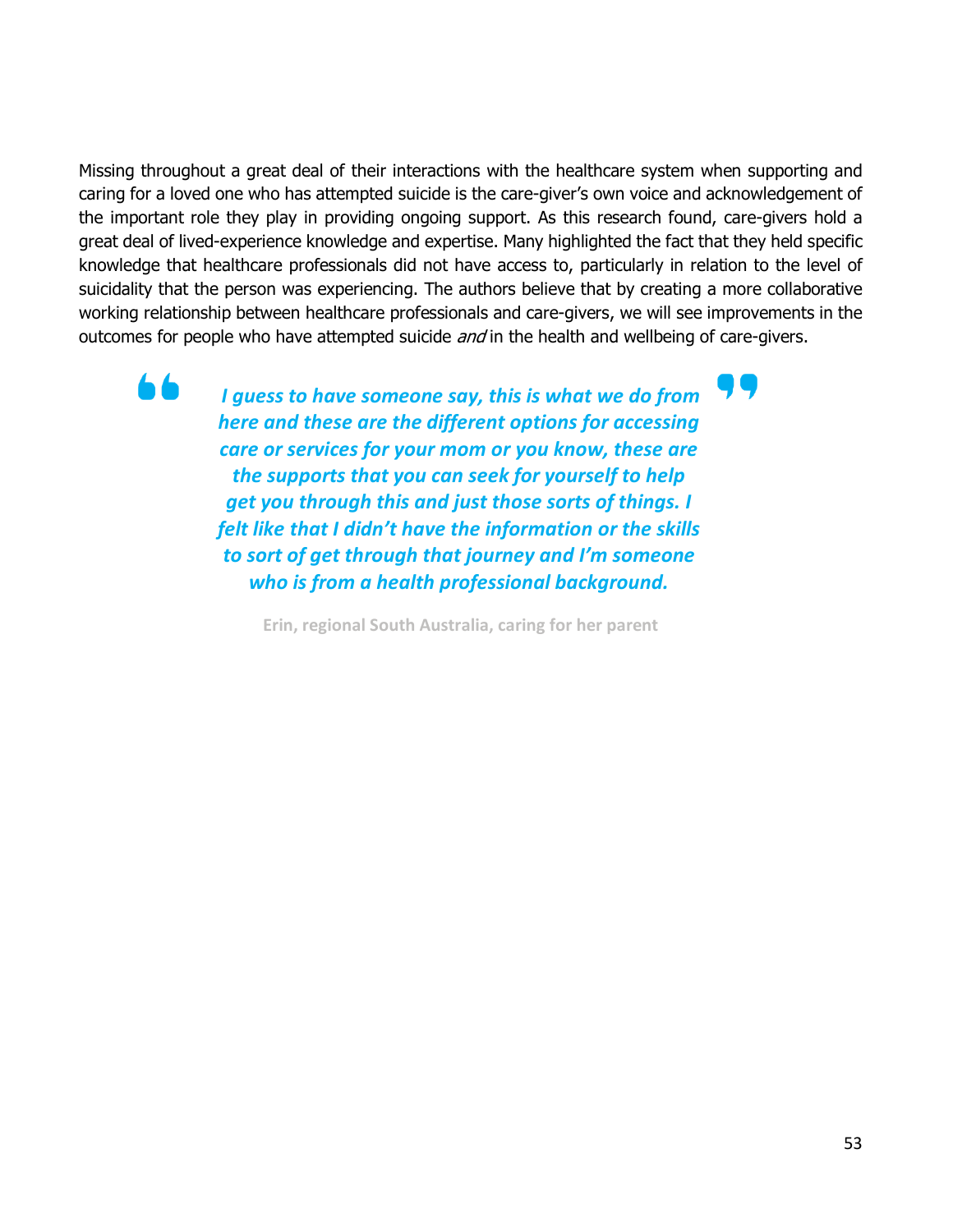# **Implications**

This work has begun to uncover how enormous the role of the care-giver is and how significant its ramifications can be on all aspects of the care-givers life. Care-givers themselves cite multiple approaches that could inform processes for better support themselves and the person who has attempted suicide.

Participants identified person-centred strategies as being the most helpful in the provision of care. For example, 'someone who understood what I was going through and could give some advice. Knowing what to expect next'. They also cited the importance of being included in the treating healthcare professional's assessment of a person's support network, as noted in the following: 'Better liaison between the treating health professionals themselves, and for at least one of these people to liaise with me'.

It is very promising to see the recent attention given to the ongoing support needs of Australians who attempt suicide through aftercare programs, such as: The Way Back Support Service, being implemented by Beyond Blue; LifeSpan, being conducted by the Black Dog Institute; and state and federal 'place based' suicide-prevention trials. However, because these interventions are restricted to particular locations, and the focus is mostly on the individual who has attempted suicide, it is concerning that that the needs of families, friends and significant others who play such an important role in the ongoing care of the person at risk are not being adequately addressed.

### **Below are three areas of focus for future work in this area:**

#### **1. Elevate the voices of people with lived experience:**

The high participation rate of this survey demonstrates that care-givers are willing to share their experiences and contribute to change. A platform must be provided in order for the voices of those who care for people who have attempted suicide to be heard. Their expertise and contribution can play an essential role in suicide prevention.

There is potential to leverage this mostly unrecognised support system as a key suicide prevention strategy, if care-givers are provided with better supports and are more fully integrated into professional healthcare systems.

**Recommendation One:** Increase understanding within the healthcare sector about the crucial role that families, friends and other care- givers play in supporting people after suicide attempt, with a particular focus on those with complex mental health needs. Encourage health professionals to listen, recognise and respect the expertise and experience of these care-givers.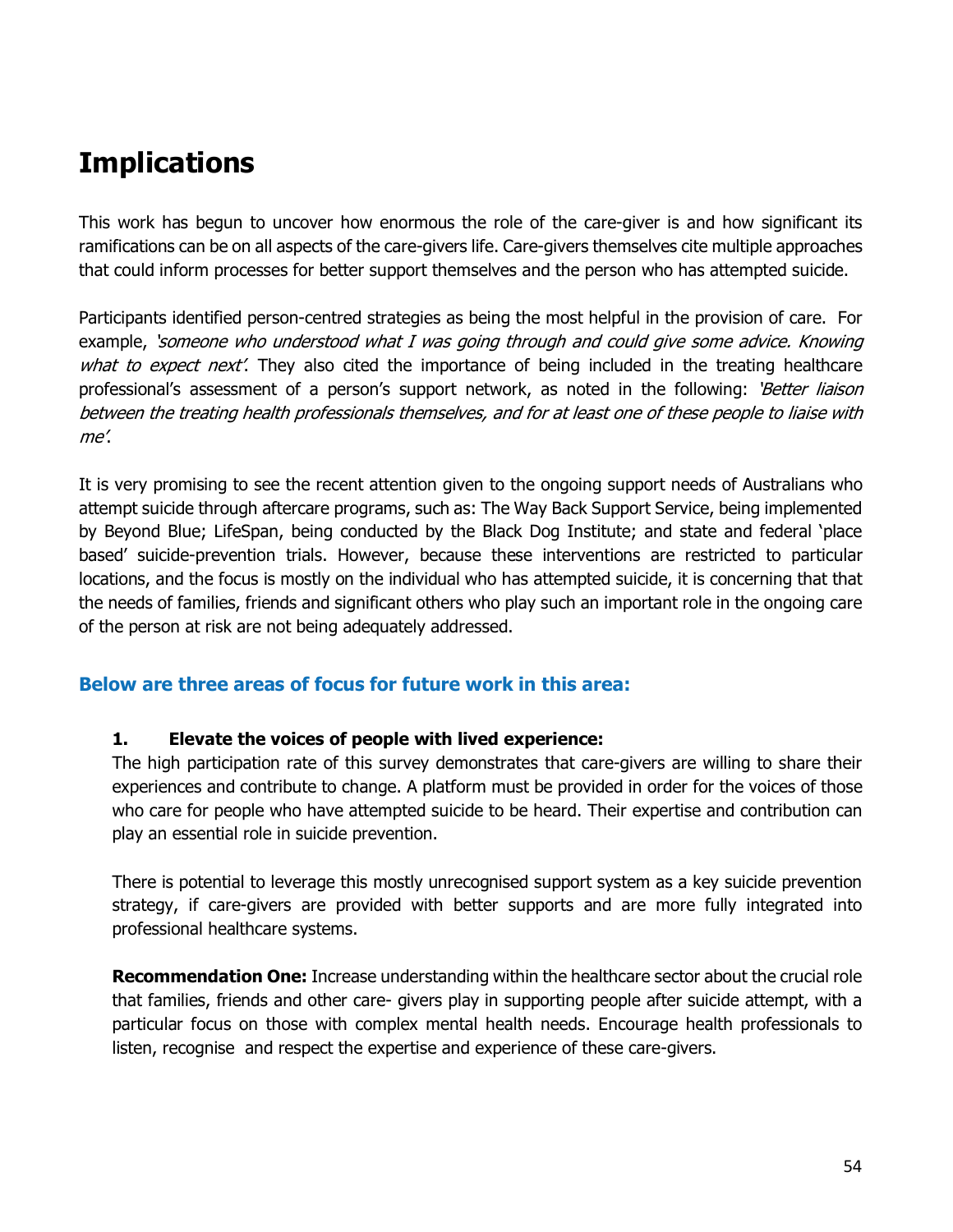### **2. Review of how services interact with care-givers:**

Of particular concern is evidence collected during this study that indicated families are not being supported or included in discharge planning, and rarely have their own healthcare needs addressed.

This research suggests care-givers need to be provided easily-accessible information and resources about how to care for the person at home, and to be engaged in open dialogue, as co-designers, in the development of a discharge plan.

With the introduction of more after-care services seeking to engage with people who attempt suicide post-discharge, these and other healthcare service providers can also provide enhanced support to care-givers.

**Recommendation Two:** A review of the standard emergency department processes and practices after a suicide attempt in each state and territory in Australia. Care-givers must play a central role in developing recommendations for change and a clear roadmap for implementation of those changes.

**Recommendation Three:** A simple resource should be developed for staff in emergency departments and other healthcare settings to assist and improve how they respond to care-givers. This should provide practical information to help foster a culture of shared decision-making and collaborative engagement with care- givers to improve the care, support and treatment provided.

## **3. Address the lack of information for care-givers:**

Care-givers need access to resources that provide holistic, practical, and accessible information at the time of crisis. For example, information that outlines the roles of peer support, community supports, emotional resilience, and provides tangible examples of how others have managed through lived experience storytelling.

**Recommendation Four:** The development of a care-giver resource – delivered by SANE as part of the Better Support project – that is practical, accessible and engaging.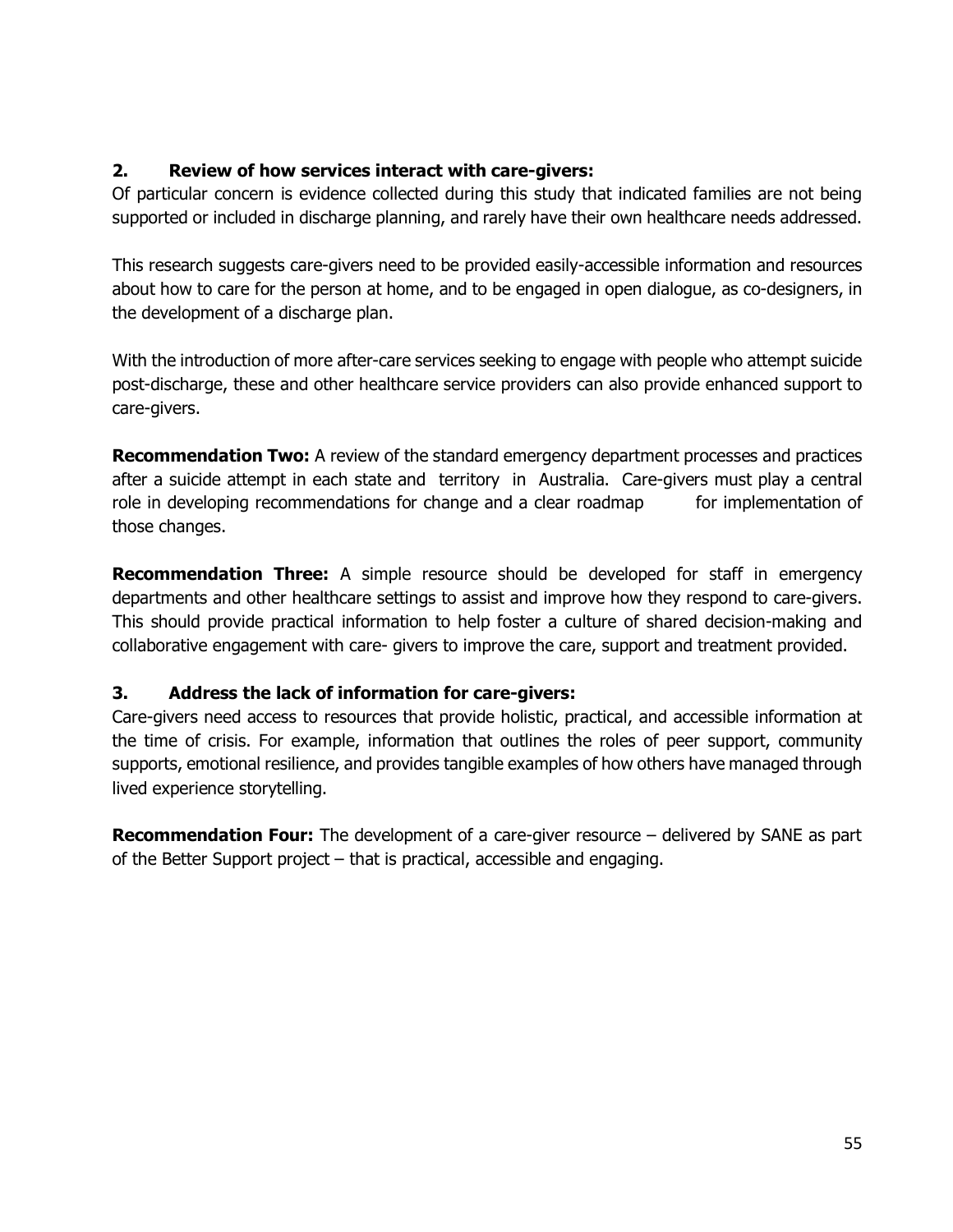# **Next steps**

The current research has provided invaluable and detailed information about the experiences of the friends, family and care-givers of people who attempt suicide. It has been a crucial first phase in the Better Support project and provides strong evidence for further work in this area. The next 18 months will see SANE Australia engage further with those with lived experience, and with the suicide-prevention and healthcare sectors in order to develop, pilot and evaluate resources aimed at supporting people who are caring for someone after a suicide attempt.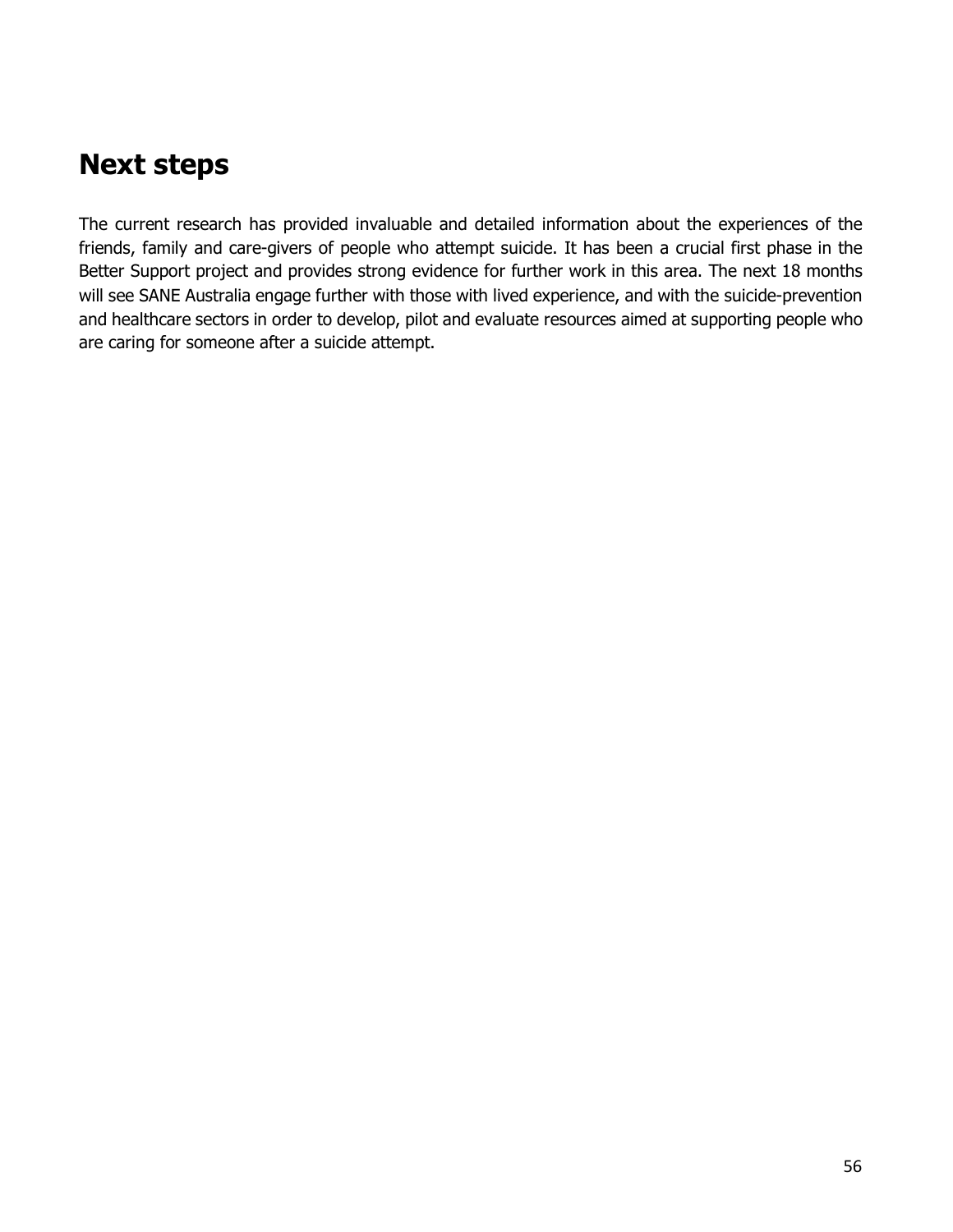## **References**

Anastasia, TT, Humphries-Wadsworth, T, Pepper, CM, & Pearson, TM 2015, 'Family centered brief intensive treatment: a pilot study of an outpatient treatment for acute suicidal ideation', Suicide and Life-Threatening Behavior, vol. 45, no. 1, pp. 78–83.

Australian Bureau of Statistics 2018, 2017 Causes of Death, Australia, cat. no. 3303.0, ABS, Canberra, pp.1–9.

Australian Bureau of Statistics 2015, Australian 2014-15 National Health Survey: First results. Canberra.

Australian Government Department of Health 2017, 'The Fifth National Mental Health and Suicide Prevention Plan'. Available at: http://www.health.gov.au/internet/main/publishing.nsf/content/mentalfifth-national-mental-health-plan.

Australian Government Productivity Commission (2019), The Social and Economic Benefits of Improving Mental Health: Issues Paper, p6. Available at: https://www.pc.gov.au/inquiries/current/mentalhealth/issues/mental-health-issues.pdf.

Barksdale, CL, Walrath, CM, Compton, JS, & Goldston, DB 2009, 'Caregiver strain and youth suicide attempt: are they related? Suicide and Life-Threatening Behavior, vol. 39, no. 2, pp. 152–160.

Batterham, PJ, Calear, AL, Christensen, H 2013, 'The Stigma of Suicide Scale: Psychometric properties and correlates of the stigma of suicide', Research Trends, vol. 34, pp. 13-21.

Buus, N, Caspersen, J, Hansen, R, Stenagar, E & Fleischer, E 2014, 'Experiences of parents whose sons or daughters have (had) attempted suicide', *Journal of Advanced Nursing*, vol. 70, no. 4, pp. 823–832.

Byrne, S, Morgan, S, Fitzpatrick, C, Boylan, C, Crowley, S, Gahan, H, Howley, J, Staunton, D & Guerin, S 2008, 'Deliberate self-harm in children and adolescents: A aualitative study exploring the needs of parents and care-givers, clinical child psychology and psychiatry', Journal of Clinical Child Psychology & Psychiatry, vol. 13, no. 4, pp. 493-504.

Cerel, J, Currier, GW & Conwell, Y 2006, 'Consumer and family experiences in the emergency department following a suicide attempt', Journal of Psychiatric Practice®, vol. 12, no. 6, pp. 341- 347.

Chang, EC, Chang, OD, Martos, T, Sallay, V, Lee, J, Stam, KR, Batterbee CNH & Yu, T 2017, 'Family support as a moderator of the relationship between loneliness and suicide risk in college students: Having a supportive family matters!', The Family Journal, vol. 25, no. 3, pp. 257–263.

Chesney, E, Goodwin, GM, and Fazel, S 2014, 'Risks of all-cause and suicide mortality in mental disorders: a meta-review', World Psychiatry, vol. 13 no. 2, pp.153-160.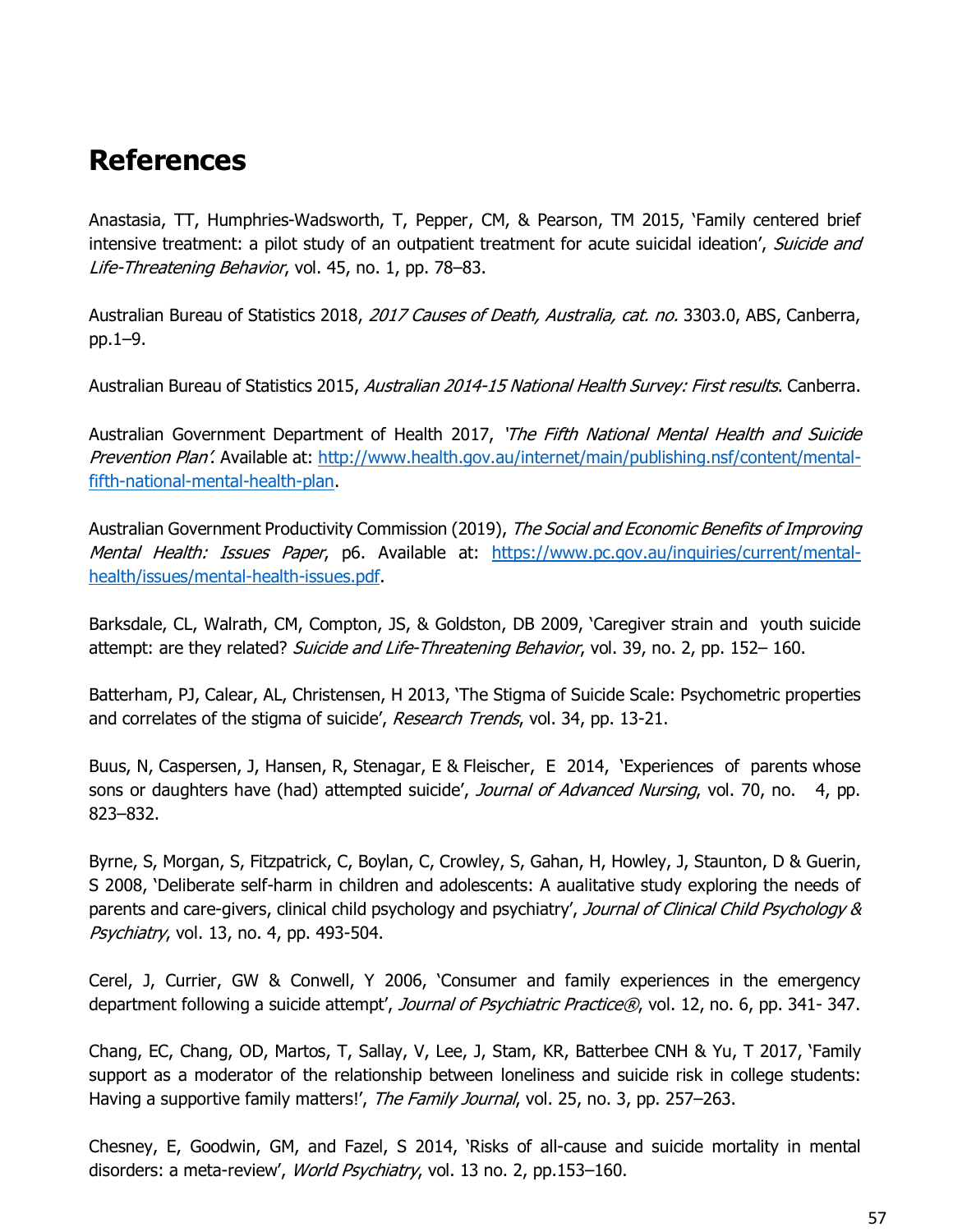Chessick, CA, Perlick, DA, Miklowitz, DJ, Kaczynski, R, Allen, MH, Morris, CD & Marangell, LB 2007, 'Current suicide ideation & prior suicide attempts of bipolar patients as influences on caregiver burden', Suicide and Life-Threatening Behavior, vol. 37 no. 4, pp. 482–491.

Chessick, CA, Perlick, DA, Miklowitz, DJ, Dickinson, LM, Allen, MH, Morris, CD, Gonzalez, JM, Marangell, LB, Cosgrove, V & Ostacher, M. 2009, 'Suicidal ideation and depressive symptoms among bipolar patients as predictors of the health and well-being of caregivers', Bipolar Disorders vol.11, no. 8, pp. 876–884.

Chiang, CY, Lu, CY, Lin, YH, & Sun, FK 2015, 'Caring stress, suicidal attitude and suicide care ability among family caregivers of suicidal individuals: A path analysis', Journal of Psychiatric and Mental Health Nursing, vo. 22, no. 10, pp. 792–800.

Eagles, JM, Carson, DP, Begg, AJ, & Naji, SA 2003, 'Suicide prevention: A study of patients' views', The British Journal of Psychiatry, vol. 182 no. 3, pp. 261-265.

Ferrari, AJ, Norman, RE, Freedman, G, Baxter, AJ, Pirkis, JE, Harris, MG, Page, A, Carnahan, E, Degenhardt, L, Vos, T & Whiteford, HA 2014, 'The burden attributable to mental and substance use disorders as risk factors for suicide: Findings from the Global Burden of Disease Study 2010', PLoS ONE, vol. 9, no. 4.

Ghio, L, Zanelli, E, Gotelli, S, Rossi, P, Natta, W & Gabrielle, F 2011, 'Involving patients who attempt suicide in suicide prevention: a focus groups study', Journal of Psychiatric and Mental Health Nursing, vol. 18, no. 6, pp. 510–518.

Grant, C, Ballard, ED & Olson-Madden, JH 2015, 'An empowerment approach to family caregiver involvement in suicide prevention: Implications for practice', The Family Journal, vol. 23, no. 3, pp. 295–304.

Joiner Jr, TE, Van Orden, KA, Witte, TK, Selby, EA, Ribeiro, JD, Lewis, R & Rudd, MD 2009, 'Main predictions of the interpersonal–psychological theory of suicidal behavior: Empirical tests in two samples of young adults.', Journal of Abnormal Psychology, vol. 118, no. 3, pp. 634–646.

Katz, J, Medoff, D, Fang, L & Dixon, L 2015, 'The relationship between the perceived risk of harm by a family member with mental illness and the family experience.', Community Mental Health Journal, vol. 51, no. 7, pp. 790–799.

Kessler, RC, Andrews, G, Colpe, Hiripi, E, Mroczek, DK, Walters, EE, Zalslavsky, AM 2002, 'Short screening scales to monitorpopulation prevalences and trends in non-specific psychological distress', Psychological Medicine, vol. 32, no. 6, pp. 959-956.

Kjellin, L & Ostman, M 2005, 'Relatives of psychiatric inpatients - do physical violence and suicide attempts of patients influence family burden and participation in care?', Nordic Journal of Psychiatry, vol. 59, no. 1, pp. 7–11.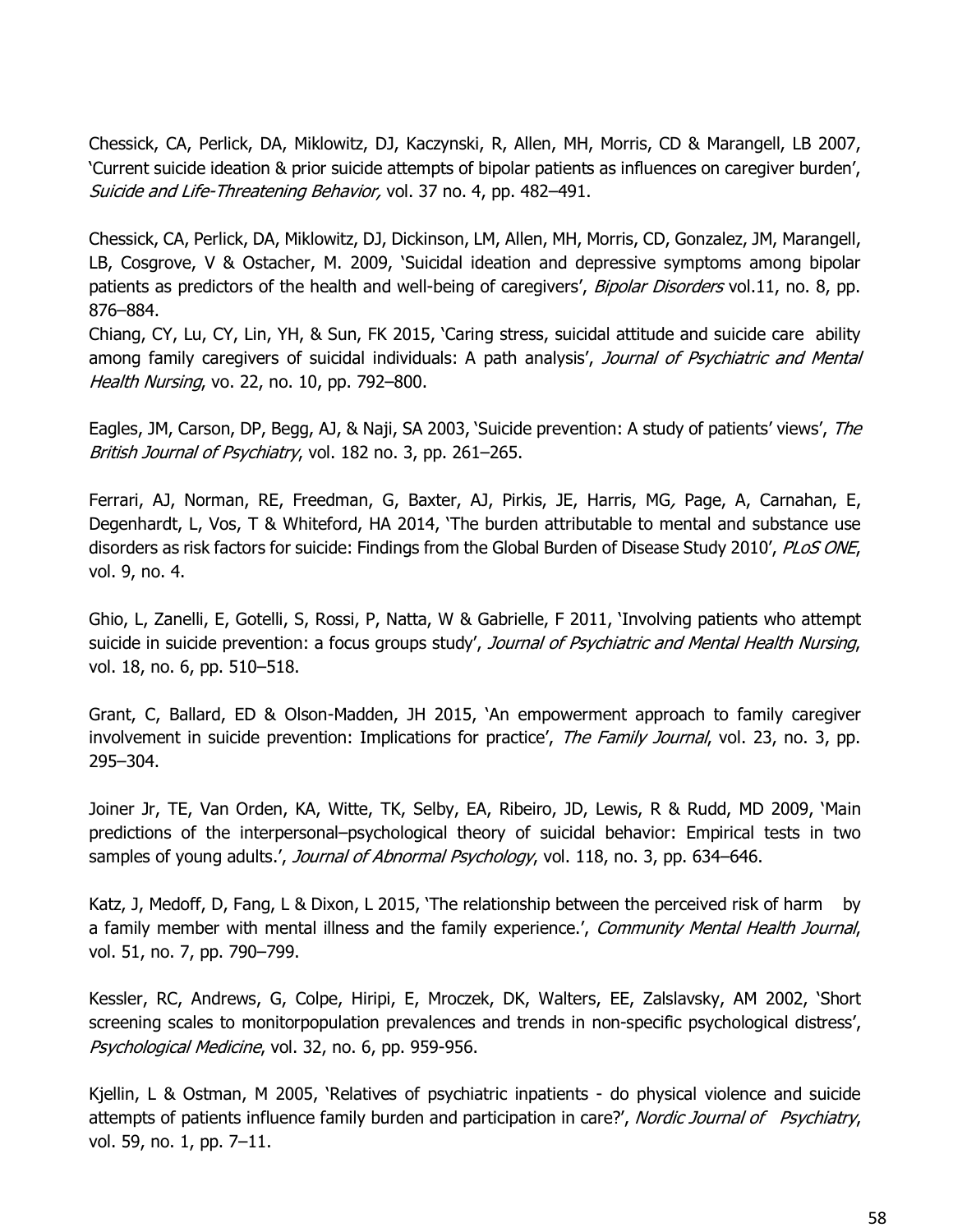Krysinska, K, Batterham, PJ, Tye, M, Shand, F, Calear, AL, Cockayne, N & Christensen, H 2015, 'Best strategies for reducing the suicide rate in Australia', Australian and New Zealand journal of psychiatry, vol. 50, no. 2, pp. 115–118.

Lawn, S & McMahon, J 2015, 'Experiences of care by Australians with a diagnosis of borderline personality disorder', Journal of psychiatric and mental health nursing, vol. 22, no. 7, pp. 510–521. Macera, CA, Eaker, ED, Jannarone, RJ, Davis, DR, Stoskopf, CH 1993, 'A Measure of Perceived Burden among Caregivers' Evaluation & the Health Professions vol. 16 no. 2, pp. 204–211.

Maple, M, Cerel, J, McKay, K & Jordan, J 2014, 'Uncovering and Identifying the missing voices in Suicide Bereavement' Suicidology Online, vol. 5 pp. 1-12.

McDonell, MG, Short, RA, Berry, CM & Dyck, DG 2003, 'Burden in schizophrenia caregivers: Impact of family psychoeducation and awareness of patient suicidality', Family Process, vol. 42, no. 1, pp. 91-103.

McKenna, K, & Harrison, JE 2012, Hospital separations due to injury and poisoning, Australia 2008–09, Injury Research and Statistics Series, vol. 65 no. 6, Canberra.

McLaughlin, C, McGowan, I, O'Neil, S & Kernohan, G 2014, 'The burden of living with and caring for a suicidal family member', Journal of Mental Health, vol. 23, no. 5, pp. 236–240.

McLaughlin, C, McGowan, I, Kernohan, G & O'Neill, S 2016, 'The unmet support needs of family members caring for a suicidal person', *Journal of Mental Health*, vol. 25, no. 3, pp. 212–216. McMahon, J & Lawn, S 2011, Foundations for change: Borderline personality disorder – consumers' and carers' experiences of care. Summary Report. Marden, South Australia, Australia.

Morgan, S, Rickard, E, Noone, M, Boylan, C, Carthy, A, Crowley, S, Butler, J, Guerin, S & Fitzpatrick, C 2013, 'Parents of young people with self-harm or suicidal behaviour who seek help – a psychosocial profile', *Child and Adolescent Psychiatry and Mental Health*, vol. 7, no. 1, p. 13. Nosek, C 2008, 'Managing a depressed and suicidal loved one at home: impact on the family.', Journal of Psychosocial Nursing Mental Health Services, vol. 46, no. 5, pp. 36-44.

Page, A, Atkinson, J, Heffernan, M, McDonnell, G & Hickie, IB 2017, 'A decision-support tool to inform Australian strategies for preventing suicide and suicidal behaviour', Public Health Research and Practice, vo. 27, no. 2.

Rajalin, M, Wickholm-Pethrus, L, Hursti, T & Jokinen, J 2009, 'Dialectical behavior therapy-based skills training for family members of suicide attempters', Archives of Suicide Research, vol. 13, no. 3, pp. 257–263.

Suicide Prevention Australia 2015, Transforming Suicide Prevention Research: A National Action Plan, Sydney.